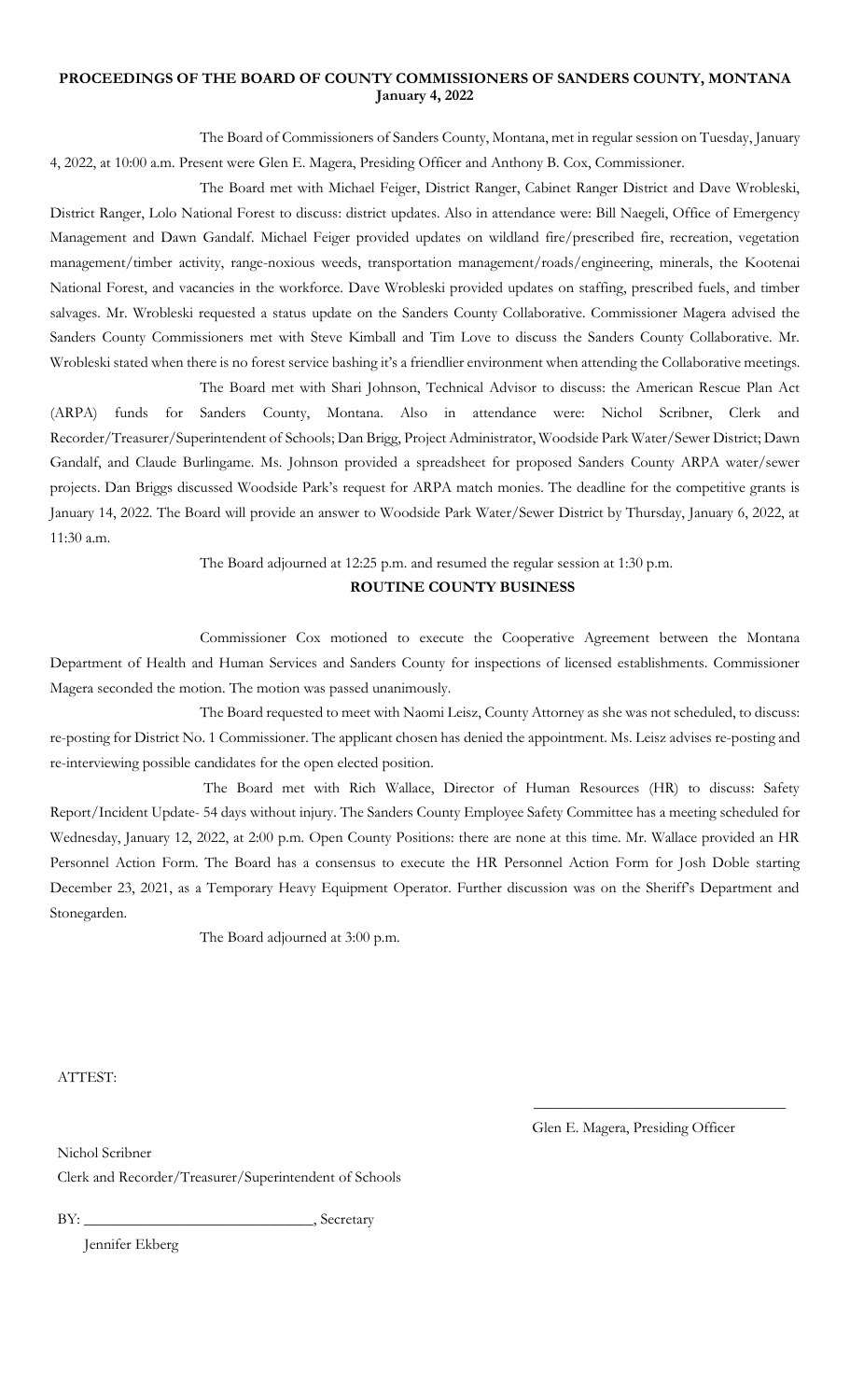### **PROCEEDINGS OF THE BOARD OF COUNTY COMMISSIONERS OF SANDERS COUNTY, MONTANA January 6, 2022**

The Board of Commissioners of Sanders County, Montana, met in regular session on Thursday, January 6, 2022, at 10:00 a.m. Present were Glen E. Magera, Presiding Officer and Anthony B. Cox, Commissioner.

The Board met with Katherine Maudrone, Director of Land Services to discuss: Bronner Minor Subdivision. Commissioner Cox motioned to approve the preliminary plat approval of Bronner Minor Subdivision with following conditions: 1) that a controlled access easement be placed along the Blue Creed Road and Cherry Creek Road frontages of these lots. 2) that approach permits be obtained from the county and drive approaches built and inspected prior to final plat, as required by the Road Foreman. 3) that a Waiver of the Right to Protest a Rural Special Improvement District for the purposed of road construction, road maintenance which the County may require, be filed with final plat. 4) that the subdivider contact the Sanders County Land Services Department for a Noxious Weed and Revegetation Plan within 30 days of preliminary plat approval, provide for initial treatment of weeds and file the approved plan with final plat. 5) that the subdivision complies with the Sanders County Subdivision Regulations for Fire Protection. The exact method of compliance must be determined and met prior to final plat approval. 6) that the subdivision complies with the design standards adopted by the Montana Department of Environmental Quality and the Sanders County Wastewater Regulations. Prior to final plat approval all lots less than 20 acres in size must be approved by the Montana DEQ as the reviewing authority under MCA § 76-3-501(9). 7) that the final subdivision shall comply with all requirements of the Sanders County Subdivision Regulations, Sanders County Wastewater Regulations, Montana Department of Environmental Quality and the laws and administrative rules of the State of Montana. Commissioner Magera seconded the motion. The motion was passed unanimously.

The Board met with Rich Wallace, Director of Human Resources (HR) to discuss: Safety Report/Incident Update- 48 days without injury. Open County Positions: there are none at this time. Further discussion was held on a Road employee that will need to utilize the Family Medical Leave Act.

The Board adjourned at noon and resumed the regular session at 1:30 p.m.

#### **ROUTINE COUNTY BUSINESS**

The Board has a consensus to execute the Independent Contractor Insurance Requirements for Susic Construction and John S. Chamblin.

Commissioner Cox motioned to provide American Rescue Plan Act (ARPA) match indirect funds in the amount of \$650,000.00 to Woodside Park Water/Sewer District and \$650,000.00 direct match funds in the amount of \$650,000.00 to Woodside Park Water/Sewer District for a total of \$1,300,000.00. Commissioner Magera seconded the motion. The motion was passed unanimously.

The Board adjourned at 2:30 p.m.

ATTEST:

Glen E. Magera, Presiding Officer

\_\_\_\_\_\_\_\_\_\_\_\_\_\_\_\_\_\_\_\_\_\_\_\_\_\_\_\_\_\_\_\_\_

Nichol Scribner Clerk and Recorder/Treasurer/Superintendent of Schools

BY: \_\_\_\_\_\_\_\_\_\_\_\_\_\_\_\_\_\_\_\_\_\_\_\_\_\_\_\_\_\_, Secretary

Jennifer Ekberg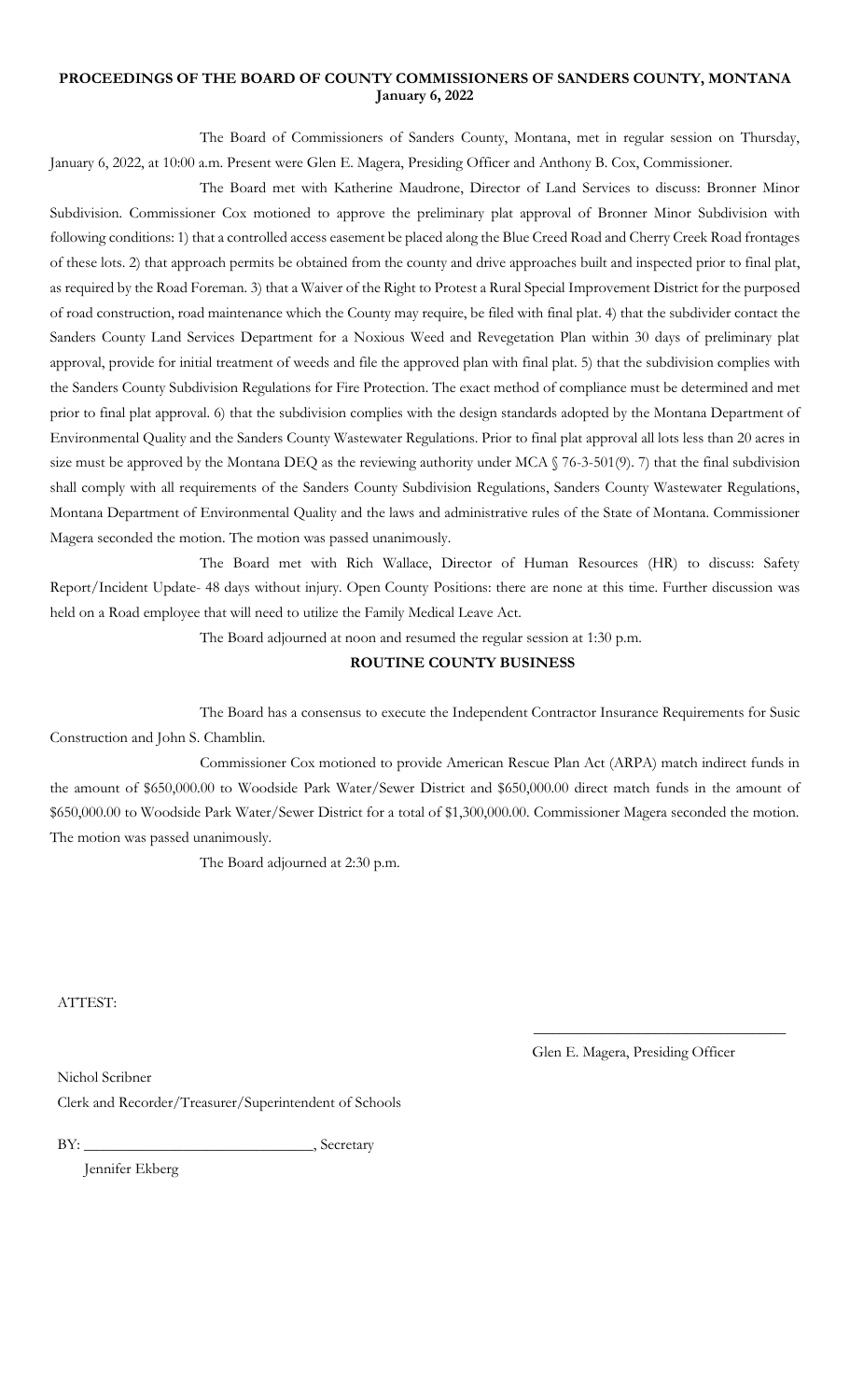## **PROCEEDINGS OF THE BOARD OF COUNTY COMMISSIONERS OF SANDERS COUNTY, MONTANA January 12, 2022**

The Board of Commissioners of Sanders County, Montana, met in regular session on Wednesday, January 12, 2022, at 10:00 a.m. Present were Glen E. Magera, Presiding Officer and Anthony B. Cox, Commissioner.

The Board met with Rich Wallace, Director of Human Resources (HR) to discuss: Safety Report/Incident Update- 62 days without injury. Mr. Wallace provided the Board with a spreadsheet on all the County employees that drive County vehicles. The Board will review to make sure all the appropriate employees are listed. Open County Positions: District Court Clerk (full-time), Mr. Wallace provided a HR Personnel Action Form. The Board has a consensus to execute the HR Personnel Action Form for Lacy Wieckowski effective December 26, 2021. Mr. Wallace provided a HR Personnel Action Form for Road District No. 1 & 2. The Board has a consensus to move Road District No. 1 & 2 Foreman, Ben Bache to an hourly position starting December 26, 2021. Mr. Wallace is sending the HR Policy Handbook by email to all County employees. The County reviews the HR Policy Handbook every 2-3 years. The "policy" on illness was addressed. Further discussion was on Stonegarden. The County has not received reimbursement for October 2021 and November 2021, as of today's date.

## **ROUTINE COUNTY BUSINESS**

Commissioner Cox motioned to execute the Modification of Agreement for the 9991 ACM Road Resurface between the Forest Service and Sanders County, Montana. Commissioner Magera seconded the motion. The motion was passed unanimously.

Commissioner Cox motioned to execute the Modification of Agreement for the 56 Thompson River Road Resurface between the Forest Service and Sanders County, Montana. Commissioner Magera seconded the motion. The motion was passed unanimously.

The Board adjourned at noon and resumed the regular session at 2:00 p.m.

As it was 2:01 p.m. and the time and place as advertised, Presiding Officer Glen E. Magera opened the Sanders County Board of Health (BOH) Meeting. In attendance were: Glen E. Magera, Member; Anthony B. Cox, Member; Dr. Robert Gregg, Member; Pepper Dorscher, Member; Bina Eggensperger, Member; Jennifer Ekberg Secretary; Shawn Sorenson, Sanitarian; Tina Scott, Administrative Assistant; Karen Morey, Director of Public Health; Lisa Richmond, WIC Aide; Karren McKenzie, Tobacco Specialist/PHEP Coordinator; John Dowd, Ledger; Catherine Dewitt, Citizen; Mindy Ferrell, Citizen; Tobo Leivestad, Citizen; Rusti Leivestad, Citizen; Colleen Hinds, Citizen/Heron; Michael Hernon, Citizen/Trout Creek; Steve Oswald, Citizen/Thompson Falls, and Karen Dwyer, Health Department. Karen Morey introduced Karren McKenzie as the new Tobacco Prevention Specialist/Public Health Emergency Preparedness Coordinator for Public Health. Bina Eggensperger motioned to approve October 13, 2021, meeting minutes. Dr. Gregg seconded the motion. The motion was passed unanimously. Karren McKenize has no updates at this time. Karen Morey stated that the County had off-site Influenza clinics in October and November of 2021. The off-site clinics included five drive-thru clinics, six clinics at senior centers, six clinics at public schools, and one at a private school. Approximately 795 Influenza vaccines were administered. Public Health still has walk-in clinics on Mondays for the COVID vaccine. The County offers all vaccine brands. Shawn Sorenson presented a Variance Request to install a holding tank at S14, T21 N, R29 W, C.O.S. 3437, ACRES 21.05, PLAT W Lot 1, Tax assessment Code 34720, 5402 MT HIGHWAY 200, Thompson Falls, Montana. Mr. Sorenson provided a staff report and recommendation for the variance request. Dr. Gregg stated that if there isn't a reason for not putting a permanent system in, then the property owner needs to put in a permanent system. Commissioner Magera agreed with Dr. Gregg. Bina Eggensperger stated the owner hasn't proven a financial burden. Dr. Gregg motioned for a Site Evaluation for S14, T21 N, R29 W, C.O.S. 3437, ACRES 21.05, PLAT W Lot 1, Tax assessment Code 34720, 5402 MT HIGHWAY 200, Thompson Falls, Montana. Bina Eggensperger seconded the motion. The motion was passed unanimously. Mr. Sorenson will follow up with a letter to the property owner. Mr. Sorenson then discussed a summary of current and past compliance items. The County Attorney's office is now moving forward on addressing compliance issues, and especially those that compromise, or have the potential to compromise environmental or public health. Commissioner Magera read House Bill 121 and the Bylaws for the BOH. Commissioner Magera would like a health officer that is fully qualified for the position. Changes Commissioner Magera would like to make are to 1) appoint a salaried health officer 2) the health officer is not a voting member of the BOH. Commissioner Magera stated that all three Commissioners do not have to be on the BOH. Lake County's BOH information was provided. Commissioner Magera will follow up with the County Attorney on how many Commissioners can be on the BOH. Bina Eggensperger recommends a sub-committee writing the proposed Bylaws for the BOH. Mindy Ferrell inquired on HB 121, a job description for the Health Officer, an evaluation system for job performance, and what time frame does the County have to appoint a Health Officer before the state of Montana does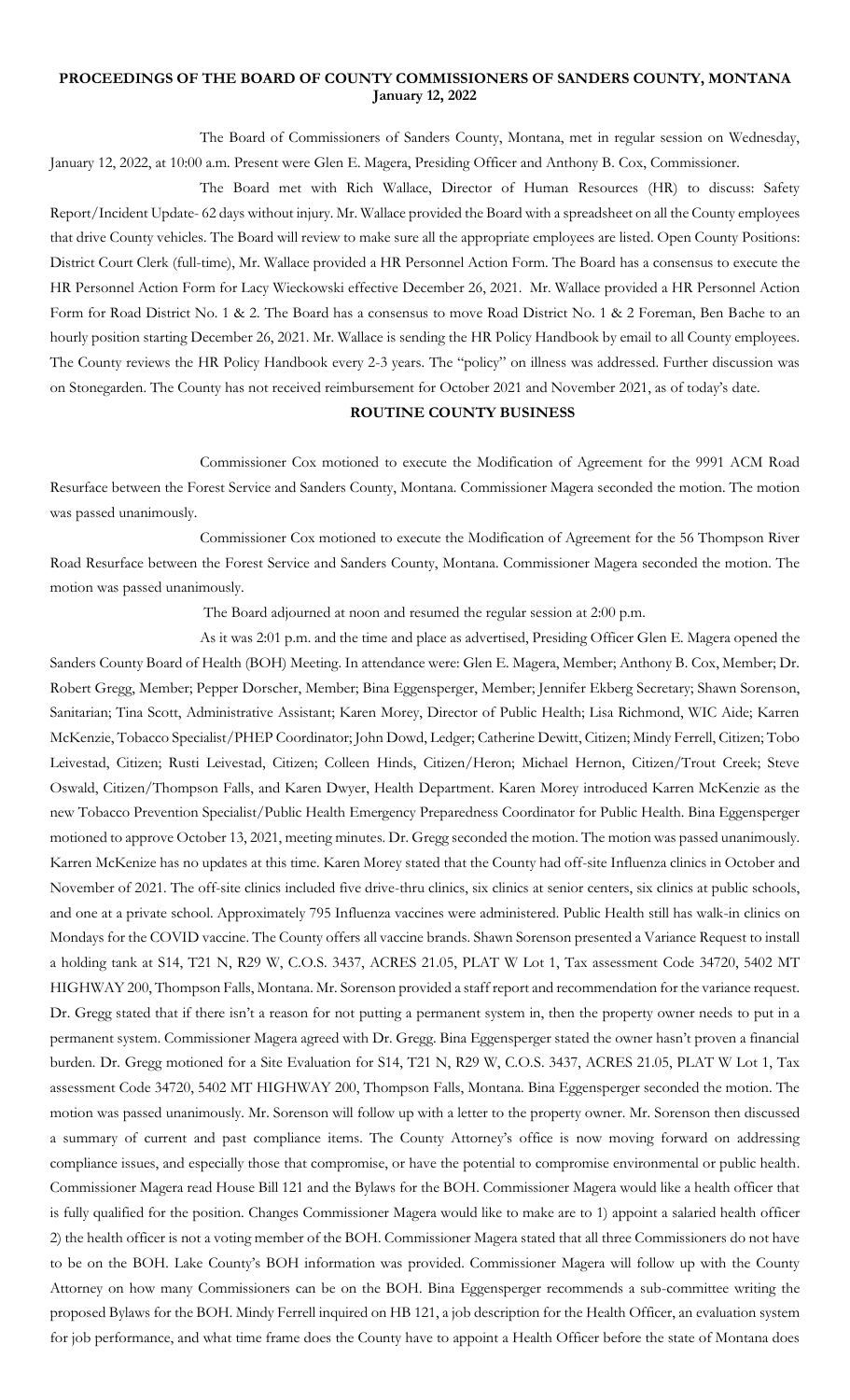it for the County. Commissioner Magera provided MCA § 50-2-116. Kate Hardman asked the BOH why they haven't been able to appoint a Health Officer. Is it because of the law or the Board's requirements? Commissioner Magera stated because of the MCA's the Board has to follow. Commissioner Magera asked the BOH to follow up next week with proposals on restructuring, bylaws, and the Health Officer. Bina Eggensperger proposed a Mission Statement similar to Lincoln County, Montana. Mrs. Eggensperger stated the Mission Statement would be on the back of every BOH Agenda. Bina Eggensperger motioned to adopt the Mission Statement on the back of the BOH Agenda. Dr. Gregg seconded the motion. The motion was passed unanimously. Steve Oswald stated he liked the Mission Statement. Colleen Hinds stated the Mission Statement provides good ground rules. Catherine Dewitt stated she likes item no. 11 on the Mission Statement (*Questions or remarks shall be addressed to the board as a body and not to any member of the board or staff without permission from the chair*). Ms. Dewitt asked if the Health Officer could live out of the County. Commissioner Magera stated he would inquire with the County Attorney. Mr. Oswald asked how would the Board offer the state of Montana an option for the County's Health Officer? Commissioner Magera stated the BOH would interview and provide an applicant to the state of Montana to approve. Pepper Dorscher asked if the County had someone that the BOH could consult with while the Public Health officer position is vacant. Commissioner Magera stated the BOH is on borrowed time. Tobo Leivestad stated that anyone that works for the County doesn't have to live in the County. Karen Dwyer stated the Health officer is an advisory position, they also have to put their signature on important documents. Bina Eggensperger stated the position is now isolated from politics. Peggy Bates asked if someone can be appointed in the interim. There was no further comment. The meeting adjourned at 3:00 p.m.

The Board adjourned at 3:30 p.m.

ATTEST:

Nichol Scribner

Glen E. Magera, Presiding Officer

\_\_\_\_\_\_\_\_\_\_\_\_\_\_\_\_\_\_\_\_\_\_\_\_\_\_\_\_\_\_\_\_\_

Clerk and Recorder/Treasurer/Superintendent of Schools

BY: \_\_\_\_\_\_\_\_\_\_\_\_\_\_\_\_\_\_\_\_\_\_\_\_\_\_\_\_\_\_, Secretary

Jennifer Ekberg

## **PROCEEDINGS OF THE BOARD OF COUNTY COMMISSIONERS OF SANDERS COUNTY, MONTANA January 13, 2022**

The Board of Commissioners of Sanders County, Montana, met in regular session on Thursday, January 13, 2022, at 10:00 a.m. Present were Glen E. Magera, Presiding Officer and Anthony B. Cox, Commissioner.

The Board met with Katherine Maudrone, Director of Land Services to discuss: a petition to vacate the abandoned townsite of Trout Creek (Larchwood). Rory Ross inquired about the petition and did not have any objection. Pine Ridge Road, a request for a public easement from the United States Forest Service has been made. Commissioner Cox motioned to adopt Resolution 2022-01 A Resolution for Road Easement Application and Acceptance for Pine Ridge Road, Forest Road No. 1748. Commissioner Magera seconded the motion. The motion was passed unanimously. Further discussion was on Stephens Ranch LLC. Commissioner Cox motioned to accept the easement of West Road through the Stephens Ranch LLC. Commissioner Magera seconded the motion. The motion was passed unanimously.

As it was 11:00 a.m. and the time and place as advertised, Presiding Officer Glen E. Magera opened the Public Hearing on River West Estates 3 Subsequent Minor Subdivision. In attendance were: Glen E. Magera, Commissioner; Anthony B. Cox, Commissioner; Katherine Maudrone, Director of Land Services; Butch Lieber; Rick Hagedorn, Mountain Plains, and Tim Hagedorn, Mountain Plains. Rick Hagedorn presented River West Estates 3 Subsequent Minor Subdivision. Katherine Maudrone provided her staff report. Commissioner Magera closed the hearing at 11:12 a.m. Commissioner Cox motioned to grant Variance VII-E.b., No lot may be divided by a public road, alley, or utility right-of-way easement. Commissioner Magera seconded the motion. The motion was passed unanimously. Commissioner Cox motioned to grant preliminary approval of River West Estates 3 Subsequent Minor Subdivision with the following conditions and findings of facts: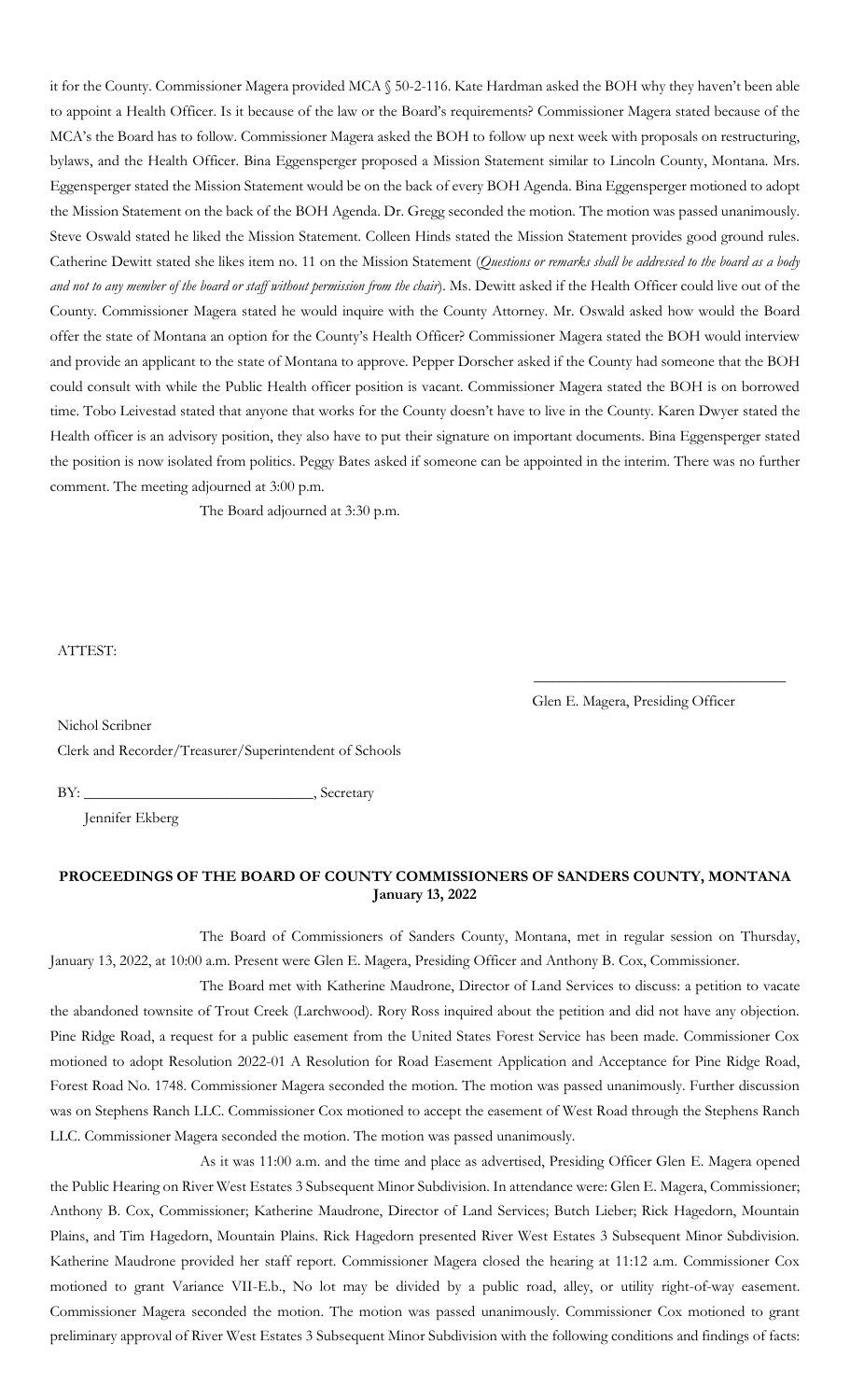1) That a variance be obtained from Subdivision Design Standards VII-E.b., No lot may be divided by a public road, alley, or utility right-of-way easement. 2) That the private road be built to current subdivision road standards, the name approved by Rural Addressing, and road name signs erected prior to the final plat. 3) That all road cut and fill areas and other sites disturbed by road construction are reseeded, adequate erosion control measures established, and treated for noxious weeds prior to final plat approval. 4) That these lot owners participate in the River West Estates Homeowner Association. 5) That this subdivision files a Waiver of the Right to Protest a Rural Special Improvement District for the construction, maintenance, and other improvements of roads with the final plat. 6) That the subdivider contacts the Sanders County Land Services Department for a Noxious Weed and Revegetation Plan and complete initial treatment prior to final plat approval. 7) That the subdivision complies with the Sanders County Subdivision Regulations for Fire Protection. These lots will be able to benefit from the water storage system already in place and approved by the local fire district. 8) That new lot owners be provided with information on living with wildlife, encouraging measures to prevent attracting wildlife. 9) That the final subdivision shall comply with all requirements of the Sanders County Subdivision Regulations, Sanders County Wastewater Regulations, and the laws and administrative rules of the State of Montana. Commissioner Magera seconded the motion. The motion was passed unanimously.

## **ROUTINE COUNTY BUSINESS**

Commissioner Cox motioned to approve December 21-30<sup>th</sup>, 2021 and January 4-6<sup>th</sup>, 2022, Board meeting minutes. Commissioner Magera seconded the motion. The motion was passed unanimously.

The Board adjourned at noon and resumed the regular session at 1:45 p.m.

The Board conducted an interview at 2:00 p.m. with Slate Architecture for the Request for Qualifications for a new Sanders County Dispatch Center. Also in attendance was Shawna Chenoweth, Supervisor, Detention/Dispatch.

The Board conducted an interview at 3:00 p.m. with Schutz Foss Architects, P.C. for the Request for Qualifications for a new Sanders County Dispatch Center. Also in attendance was Shawna Chenoweth, Supervisor, Detention/Dispatch.

The Board adjourned at 4:30 p.m.

ATTEST:

Glen E. Magera, Presiding Officer

\_\_\_\_\_\_\_\_\_\_\_\_\_\_\_\_\_\_\_\_\_\_\_\_\_\_\_\_\_\_\_\_\_

Nichol Scribner

Clerk and Recorder/Treasurer/Superintendent of Schools

BY: Secretary

Jennifer Ekberg

### **PROCEEDINGS OF THE BOARD OF COUNTY COMMISSIONERS OF SANDERS COUNTY, MONTANA January 18, 2022**

The Board of Commissioners of Sanders County, Montana, met on Tuesday, January 18, 2022, at 10:00 a.m. to conduct interviews for a District No. 1 Commissioner. Present were Glen E. Magera, Presiding Officer and Anthony B. Cox, Commissioner.

In attendance were: Nichol Scribner, Clerk and Recorder/Treasurer/Superintendent of Schools; Deb Achatz, Citizen; John Thorson, Citizen; Karen Thorson, Citizen; Ellen Childress, Resident; Catherine Dewitt; Resident; Mary Halling, Resident; Connie Foust, Citizen; Ron Robinson, Patriot; Carrie Greene, Citizen; Gerald Cuvillier, Citizen; Mary Reed, Citizen; Lorilee Cuvillier, Citizen; Ron Chisenhall, Citizen; Jim Hantz, Resident; Carol Hayes, Resident; Carolyn Pierson, Citizen; Robert Pierson, Citizen; Mindy Ferrel, Citizen, and Steve Oswald, Citizen.

The Board interviewed Daniel Moore at 10:00 a.m. for the open position for District No. 1

Commissioner.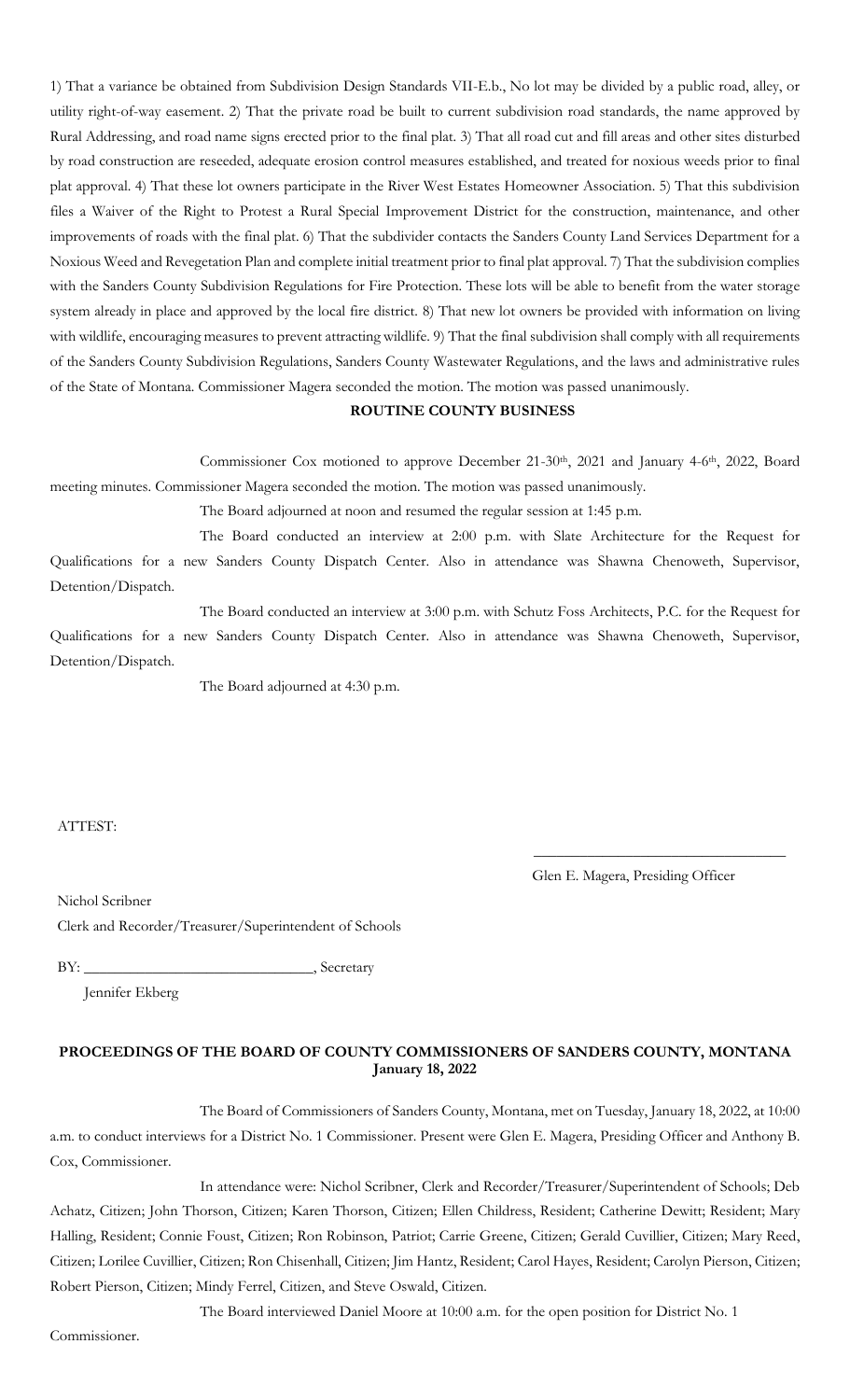The Board interviewed Claude Burlingame at 11:00 a.m. for the open position for District No. 1

Commissioner.

The Board interviewed Greg Hinkle at 3:00 p.m. for the open position for District No. 1 Commissioner. In attendance were: Ricki Clark, Citizen; Rob Clark, Citizen; Keren Rash, Citizen; Adam Bache, Citizen; Suzy Mort, Citizen; Donna McQueen, Citizen; Mark Trimmer, Citizen; Denny Brookshire, Citizen, and Terry Brookshire, Citizen. The Board concluded at 5:00 p.m.

ATTEST:

Glen E. Magera, Presiding Officer

\_\_\_\_\_\_\_\_\_\_\_\_\_\_\_\_\_\_\_\_\_\_\_\_\_\_\_\_\_\_\_\_\_

Nichol Scribner Clerk and Recorder/Treasurer/Superintendent of Schools

## **PROCEEDINGS OF THE BOARD OF COUNTY COMMISSIONERS OF SANDERS COUNTY, MONTANA January 19, 2022**

The Board of Commissioners of Sanders County, Montana, met in regular session on Wednesday, January 19, 2022, at 10:00 a.m. Present were Glen E. Magera, Presiding Officer and Anthony B. Cox, Commissioner.

As it was 10:00 a.m. and the time and place as advertised, Presiding Officer Glen E. Magera opened the Sanders County Refuse District Board Meeting. In attendance were: Glen E. Magera, Member; Anthony B. Cox, Member; Jason Peterson, Supervisor, Sanders County Refuse District, and Kathy Conlin, Acting Secretary/Billing Clerk/Recycling Assistant. Old/Unfinished Business: Kathy Conlin informed the Board that Minnie's Café's Refuse Assessment has been resolved and turned over to the Treasurer. New Business: Kathy Conlin inquired with the Board about having a cell phone dropbox. The Board doesn't believe it is necessary at this time. Mrs. Conlin will contact the Montana Department of Environmental Quality on the feasibility of having a Household Hazardous Waste Event. The Board was asked if they would like Mrs. Conlin to hold the annual E-Waste Event. The Board advised Mrs. Conlin that she could hold the annual event in June. Jason Peterson informed the Board that a private citizen is researching the recycling efforts of Superior, Montana to see if Sanders County could have a similar operation, which is a volunteer-manned. New Business: Recycling Report: 34 bales of Cardboard, 5 bales of Aluminum Cans, 150 yards in the Metal Pile, and one pallet of Batteries. There was no public present. There was no public comment. The meeting adjourned at 11:00 a.m.

The Board met with Rich Wallace, Director of Human Resources to discuss: Safety Report/Incident Update- 69 days without injury. Mr. Wallace provided data released from the Montana State Fund for Sanders County. There were no wages lost for 2021 injuries. There was a 2020 injury with a claim filed in 2021. The claim was approximately 30 days with wages lost. The OSHA 300 Log will be completed on January 20, 2022, with only 14 days restricted duty reported for 2021 claims. Open County Positions: Road District No. 3 still needs a Plow Driver. Further discussion was held on the Sanders County Human Resources Policy Handbook. Employee notice of resignation, retirement, and their final days could be added to the handbook.

The Board adjourned at noon and resumed the regular session at 1:30 p.m.

The Board met with Nichol Scribner, Clerk and Recorder/Treasurer/Superintendent of Schools to discuss: Citizens Initative (CI) 121 Cap Montana Property Taxes. CI 121 was discussed and the Treasurer's at large are waiting to hear back from Montana Association of Counties (MACo) on the details. Mrs. Scribner stated the American Rescue Plan Act (ARPA) Final Guidance rules have been adjusted according to how much funding has been awarded to each County.

The Board met with Naomi Leisz, County Attorney to discuss: House Bill 121 and the Board of Health bylaws. Commissioner Magera gave Naomi Leisz an update on the most recent Board of Health meeting in regards to the current Board of Health bylaws and how the bylaws may be adapted to meet HB 121 recommendations. This matter was discussed in regards to the maximum amount of board members allowed. Ms. Leisz will research the matter further.

The Board adjourned at 4:30 p.m.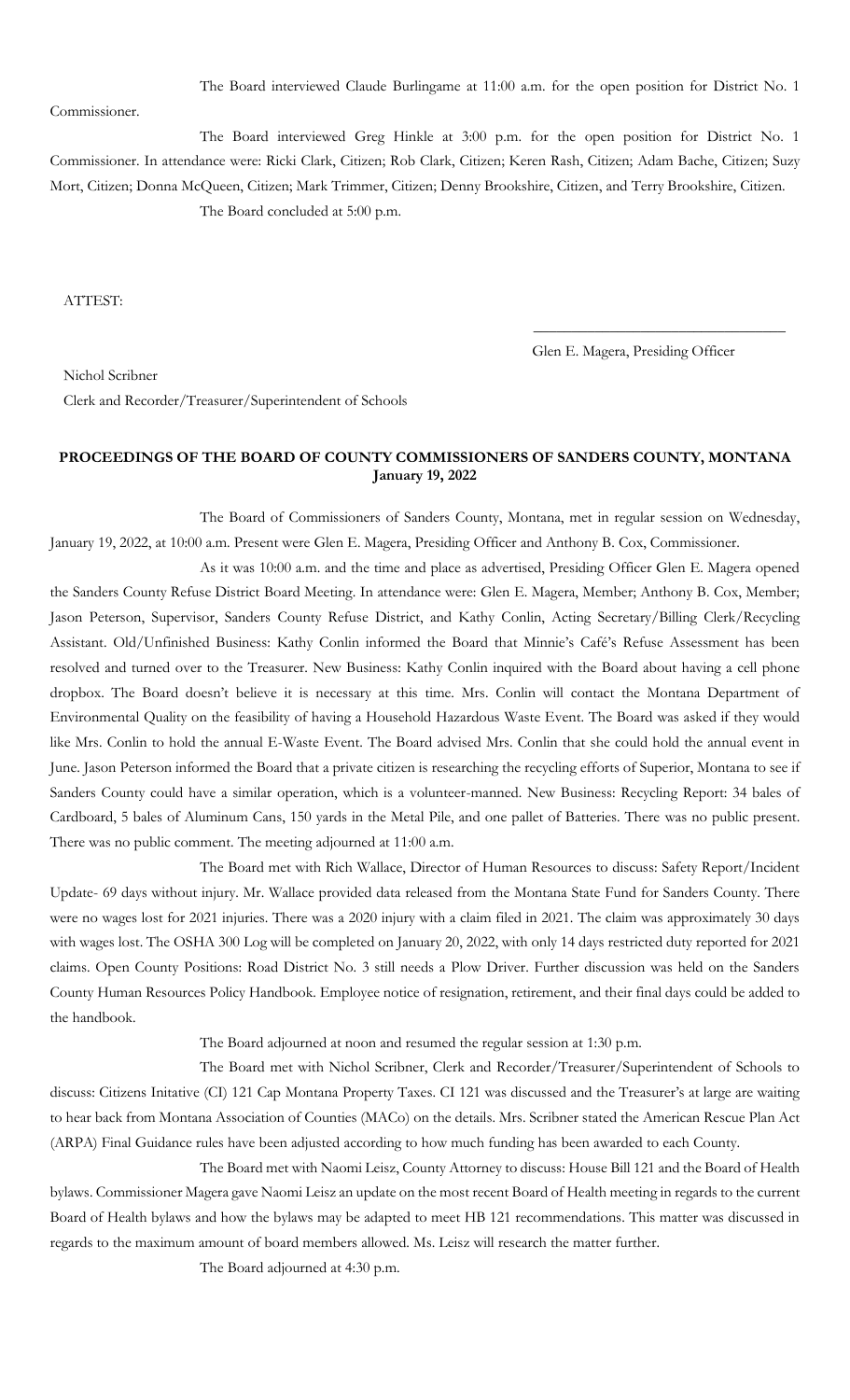Glen E. Magera, Presiding Officer

\_\_\_\_\_\_\_\_\_\_\_\_\_\_\_\_\_\_\_\_\_\_\_\_\_\_\_\_\_\_\_\_\_

Nichol Scribner Clerk and Recorder/Treasurer/Superintendent of Schools

BY: \_\_\_\_\_\_\_\_\_\_\_\_\_\_\_\_\_\_\_\_\_\_\_\_\_\_\_\_\_\_, Acting Secretary

Kathy Conlin

### **PROCEEDINGS OF THE BOARD OF COUNTY COMMISSIONERS OF SANDERS COUNTY, MONTANA January 20, 2022**

The Board of Commissioners of Sanders County, Montana, met in regular session on Thursday, January 20, 2022, at 10:00 a.m. Present were Glen E. Magera, Presiding Officer and Anthony B. Cox, Commissioner.

The Board met with Katherine Maudrone, Director of Land Services to discuss: the request to revoke the agricultural exemption for Tract 1 & 2 of COS 383 made by Rick Hagedorn, representing the landowners. Also in attendance was Rick Hagedorn, Mountain Plains. Commissioner Cox motioned to revoke the Agricultural Exemption on Tract 1 of COS 383. Commissioner Magera seconded the motion. The motion was passed unanimously. Commissioner Cox motioned to revoke the Agricultural Exemption on Tract 2 of COS 383. Commissioner Magera seconded the motion. The motion was passed unanimously.

The Board met with Ashley Bache, GIS/Rural Addressing to discuss: Smartboard Training. Also in attendance were: Katherine Maudrone, Director of Land Services; Allison Smith, Legal Assistant/Crime Victims Advocate; Naomi Leisz, County Attorney; Rich Wallace, Director of Human Resources; Patrick Barber, Coroner, and Bill Naegeli, Office of Emergency Management. Mrs. Bache provided training on the Elmo Smartboard.

### **ROUTINE COUNTY BUSINESS**

Commissioner Cox motioned to award the Request for Qualifications for the new Dispatch Center to Schutz Foss Architects, P.C., per the recommendation made by Shawna Chenoweth, Supervisor, Detention/Dispatch. Commissioner Magera seconded the motion. The motion was passed unanimously.

Commissioner Cox motioned to reappoint Mike Tempero to the Hot Springs TV District for a twoyear term. Commissioner Magera seconded the motion. The motion was passed unanimously.

The Board met with Jerome McDonald, Sanders County Director, Big Sky Passenger Rail Authority (BSPRA) to discuss: a status update on the BSPRA. Also in attendance were: Karen Thorson, Citizen; Annie Wooden, Sanders County Ledger; Jeff Wheeler, and Mark Sheets, Mayor, City of Thompson Falls, Montana. Mr. McDonald stated the Authority has grown to seventeen counties. In the coming year, you can expect an acceleration toward passenger rail resumption through Sanders County with notable progress on three fronts: fundraising, service planning, and member county growth. Jeff Wheeler stated that he worked for the Depot in Paradise, Montana, and Amtrak was always late. There were hardly any riders at any given time. If the train is not reliable people won't utilize it. Rich Wallace stated the Empire line is 80-82% on schedule. Karen Thorson asked what can the public do to support the BSPRA? Mr. McDonald stated that people assisting the BSPRA with fundraising and strategic planning make a big difference. Annie Wooden recommended Mr. McDonald approach different committees and groups to provide them with information as well as the County Commissioners.

The Board adjourned at 3:30 p.m.

ATTEST:

Glen E. Magera, Presiding Officer

\_\_\_\_\_\_\_\_\_\_\_\_\_\_\_\_\_\_\_\_\_\_\_\_\_\_\_\_\_\_\_\_\_

Nichol Scribner Clerk and Recorder/Treasurer/Superintendent of Schools

BY: Secretary

Jennifer Ekberg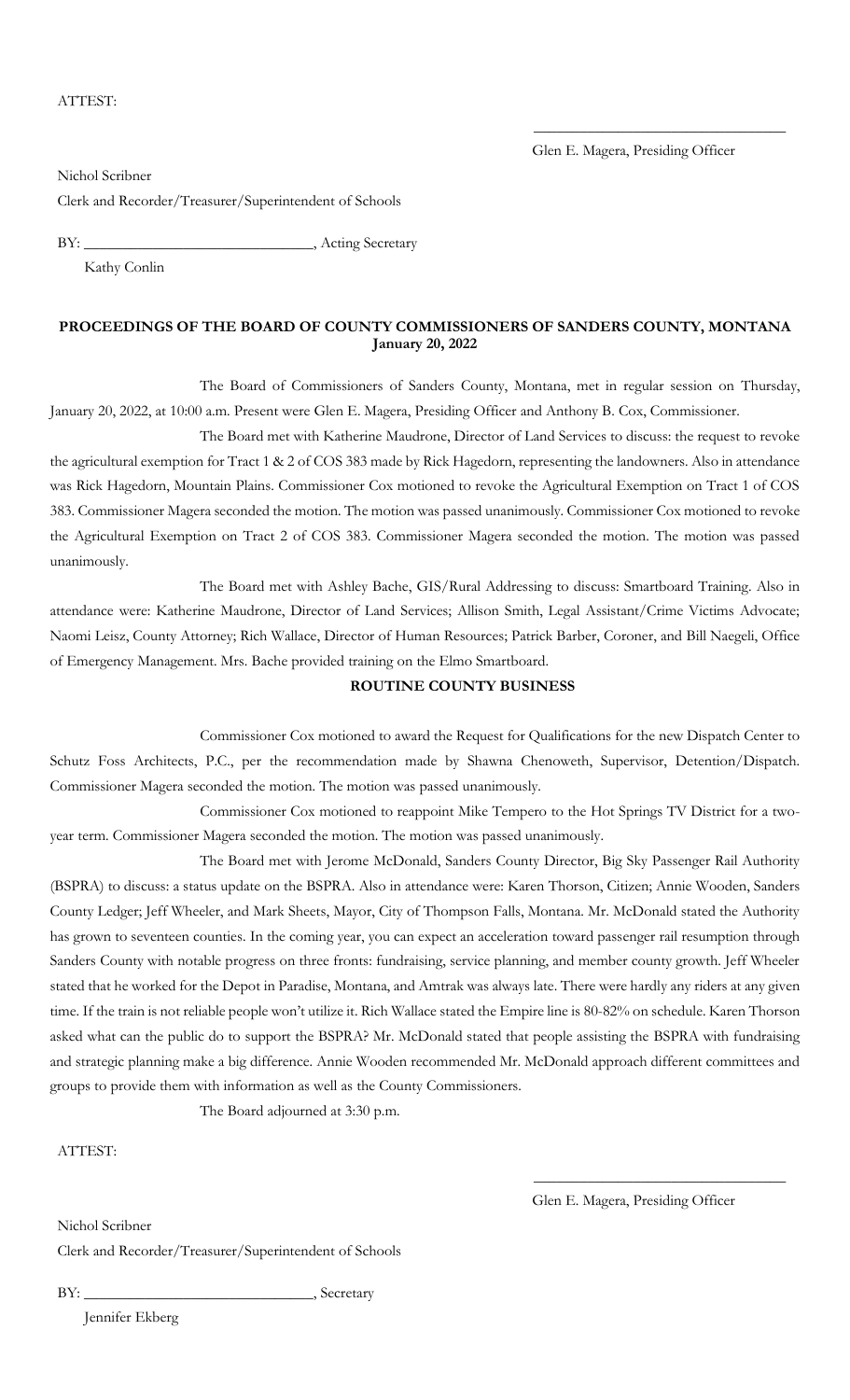## **PROCEEDINGS OF THE BOARD OF COUNTY COMMISSIONERS OF SANDERS COUNTY, MONTANA January 27, 2022**

The Board of Commissioners of Sanders County, Montana, met in regular session on Thursday, January 27, 2022, at 10:00 a.m. Present were Glen E. Magera, Presiding Officer and Anthony B. Cox, Commissioner.

The Board met with Katherine Maudrone, Director of Land Services to discuss: a department update.

As it was 10:30 a.m. and the time and place as advertised, Presiding Officer Glen E. Magera opened the public hearing for comment on the received petition to vacate the plat in the abandoned townsite. Also in attendance were: Katherine Maudrone, Director of Land Services and Robert F. Flansaas, Petitioner and Landowner of abandoned townsite. Robert Flansaas presented his petition to abandon the townsite. Katherine Maudrone provided her staff report. Commissioner Magera closed the hearing at 10:36 a.m. Commissioner Cox motioned to adopt Resolution 2022-02 A Resolution to Vacate an Abandoned Townsite of Trout Creek, Sanders County, Montana. Commissioner Magera seconded the motion. The motion was passed unanimously. Commissioner Cox motioned to accept the Easement between Robert F. Flansaas and Sanders County, Montana for Marten Creek Road. Commissioner Magera seconded the motion. The motion was passed unanimously.

The Board met with Rich Wallace, Director of Human Resources (HR) to discuss: Safety Report/Incident Update- 77 days without incident. Mr. Wallace provided statistics on work-related injuries and illnesses from 2013 to 2021. The County is trending towards no days away from work, one day of restricted duty, and 14 days of transferred or restricted duty in 2021. Open County Positions: Clerical Pool, Mr. Wallace provided an HR Action Form for Stephanie Crowe. The Board has a consensus to execute the HR Action Form for Stephanie Crowe effective January 25, 2022. Further discussion was on timesheet issues and advanced payroll issues.

The Board met with Nichol Scribner, Clerk and Recorder/Treasurer/Superintendent of Schools to discuss: County journal vouchers and review the budget. Presiding Officer Glen E. Magera examined and approved the Journal Voucher Detail Report for the account periods of November 2021, December 2021, and 13/2021.

# **ROUTINE COUNTY BUSINESS**

Commissioner Cox motioned to execute the Aircraft Hangar Ground Lease at the Thompson Falls Airport between Scott McElheran and Sanders County, Montana. Commissioner Magera seconded the motion. The motion was passed unanimously.

Commissioner Cox motioned to grant January 12-20th, 2022, Board meeting minutes. Commissioner Magera seconded the motion. The motion was passed unanimously.

Commissioner Cox motioned to reappoint the Green Mountain Conservation District as a member of the Sanders County AIP Task Force for a three-year term. Commissioner Magera seconded the motion. The motion was passed unanimously.

Commissioner Cox motioned to reappoint NorthWestern Energy as a member of the Sanders County AIP Task Force for a three-year term. Commissioner Magera seconded the motion. The motion was passed unanimously.

Commissioner Cox motioned to reappoint "private industry" as a member of the Sanders County AIP Task Force for a three-year term. Commissioner Magera seconded the motion. The motion was passed unanimously.

The Board adjourned at 2:00 p.m.

The Board held the 2021 Employee Service Award Ceremony at 2:00 p.m. in the Commissioners Conference Room. Those recognized for their years of service were: Mark Reeser; Steve Burrell; Dan Bloom; Lanny Hensley; Brian Josephson; Kathy Conlin; Debbie Rolleri; Jason Hutchings; Rich Wallace; Calvin VonHeeder; Juli Thurston, and Marcy Shermikas.

Commissioner Magera proceeded to audit County Claims at 2:35 p.m. and instructed the Clerk to draw warrants in the amount of \$68,940.08. (County Claims are on file in the Office of the Clerk and Recorder)

ATTEST:

\_\_\_\_\_\_\_\_\_\_\_\_\_\_\_\_\_\_\_\_\_\_\_\_\_\_\_\_\_\_\_\_\_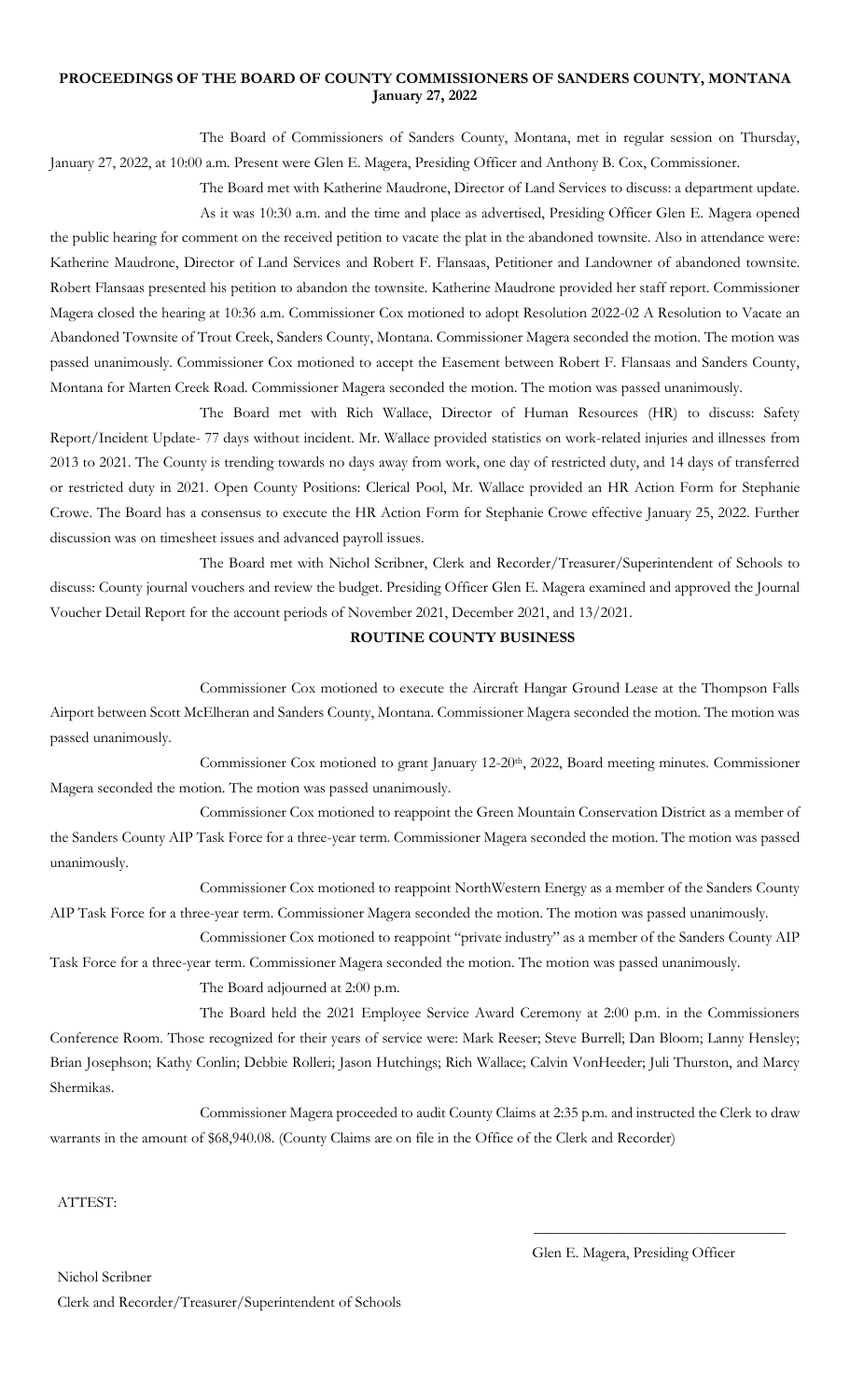BY: Secretary

Jennifer Ekberg

## **PROCEEDINGS OF THE BOARD OF COUNTY COMMISSIONERS OF SANDERS COUNTY, MONTANA February 1, 2022**

The Board of Commissioners of Sanders County, Montana, met in regular session on Tuesday, February 1, 2022, at 10:00 a.m. Present were Glen E. Magera, Presiding Officer and Anthony B. Cox, Commissioner.

The Board met with Michael Feiger, District Ranger, Cabinet Ranger District and Dave Wrobleski, District Ranger, Lolo National Forest (joined at 10:06 a.m.) to discuss: district updates. Mr. Feiger provided information on COVID-19 and region one. The National Forest Service 10-year strategy for Wildfire Risk Reduction had regional outcomes in our area consisting of fire sheds on the Bitterroot and the Flathead National Forests. There are multiple joint chief projects on the Kootenai and Lolo National Forests. Mr. Feiger and Mr. Wrobleski would like to set up a meeting to go over the National Forest 10-year strategy in detail with the Board and the new Commissioner for Sanders County, Montana, once appointed. Mr. Wrobleski recommends having an individual present who knows state law for wildfires. Effective January 31, 2022, Dusty Pierson will be the new District Fire Management Officer for the Cabinet Ranger District. This year there will be a four-person Youth Conservation Corps crew with one supervisor. The District is still looking for a Recreation Specialist. Mr. Feiger stated at Chicago Peak there was previously a 120% snow pack. We are now down to 100% snow pack. Commissioner Magera stated that there is plenty of winter left for the snow pack to increase. Mr. Feiger advised that Lincoln County, Montana is looking to have a timber processing plant in Libby, Montana. The plant is specifically for engineered plywood and is proposed to come out of Great Britain. Dave Wrobleski provided updates on seasonal hiring. Because there was a limited number of applicants last season anyone that returns a call will be essentially rehired for this season. Twenty to thirty positions are coming to the Lolo National Forest and approximately four positions for the Plains District. The District is losing Robyn Jermyn who will be leaving to go work for the U.S. Incident Management. Wilkes Cherry had a meeting last week and there were proposals for vegetation and recreation. Not all the proposals meshed up together. Further research and planning are needed. Firewood Permits were approved last year on a five-year plan. Mr. Wrobleski would like to look at year two and have that go into effect.

The Board met with Rich Wallace, Director of Human Resources (HR) to discuss: Safety Report/Incident Update- 82 days without incident. Open County Positions: Clerical Pool, Mr. Wallace provided an HR Action Form for Lindsey Miller. The Board has a consensus to execute the HR Action Form for Lindsey Miller effective March 1, 2022. Further discussion was on the HR Handbook updates. Mr. Wallace provided recommendations of adding the definition of an Employee on page 2, adding text to Hours of Work, Meal Breaks, and Rest Breaks (12.0) on page 13, adding text to Voluntary Termination or Resignation on page 15, and Leave of Absence without Pay on page 30 needs to be more specific.

The Board adjourned at noon and resumed the regular session at 1:25 p.m.

Doug Dryden, Justice of the Peace requested to meet with the Board as he was not scheduled, to discuss: a request for a new copier and two new desks in his department. Mr. Dryden would like to have the locks changed on the office door. The Board has a consensus for Mr. Dryden to change the locks on his office, purchase a new copier, and purchase two new desks from the Montana Department of Corrections.

#### **ROUTINE COUNTY BUSINESS**

Commissioner Cox motioned to reappoint Gene Pope to the Thompson Falls Airport Advisory Board for a three-year term. Commissioner Magera seconded the motion. The motion was passed unanimously.

Commissioner Cox motioned to reappoint John Errecart to the Sanders County Weed District for a two-year term. Commissioner Magera seconded the motion. The motion was passed unanimously.

The Board met with Bill Naegeli, Office of Emergency Management to discuss: the new Emergency Management Preparedness Grant for the fiscal year 2022. Further discussion was held on Heron Ambulance and Noxon Fire. The Board adjourned at 3:00 p.m.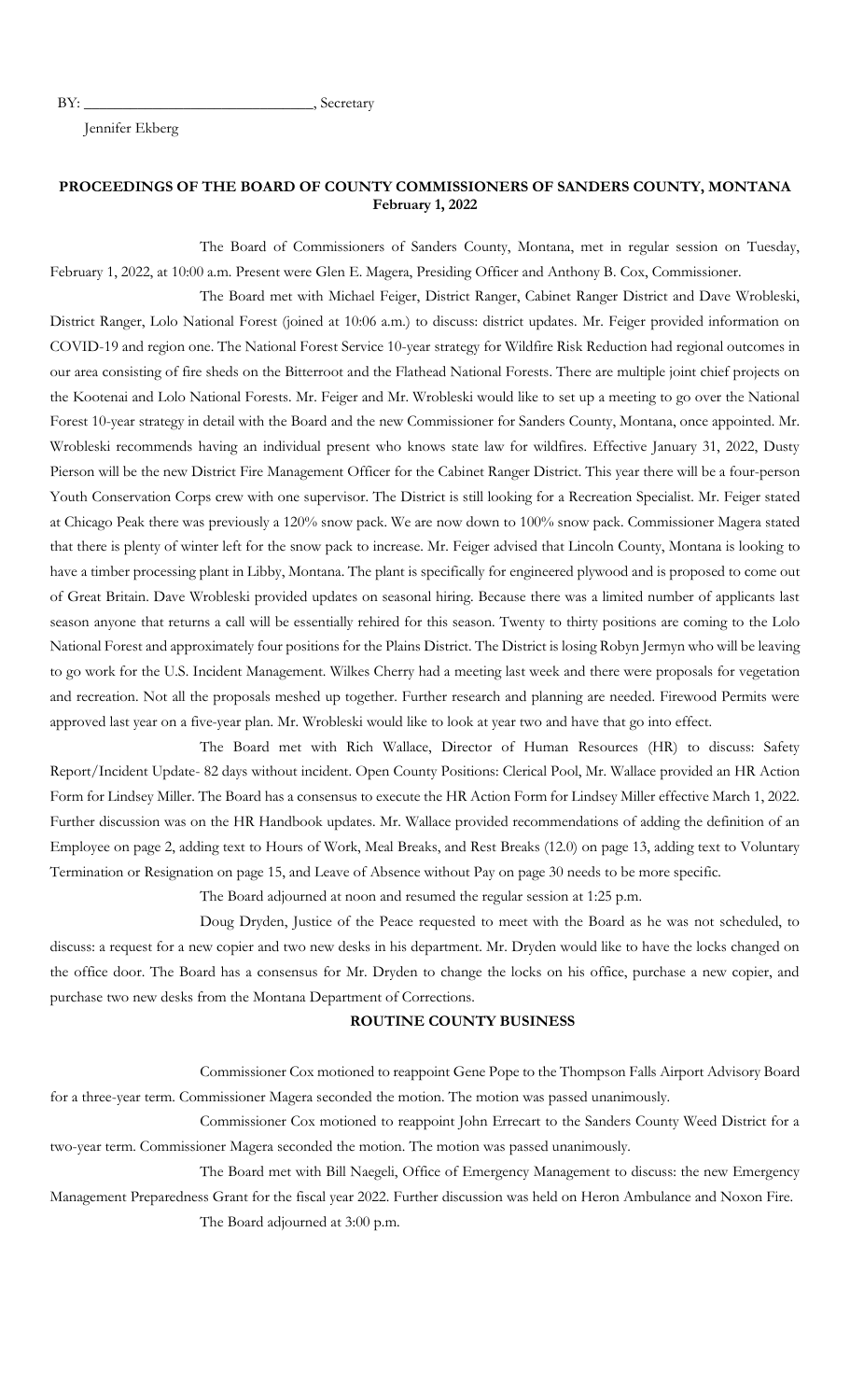#### ATTEST:

\_\_\_\_\_\_\_\_\_\_\_\_\_\_\_\_\_\_\_\_\_\_\_\_\_\_\_\_\_\_\_\_\_

Nichol Scribner Clerk and Recorder/Treasurer/Superintendent of Schools

BY: Secretary

Jennifer Ekberg

#### **PROCEEDINGS OF THE BOARD OF COUNTY COMMISSIONERS OF SANDERS COUNTY, MONTANA February 3, 2022**

The Board of Commissioners of Sanders County, Montana, met in regular session on Thursday, February 3, 2022, at 10:00 a.m. Present were Glen E. Magera, Presiding Officer and Anthony B. Cox, Commissioner.

The Board met with Katherine Maudrone, Director of Land Services to discuss: no easement for Harlow Road through Montana Rail Link/BNSF property. Also in attendance was Dawn Gandalf. Ms. Maudrone advised the Forest Service has granted the road easement for Pine Ridge Road. Ms. Maudrone will file those documents soon. Further discussion was on Land Services and Environmental Health Department's discussing with DIS Technologies contracting for archiving the departments permanent records.

As it was 11:00 a.m. and the time and place as advertised, Presiding Officer Glen E. Magera opened the meeting on the decision on the appointment of District No. 1 Commissioner. Also in attendance were: Dawn Gandalf; Nancy Johnson; Peggy Bates, Citizen; Catherine Dewitt, Citizen; Gail Hinkle, Citizen; Greg Hinkle, Citizen; Gunner Junge, Citizen; Beth Junge, Citizen; Tobo Leivestad; Rusti Leivestad; Nicki Shelton; Kathryn Galuppo, Resident; Michael Hernon, Citizen; Bina Eggensperger, Citizen; Annie Wooden, Ledger; Jeff Wheeler; Timothy Jones, Citizen; Savannah Jones, Citizen; Abby Jones, Citizen; Brandi Jones, Citizen; Melinda Ferrell, Citizen; Melinda Bierwagen, Citizen, and Andrew Cabaccang, Citizen. Commissioner Magera reminded everyone the Commissioner appointment is for eleven months. The Board wanted to wait for the Elections. The law states you shall appoint. The interview format for District No. 1 Commissioner changed on the second go around. Commissioner Magera liked the second format better. One question was what were the top three issues the candidates would address if they were Commissioner. Only two candidates addressed roads. Roads are the veins of the County. The County is now leasing road equipment because we can't keep up with the technology to fix the equipment. All the candidates did well in their own way. Commissioner Cox stated what happens if he and Commissioner Magera don't agree on who to appoint. Commissioner Cox sees a possible issue. Commissioner Cox stated all the pros about candidates. Commissioner Cox wants someone who has roots and doesn't want someone who immediately wants to change things. Commissioner Cox is not choosing a candidate based on age or if they are running in the election. Commissioner Cox motioned to appoint Claude Burlingame as District No. 1 Commissioner. Gunner Junge asked if there is anything on the back burner that would impact your decision. Commissioner Magera stated the Tribe, Satellite Election locations, and the County budget. Kruger Road is going to be reconstructed, Hot Springs Airport has grants. These are all things that are going to need to be addressed. Last year the census was done and because of the influx of people, we might have to readjust the districts. Mindy Ferrell said thank you for letting us participate in the interview process. In the fall the County will be in the position of two new Commissioners and a new Sheriff. You said that no one will learn the process in eleven months. Claude Burlingame has stated that he will not be running in the Election. Don't you think it's a benefit to apprentice someone? Commissioner Magera stated that eleven years ago he was new. When he attended a Montana Association of Counties Commissioners training he asked a Commissioner how long till he felt comfortable being a Commissioner. The Commissioner told him three years. Commissioner Magera stated it took him four to five years for him to feel comfortable in the position. Mrs. Ferrell asked has the County ever had two new Commissioners and a new Sheriff? Not that the Board is aware. Brandi Jones asked why Claude Burlingame is not still the County Attorney. Commissioner Magera stated that he went into private practice and opened Clark Fork Title Company. Commissioner Cox stated that the Commissioners have to get along, they don't have to agree. Commissioner Magera seconded the motion. The motion was passed unanimously.

The Board met with Ashley Bache, GIS/Rural Addressing to discuss: the proposed fee for Driveway Approaches. Mrs. Bache provided Resolution 2000-042 and stated she would like to amend the Resolution to a \$50.00 fee for Driveway Approaches. The Board has a consensus to amend the Resolution and asked Mrs. Bache to work with Jennifer Ekberg.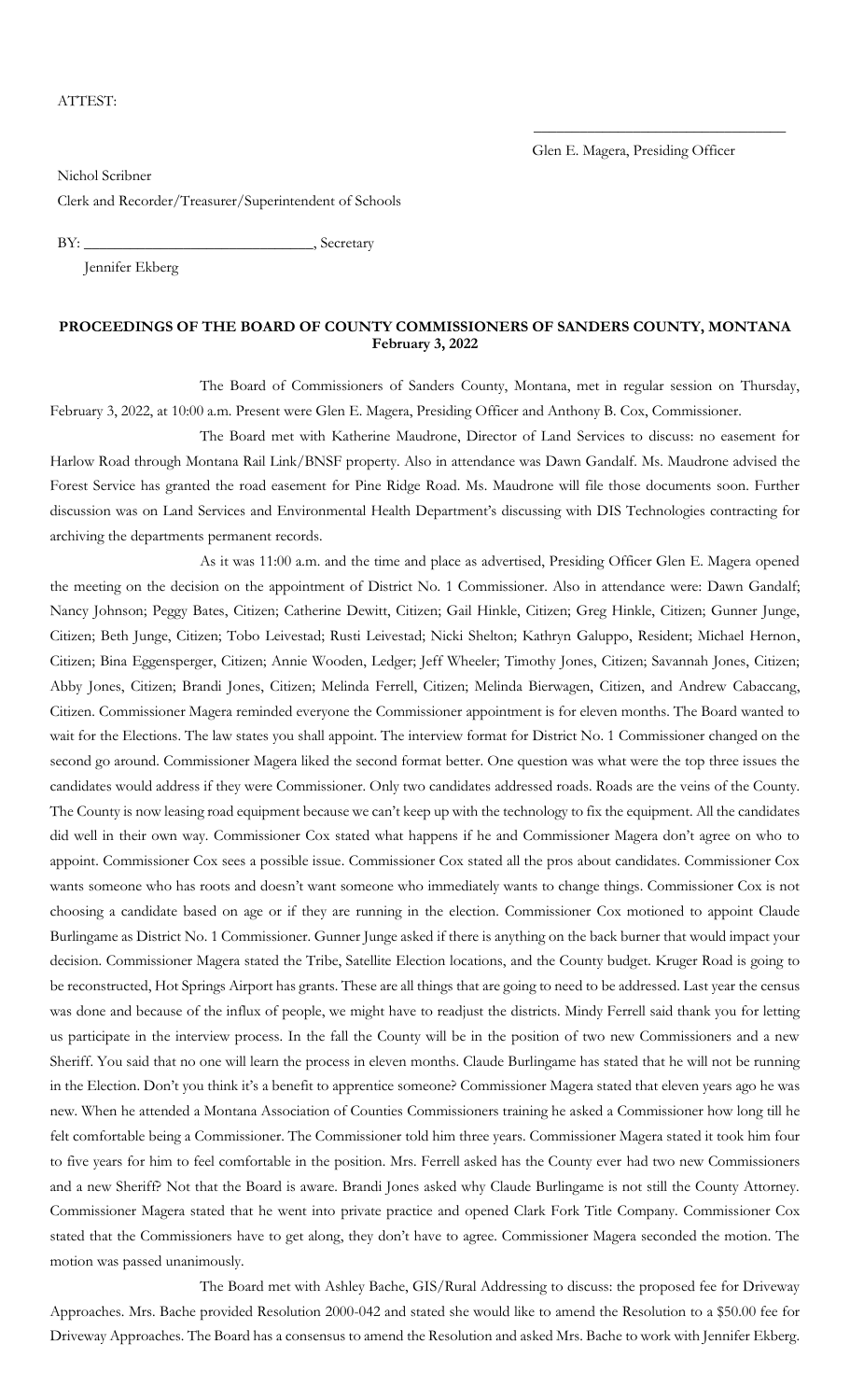| The Board adjourned at 11:40 and resumed the regular session at 1:50 p.m.                                |
|----------------------------------------------------------------------------------------------------------|
| ROUTINE COUNTY BUSINESS                                                                                  |
| Commissioner Cox motioned to appoint Anthony Smith to the Thompson Falls Airport Advisory                |
| Board for a three-year term. Commissioner Magera seconded the motion. The motion was passed unanimously. |
| Commissioner Cox motioned to approve January 27, 2022, Board meeting minutes. Commissioner               |
| Magera seconded the motion. The motion was passed unanimously.                                           |
| The Board has a consensus to execute the Independent Contractor Insurance Requirements for Taylor        |
| Services.                                                                                                |
| The Board has a consensus to execute the Independent Contractor Insurance Requirements for Your          |
| Cinderella.                                                                                              |
| The Board has a consensus to execute the Independent Contractor Insurance Requirements for Robert        |
| Peccia & Associates.                                                                                     |
| The Board adjourned at 3:00 p.m.                                                                         |

ATTEST:

Glen E. Magera, Presiding Officer

\_\_\_\_\_\_\_\_\_\_\_\_\_\_\_\_\_\_\_\_\_\_\_\_\_\_\_\_\_\_\_\_\_

Nichol Scribner

Clerk and Recorder/Treasurer/Superintendent of Schools

BY: \_\_\_\_\_\_\_\_\_\_\_\_\_\_\_\_\_\_\_\_\_\_\_\_\_\_\_\_\_\_, Secretary

Jennifer Ekberg

## **PROCEEDINGS OF THE BOARD OF COUNTY COMMISSIONERS OF SANDERS COUNTY, MONTANA February 8, 2022**

The Board of Commissioners of Sanders County, Montana, met in regular session on Tuesday, February 8, 2022, at 2:00 p.m. Present were Glen E. Magera, Presiding Officer and Anthony B. Cox, Commissioner.

The Board met with Lance Bowser, Robert Peccia & Associates via teleconference and Ian Wargo, Robert Peccia & Associates via teleconference to discuss: the Plains Airport AWOS Weather Station Project. Also in attendance was Randy Garrison, Manager, Plains Airport via teleconference. Mr. Bowser advised that paperwork should be arriving shortly to move forward with the Plains AWOS Weather Station Project. Randy Garrison is speaking with Clark Fork Valley Hospital on paying for 50% of the maintenance/calibration for the weather station. The weather station will be an asset to the hospital due to the emergency aircraft that utilizes the airport. Commissioner Cox discussed the damaged fence at the Plains Airport due to the adjacent landowner's weeds. Mr. Garrison stated that because the fence has been damaged twice in one year there will be push back from the County's insurance company. The last time was due to the wind and the weeds from the adjacent landowner. The fence was pushed 45 and 60 degrees from the upright position.

The Board adjourned at 2:35 p.m.

ATTEST:

Glen E. Magera, Presiding Officer

\_\_\_\_\_\_\_\_\_\_\_\_\_\_\_\_\_\_\_\_\_\_\_\_\_\_\_\_\_\_\_\_\_

Nichol Scribner

Clerk and Recorder/Treasurer/Superintendent of Schools

BY: \_\_\_\_\_\_\_\_\_\_\_\_\_\_\_\_\_\_\_\_\_\_\_\_\_\_\_\_\_\_, Secretary

Jennifer Ekberg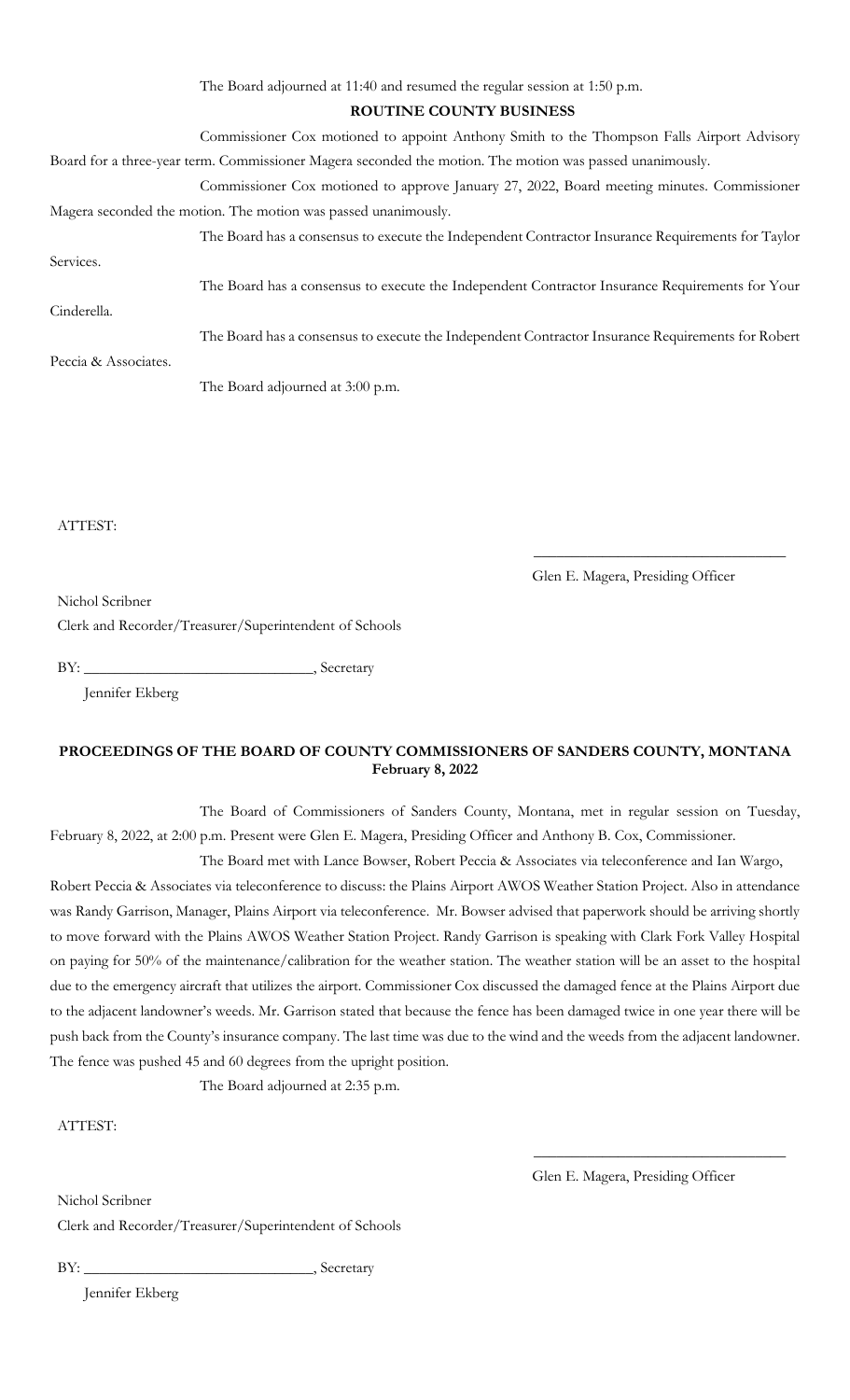### **PROCEEDINGS OF THE BOARD OF COUNTY COMMISSIONERS OF SANDERS COUNTY, MONTANA February 10, 2022**

The Board of Commissioners of Sanders County, Montana, met in regular session on Thursday, February 10, 2022, at 10:00 a.m. Present were Glen E. Magera, Presiding Officer and Anthony B. Cox, Commissioner.

The Board met with Katherine Maudrone, Director of Land Services to discuss: Coyote Gulch Road. Commissioner Cox motioned to adopt Resolution 2022-03 A Resolution for Road Easement Acceptance Coyote Gulch Road No. 13951 (also known as Bald Eagle Lane (per Sanders County's Rural Addressing). Commissioner Magera seconded the motion. The motion was passed unanimously. Further discussion was on Harlow Road in Thompson Falls. Commissioner Cox will follow up with Nick Bailey of Montana Rail Link.

The Board met with Rich Wallace, Director of Human Resources (HR) to discuss: Safety Report/Incident Update- 90 days without incident. Open County Positions: none at this time. Performance Appraisals will be sent to employees regarding events required in the next 60-days. Further discussion was on the HR Personnel Policy Handbook. Mr. Wallace is going to add information onto Compensatory Time.

The Board adjourned at 11:30 a.m. and resumed the regular session at 1:42 p.m.

## **ROUTINE COUNTY BUSINESS**

Commissioner Cox motioned to approve February 1-3rd, 2022, Board meeting minutes. Commissioner Magera seconded the motion. The motion was passed unanimously.

The Board has a consensus to execute the Independent Contractor Insurance Requirements for Pinnacle Research & Consulting.

Commissioner Magera proceeded to audit County Claims at 2:05 p.m. and instructed the Clerk to draw warrants in the amount of \$184,127.43. (County Claims are on file in the Office of the Clerk and Recorder)

Nichol Scribner, Clerk and Recorder/Treasurer/Superintendent of Schools requested to meet with the Board as she was not scheduled, to discuss: the proposed Tribal Satellite locations. Also in attendance was Dan Rowan, Mayor, Town of Plains, Montana. Mrs. Scribner does not want drop sites. Drop boxes for the satellite locations would make it confusing. The Board adjourned at 3:00 p.m.

ATTEST:

Glen E. Magera, Presiding Officer

\_\_\_\_\_\_\_\_\_\_\_\_\_\_\_\_\_\_\_\_\_\_\_\_\_\_\_\_\_\_\_\_\_

Nichol Scribner Clerk and Recorder/Treasurer/Superintendent of Schools

BY: \_\_\_\_\_\_\_\_\_\_\_\_\_\_\_\_\_\_\_\_\_\_\_\_\_\_\_\_\_\_, Secretary

Jennifer Ekberg

## **PROCEEDINGS OF THE BOARD OF COUNTY COMMISSIONERS OF SANDERS COUNTY, MONTANA February 16, 2022**

The Board of Commissioners of Sanders County, Montana, met in regular session on Wednesday, February 16, 2022, at 10:00 a.m. Present were Glen E. Magera, Presiding Officer, Anthony B. Cox, Commissioner, and Claude Burlingame, Commissioner.

As it was 10:00 a.m. and the time and place as advertised, Presiding Officer Glen E. Magera opened the Sanders County Refuse District Board Meeting. In attendance were: Glen E. Magera, Member; Anthony B. Cox, Member; Claude Burlingame, Member; Jason Peterson, Supervisor, Sanders County Refuse Disposal District, and Kathy Conlin, Acting Secretary/Billing Clerk/Recycling Assistant. Commissioner Cox motioned to approve December 15, 2021, and January 19, 2022, meeting minutes. Commissioner Burlingame seconded the motion. The motion was passed unanimously. Old/Unfinished Business: Commissioner Burlingame inquired about the remaining American Rescue Plan Act (ARPA) funding for the possible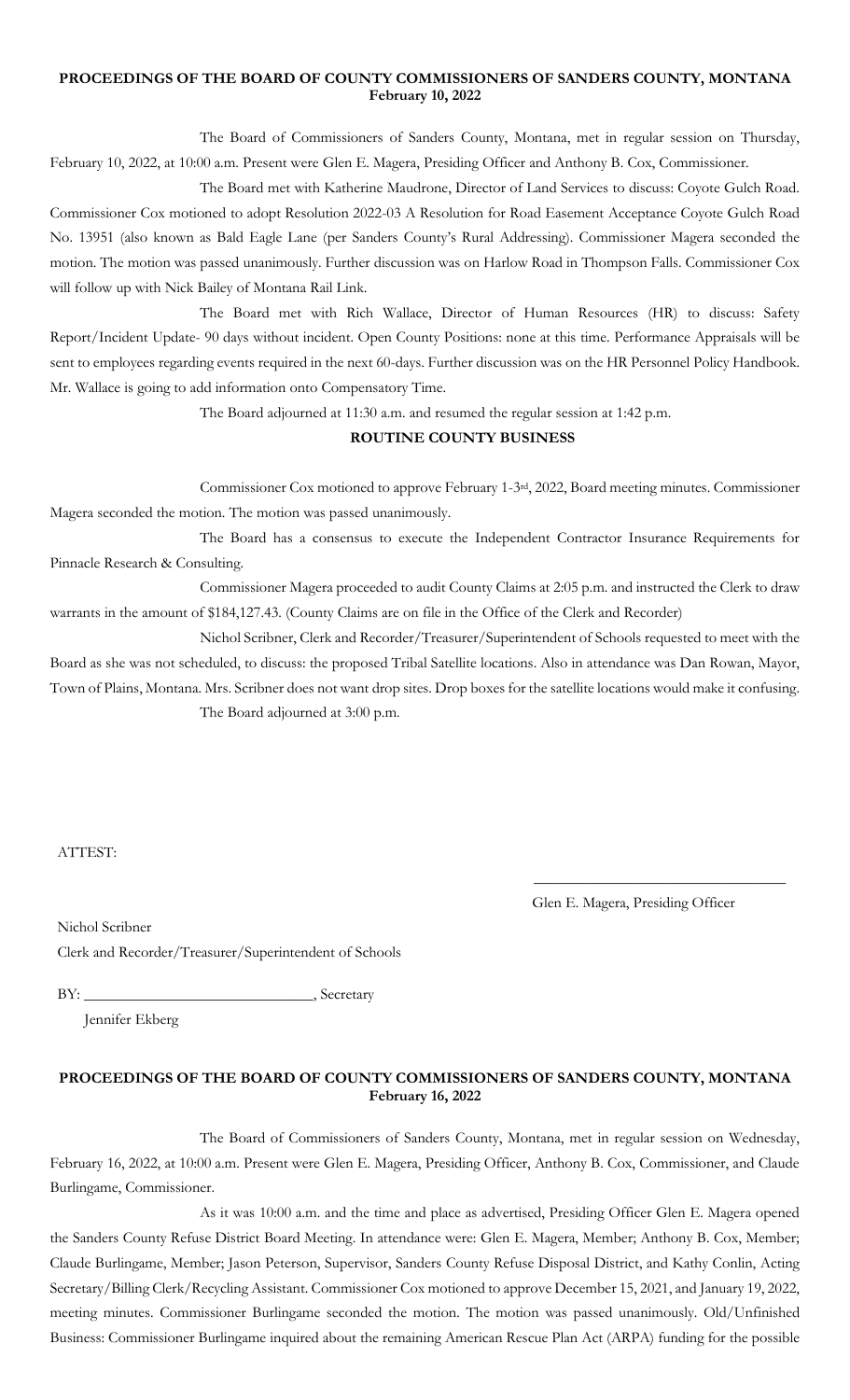application for the water access project near the Thompson Falls Transfer Station. Kathy Conlin is organizing the annual Ewaste Event in June and a Household Hazardous Waste event in September. Dates, once determined for the events will be advertised. New Business: Mrs. Conlin presented Refuse Appeal for Taxpayer No. 16367. Commissioner Cox motioned to refund Refuse Appeal for Taxpayer No. 16367 for 2020 and 2021 in the amount of \$960.00. Commissioner Burlingame seconded the motion. The motion was passed unanimously. Recycling Report: 54 bales of Cardboard, 8 bales of Aluminum Cans, 175 yards in the Metal Pile, and one pallet of Batteries. There was no public comment. There was no public present. The meeting adjourned at 10:45 a.m.

The Board met with Rich Wallace, Director of Human Resources (HR) to discuss: Safety Report/Incident Update- 96 days without incident. Open County Positions: none at this time. Mr. Wallace presented a resignation from Elaine McAllister. The Board has a consensus to execute the HR Personnel Action Form for Elaine McAllister's resignation from the Sanders County Weed District effective February 14, 2022. Mr. Wallace provided an update on the HR Personnel Policy Handbook. The next step is to send the handbook to legal counsel at the Montana Association of Counties (MACo) for approval then the employees will receive the handbook.

The Board adjourned at noon and resumed the regular session at 1:30 p.m.

The Board met with Beth O'Halloran, Kaleva Law to discuss: the Fee Agreement to hire Beth O'Halloran to represent the County in the matter of negotiating a Collective Bargaining Agreement with Teamsters Local Union #2. Also in attendance was Rich Wallace, Director of HR. Mrs. O'Halloran will provide a Fee Agreement with the updated terms.

The Board adjourned at 3:00 p.m.

### ATTEST:

Glen E. Magera, Presiding Officer

\_\_\_\_\_\_\_\_\_\_\_\_\_\_\_\_\_\_\_\_\_\_\_\_\_\_\_\_\_\_\_\_\_

Nichol Scribner Clerk and Recorder/Treasurer/Superintendent of Schools

BY: \_\_\_\_\_\_\_\_\_\_\_\_\_\_\_\_\_\_\_\_\_\_\_\_\_\_\_\_\_\_, Secretary

Jennifer Ekberg

## **PROCEEDINGS OF THE BOARD OF COUNTY COMMISSIONERS OF SANDERS COUNTY, MONTANA February 17, 2022**

The Board of Commissioners of Sanders County, Montana, met in regular session on Thursday, February 17, 2022, at 10:00 a.m. Present were Glen E. Magera, Presiding Officer, Anthony B. Cox, Commissioner, and Claude Burlingame, Commissioner.

As it was 10:00 a.m. and the time and place as advertised, the Board proceeded to open the sealed bids for County Legal Advertising and County Printing. Also in attendance were: Randy Garrison, The Printery, and Annie Wooden, the Sanders County Ledger. County Legal Advertising bids were received from the Sanders County Ledger for Montana state code less 30% from February 1, 2022, to January 31, 2023. The Clark Fork Valley Press for Montana state code less 31% from February 1, 2022, to January 31, 2023. Commissioner Cox motioned to take the County Legal Advertising Bid under advisement until Wednesday, February 23, 2022, at 1:30 p.m. Commissioner Burlingame Seconded the motion. The motion was passed unanimously. County Printing bids were received from the Sanders County Ledger for Montana state code less 30% from February 1, 2022, to January 31, 2023. The Printery for Montana state code less 36% from February 1, 2022, to January 31, 2023. Commissioner Cox motioned to take the County Printing Bid under advisement until Wednesday, February 23, 2022, at 1:30 p.m. Commissioner Burlingame seconded the motion. The motion was passed unanimously.

**ROUTINE COUNTY BUSINESS**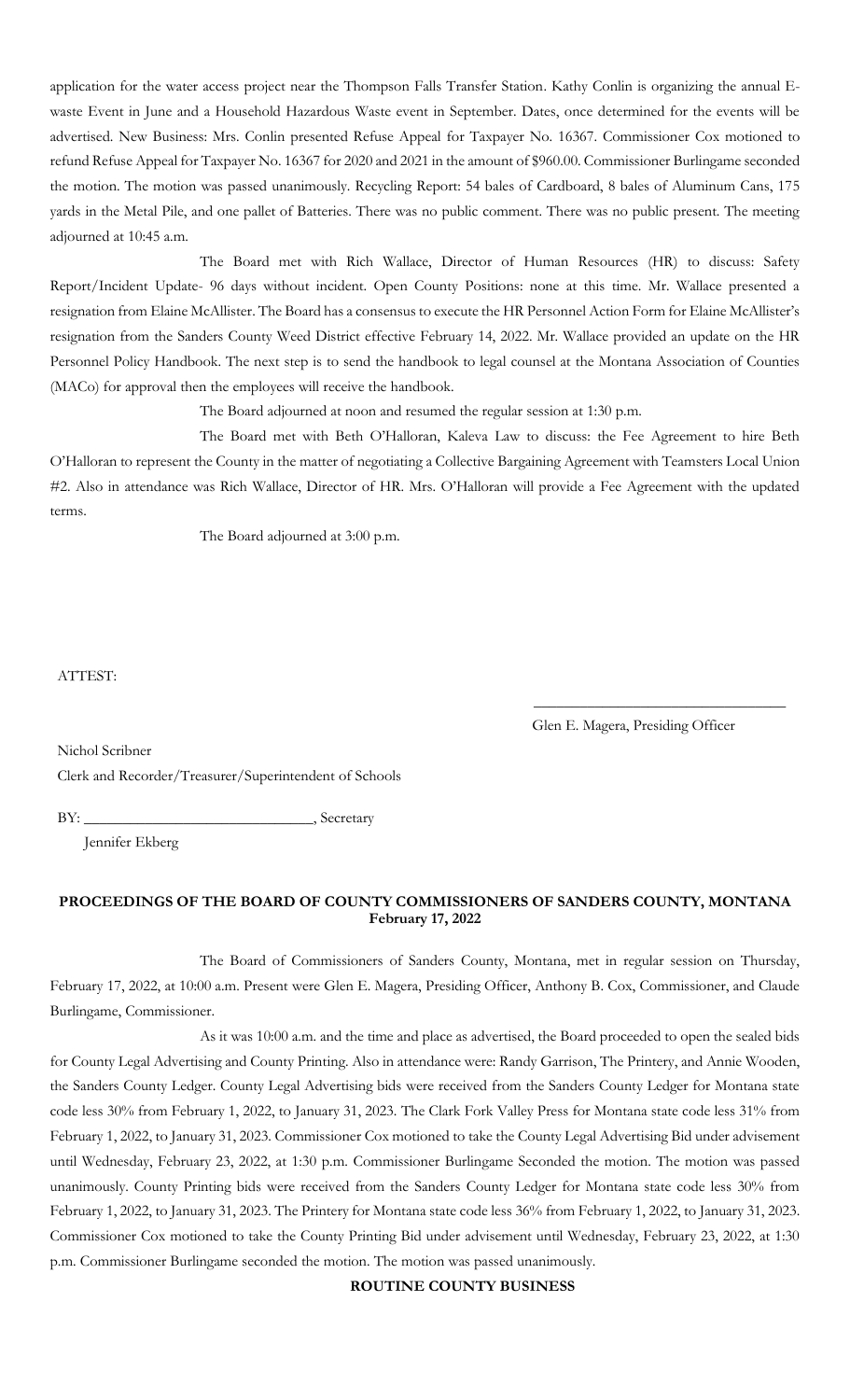Commissioner Cox motioned to approve February 8-10<sup>th</sup>, 2022, Board meeting minutes. Commissioner Burlingame seconded the motion. The motion was passed unanimously. The Board adjourned at noon.

ATTEST:

Glen E. Magera, Presiding Officer

\_\_\_\_\_\_\_\_\_\_\_\_\_\_\_\_\_\_\_\_\_\_\_\_\_\_\_\_\_\_\_\_\_

Nichol Scribner

Clerk and Recorder/Treasurer/Superintendent of Schools

BY: \_\_\_\_\_\_\_\_\_\_\_\_\_\_\_\_\_\_\_\_\_\_\_\_\_\_\_\_\_\_, Secretary

Jennifer Ekberg

# **PROCEEDINGS OF THE BOARD OF COUNTY COMMISSIONERS OF SANDERS COUNTY, MONTANA February 23, 2022**

The Board of Commissioners of Sanders County, Montana, met in regular session on Wednesday, February 23, 2022, at 10:00 a.m. Present were Glen E. Magera, Presiding Officer; Anthony B. Cox, Commissioner, and Claude I. Burlingame, Commissioner.

The Board met with Nichol Scribner, Clerk and Recorder/Treasurer/Superintendent of Schools to discuss: County journal vouchers and a review of the budget for January 2022. Presiding Officer Glen E. Magera examined and approved the Journal Voucher Detail Report for the accounting period of January 2022. Mrs. Scribner advised that the Dixon Refuse Disposal District pays Lake County bi-annually for hauling the refuse. Nichol Scribner spoke with the County's Chief Financial Officer and it's recommended that Dixon's Refuse Fee be increased to \$160.00 a year to cover the cost of hauling the refuse. Further discussion was held on the election satellite offices requested by the Confederated Salish and Kootenai Tribes. Mrs. Scribner would like to staff each site with three people, two people have to be trained in Montana Votes. The tribe needs to pay for some of the expenses. Mrs. Scribner is against drop sites at the satellite offices. She would also like security during the elections in the form of police officers, deputies, and/or reserve deputies.

Randy Evans, Landowner requested to meet with the Board as he was not scheduled, to discuss: the Plains-Paradise Rural Fire District. Mr. Evan's property in Paradise, Montana was annexed into the fire district in 2016 and he believes it was done illegally. Also in attendance were: Bill Naegeli, Office of Emergency Management and Dan Rowan, Resident. Mr. Evans states that he was not notified and he told people that he didn't want to be in the fire district. Commissioner Burlingame advised Mr. Evans that he would research the matter and would get back to him on Wednesday, March 2, 2022, at 1:30 p.m.

The Board met with Bill Naegeli, Office of Emergency Management to discuss: an update on the Emergency Preparedness Grant. Also in attendance was Dan Rowan, Resident. In the new grant, Mr. Naegeli would like to increase his pay by \$1.00 an hour. Further discussion was on the Thompson Falls Fire District and the difference between the Thompson Falls Fire District Board of Directors and the Association (firemen).

The Board adjourned at 12:05 p.m. and resumed the regular session at 1:30 p.m.

As it was 1:30 p.m. and the time and place as advertised for the bid decision on the County Legal Advertising Bid and the County Printing Bid. Commissioner Cox motioned to award the County Legal Advertising Bid to the Sanders County Ledger. Commissioner Burlingame seconded the motion. The motion was passed unanimously. Commissioner Cox motioned to award the County Printing Bid to The Printery. Commissioner Burlingame seconded the motion. The motion was passed unanimously. Also in attendance were: Annie Wooden, the Sanders County Ledger and Kate Hardman, Citizen.

## **ROUTINE COUNTY BUSINESS**

Commissioner Cox motioned to execute the Sanders County Health Department Communicable Disease Surveillance Protocol. Also in attendance were Karen Morey, Director of Public Health; Kate Hardman, Citizen; Stacy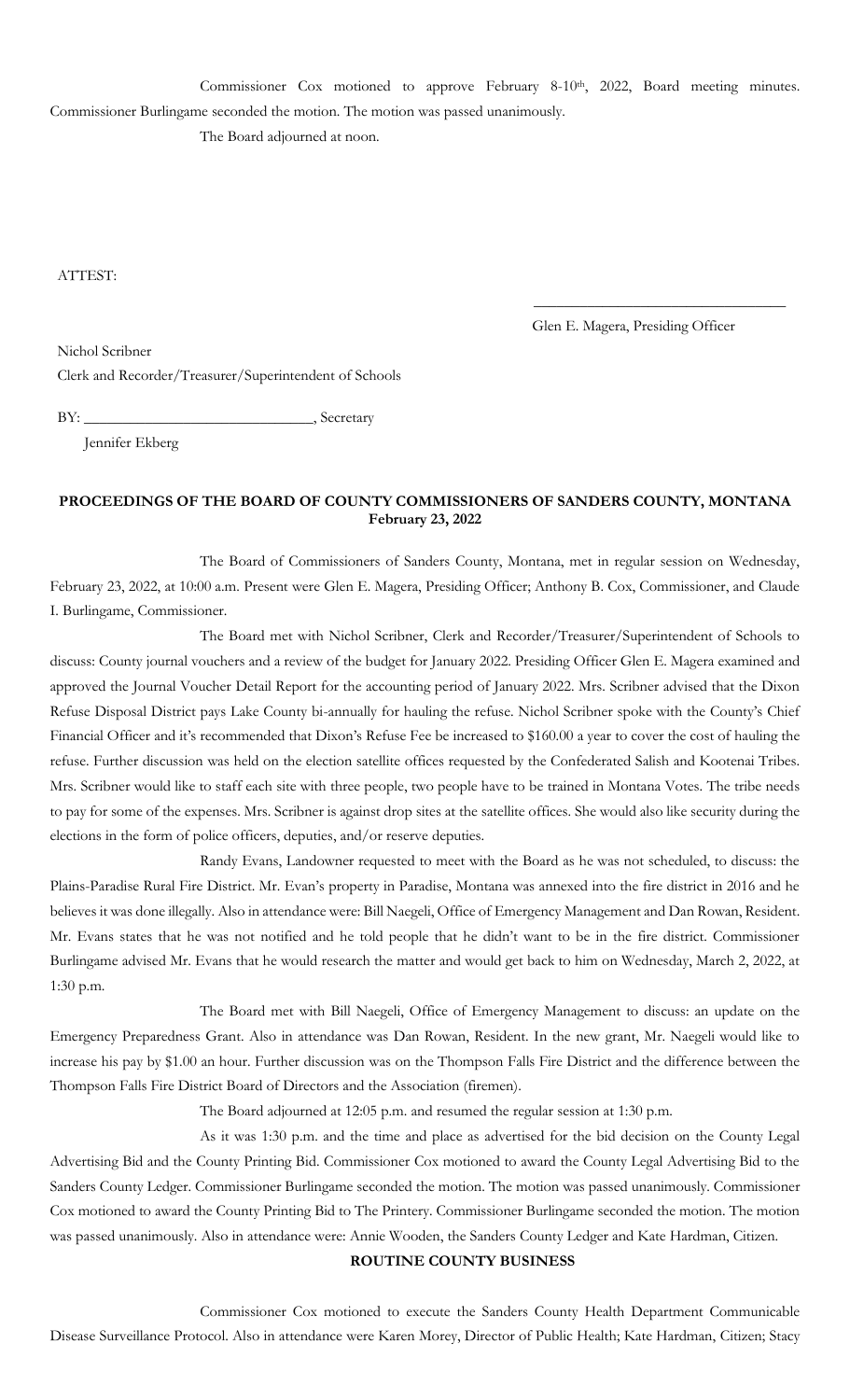Kandel, and Mary Reed. Stacy Kandel and Mary Reed requested clarification on the Surveillance Protocol. Karen Morey provided an outline of the protocol. Commissioner Burlingame seconded the motion. The motion was passed unanimously.

Commissioner Cox motioned to execute the Plains (Penn Stohr) Airport FAA Grant Application, Sponsor Certification, and Task Order No. 12 through No. 14 for AIP 3-30-0059-014-2022. Commissioner Burlingame seconded the motion. The motion was passed unanimously.

Commissioner Cox motioned to execute the Thompson Falls Airport FAA Grant Application, Sponsor Certification, and Task Order No. 15 for AIP 3-30-0076-016-2022. Commissioner Burlingame seconded the motion. The motion was passed unanimously.

The Board met with Nick Bailey, Montana Rail Link and Jim Bieber, Montana Rail Link via Zoom to discuss: Harlow Road in Thompson Falls. Also in attendance were Ben Bache, Foreman, Road District No. 1 & 2 via Zoom; Katherine Maudrone, Director of Land Services; Gail Enger, Realtor, and Bonnie Abbott, Realtor. Nick Bailey advised the roadway needs to be moved in a couple of sections based on the Federal law from 1920 stating a 50-foot setback is required from the train tracks. Mr. Bailey advised that his Burlington Northern counterparts are willing to sign an agreement giving the County five years to move the road in a couple of sections. The Board requested a field trip to the site to start the planning process. Commissioner Cox inquired with Mr. Bailey on Heron Road and Marten Creek Crossing. Mr. Bailey advised that he sent documents to BNSF and he is waiting for the documents to be executed. The cost increased for the Marten Creek Crossing, over \$10,000.00. Commissioner Cox advised Mr. Bailey that the County would still like to move forward even with the cost increase. Mr. Bailey will get an agreement ready for signature.

The Board adjourned at 3:00 p.m.

#### ATTEST:

Glen E. Magera, Presiding Officer

\_\_\_\_\_\_\_\_\_\_\_\_\_\_\_\_\_\_\_\_\_\_\_\_\_\_\_\_\_\_\_\_\_

Nichol Scribner Clerk and Recorder/Treasurer/Superintendent of Schools

BY: \_\_\_\_\_\_\_\_\_\_\_\_\_\_\_\_\_\_\_\_\_\_\_\_\_\_\_\_\_\_, Secretary

Jennifer Ekberg

## **PROCEEDINGS OF THE BOARD OF COUNTY COMMISSIONERS OF SANDERS COUNTY, MONTANA February 24, 2022**

The Board of Commissioners of Sanders County, Montana, met in regular session on Thursday, February 24, 2022, at 10:00 a.m. Present were Glen E. Magera, Presiding Officer; Anthony B. Cox, Commissioner, and Claude I. Burlingame, Commissioner.

The Board met with Katherine Maudrone, Director of Land Services to discuss: Cabinet View Ranches. Next week Cabinet View Ranches subdivision will be scheduled for preliminary plat approval.

The Board met with Morgan Hirschenberger, PayneWest Insurance via Zoom to discuss: a review of the County's Insurance Claims financial performance, coverage review, and a renewal rate strategy. Also in attendance was Rich Wallace, Director of Human Resources (HR) and Brenda Franck, Recordings/Payroll.

The Board adjourned at 12:05 p.m. and resumed the regular session at 1:30 p.m.

The Board met with Rich Wallace, Director of HR to discuss: Safety Report/Incident Update- 104 days without injury. The Montana State Fund is meeting with the Sanders County Safety Committee on Monday to discuss Hazards. Open County Positions: Dispatcher (part-time), 24 hours a week with no benefits is posted internally until Monday and then will go external. Weed Sprayer (two open positions), was posted internally and externally this morning. Performance Appraisals have been provided to all supervisors for their employees to initiate the process. Mr. Wallace provided an update on the HR Personnel Policy Handbook. The Montana Association of Counties (MACo) provided feedback on a couple of items and has an issue with "volunteers" in the Sanders County Sheriff's office.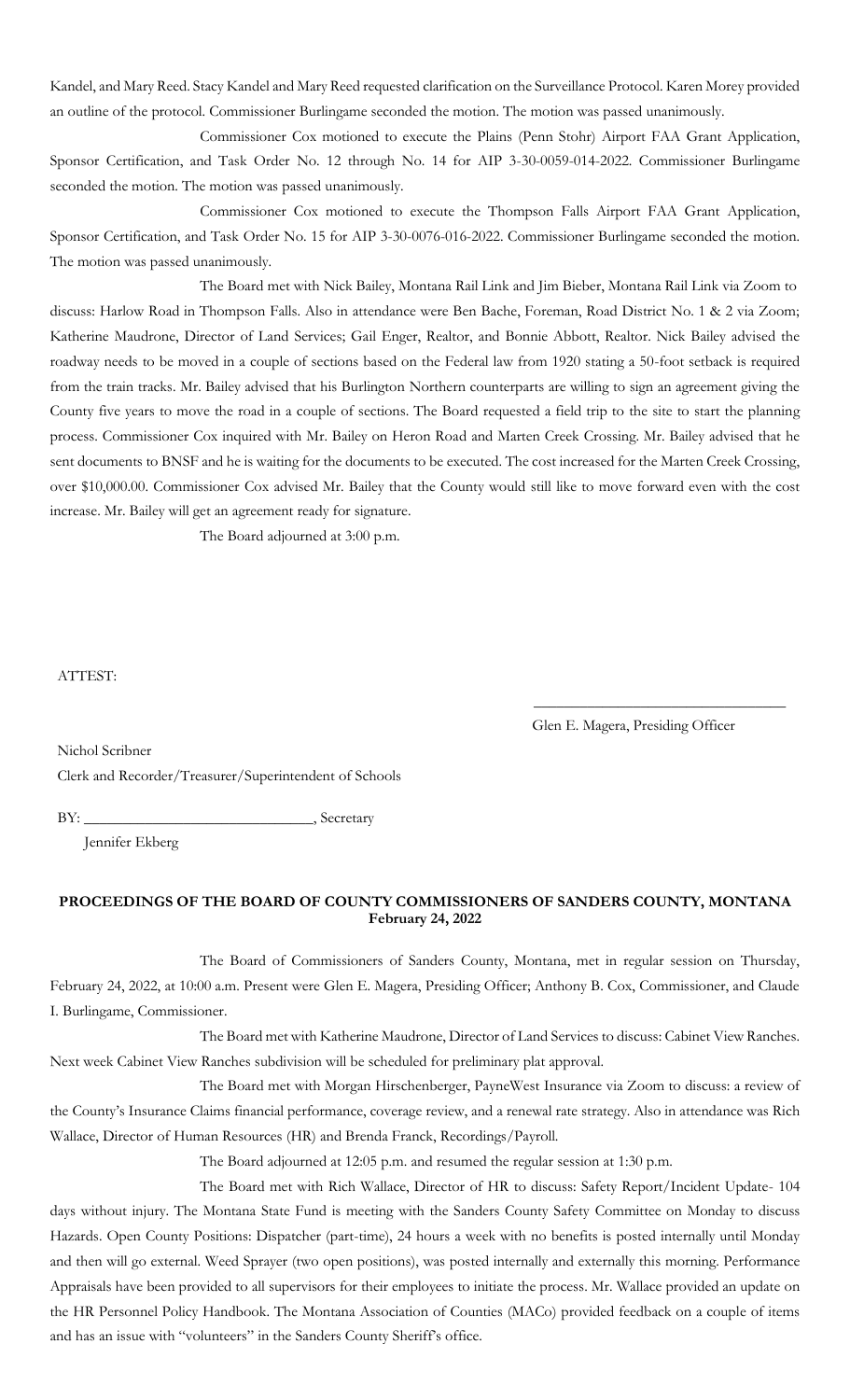The Board met with Beth O'Halloran, Kaleva Law Office via Zoom to discuss: the upcoming Collective Bargaining Agreement negotiations. Also in attendance was: Tom Rummel, Sheriff; Lanny Hensley, Undersheriff, and Shawna Chenoweth, Supervisor, Detention/Dispatch.

# **ROUTINE COUNTY BUSINESS**

Commissioner Burlingame motioned to approve February 16-17<sup>th</sup>, 2022, Board meeting minutes. Commissioner Cox seconded the motion. The motion was passed unanimously.

Commissioner Cox motioned to execute the Fee Agreement between Kaleva Law Office and Sanders County for negotiation on a Collective Bargaining Agreement with Teamsters Local Union #2. Commissioner Burlingame seconded the motion. The motion was passed unanimously.

The Board adjourned at 3:30 p.m.

ATTEST:

Glen E. Magera, Presiding Officer

\_\_\_\_\_\_\_\_\_\_\_\_\_\_\_\_\_\_\_\_\_\_\_\_\_\_\_\_\_\_\_\_\_

Nichol Scribner

Clerk and Recorder/Treasurer/Superintendent of Schools

BY: \_\_\_\_\_\_\_\_\_\_\_\_\_\_\_\_\_\_\_\_\_\_\_\_\_\_\_\_\_\_, Secretary

Jennifer Ekberg

# **PROCEEDINGS OF THE BOARD OF COUNTY COMMISSIONERS OF SANDERS COUNTY, MONTANA March 2, 2022**

The Board of Commissioners of Sanders County, Montana, met in regular session on Wednesday, March 2, 2022, at 10:00 a.m. Present were Glen E. Magera, Presiding Officer; Anthony B. Cox, Commissioner, and Claude I. Burlingame, Commissioner.

The Board met with Rich Wallace, Director of HR to discuss: Safety Report/Incident Update- 2 days without injury. The Montana State Fund (MSF) met the Sanders County Safety Committee on Monday to discuss Hazards. MSF set the safety training schedule for March 17, 2022, on Noise, June 16, 2022, on Lifting and Heat Exhaustion, September 15, 2022, on Driver Safety, and November 3, 2022, on Slips, Trips, and Falls. The Refuse, Road, and Weed Department will get additional training from MSF on Safety Data Sheets and "Struck By" training. Mr. Wallace provided the list of County employees who utilize County vehicles. Twenty-five individuals out of thirty-seven have clear records on County vehicles. The Board has a consensus to provide a t-shirt to the employees for recognition. Open County Positions: Dispatcher (part-time), one external candidate to date. Weed Sprayer (two open positions), one external candidate to date. Performance Appraisals are due March 18, 2022.

The Board met with Katherine Maudrone, Director of Land Services to discuss: Cabinet View Ranches. Commissioner Burlingame believes there is a title issue and there needs to be a chain sheet for Section 20. There also needs to be satisfactory evidence of fee ownership for the relinquishment of the Montana Department of Transportation. Commissioner Cox motioned to grant preliminary plat approval for Cabinet View Ranches with the following conditions, findings of facts, and conclusions 1) Provide satisfactory evidence of fee ownership of the land identified in the Relinquishment of Easement by Montana Department of Highways, Vol 102, Page 340, authorized November 17, 1983, and shown incorporated into Tract B of COS 3671RB. 2) That an easement for access and utilities be granted to Sanders County and noted on the face of the final plat to create a standard full 60-foot width right-of-way for Faro Lane where the existing road passes through the northernmost point of proposed Lot 1, a 15-foot easement encumbering the strip west of the Whitepine Grange Parcel and Parcel A of COS 3670 and a 30-foot half-width easement along the west boundary of Lots 1, 3, & 5. 3) That a controlled-access easement be established on the Faro Lane frontage of these lots noting on the face of the plat that all lots must access off private, internal roads. 4) That a controlled-access easement be established on the Montana Hwy 200f frontage of these lots noting on the face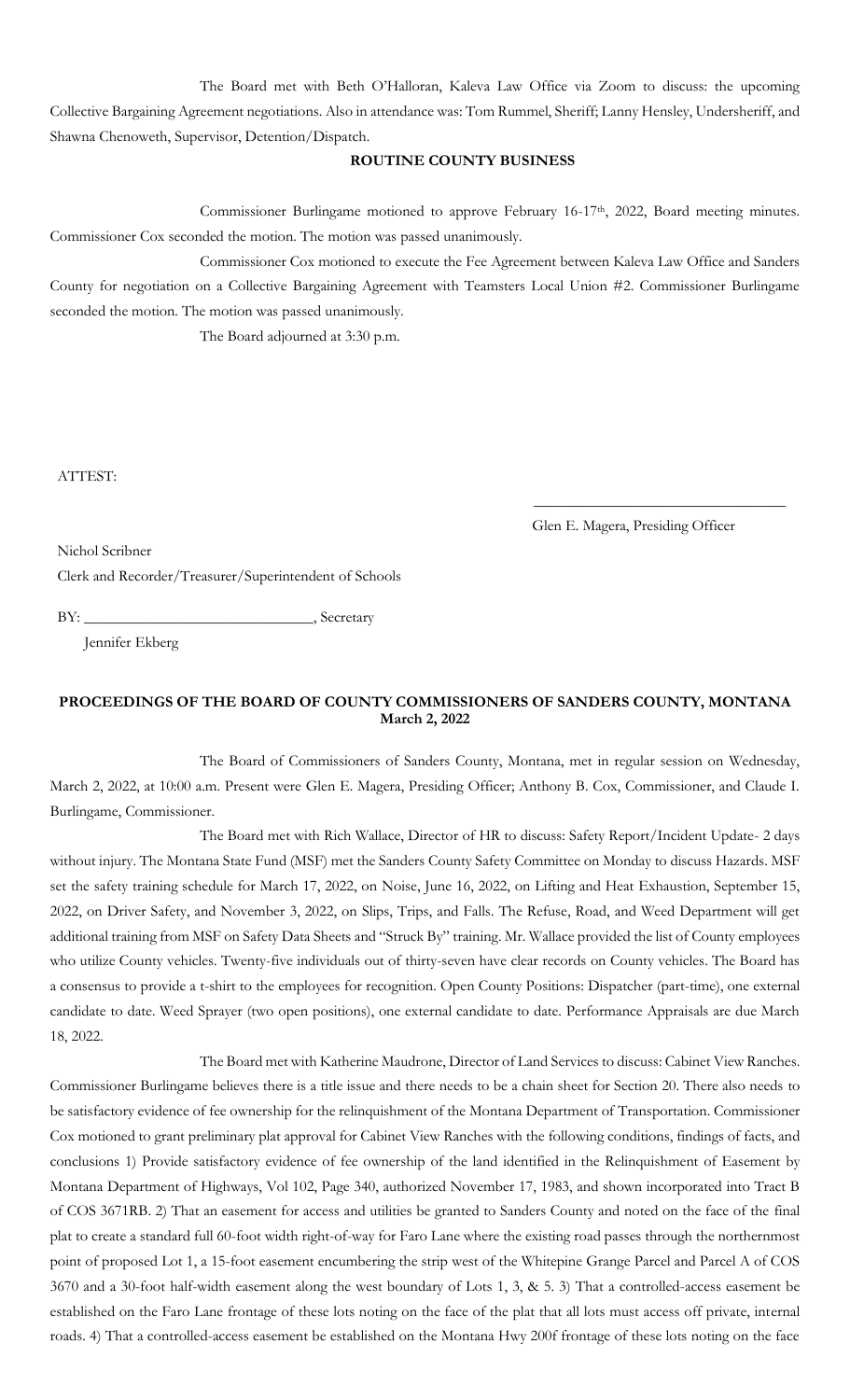of the plat that Lots 2-5 must access off private, internal road and Lot 1 must access off Faro Lane Unless permitted from Montana Department of Transportation. Sanders County does not recognize any existing access off MT Hwy 200 without documentation of permitting with MDT. 5) That an approach permit be approved for the proposed private access road and new driveway off Faro Lane prior to final plat approval. 6) That the private road be built to current subdivision road standards, the name approved by Rural Addressing, and a nonflammable road name sign be erected prior to final plat. All improvements must be inspected by the district road foreman prior to final plat approval. 7) That the private driveway for Lot 1 be built and inspected by the district road foreman prior to final plat approval. 8) That a road maintenance agreement for the private road, including dust mitigation, be filed with the final plat. 9) That all road cut and fill areas and other sites disturbed by road construction are reseeded, adequate erosion control measures established and treated for noxious weeds prior to final plat approval. 10) That this subdivision files a Waiver of the Right to Protest a Rural Special Improvement District for construction, maintenance, and other improvements of roads with the final plat. 11) That the Trout Creek Post Office be contacted for requirement of an off-road area or centralized rural mail delivery if possible, outside public road easements and designate this on the final plat. Maintenance of this area must be addressed in the road maintenance agreement. 12) That the subdivider contacts the Sanders County Land Services Department for a Noxious Weed and Revegetation Plan and complete initial treatment prior to final plat approval. 13) That the subdivision complies with the Sanders County Subdivision Regulations for Fire Protection. The exact method of compliance must be determined in conjunction with the Trout Creek Rural Fire Department and met prior to final plat approval. 14) Add the following note to the face of the plat "Lots 1-5created with this minor plat are subject to the Declaration of Covenants, Conditions, and Restrictions, Document #320140, on file in the Clerk and Recorder's Office". 15) That the new lot owners be provided with information on living and wildlife, encouraging measurers to prevent attracting wildlife and be incorporated into the CC&R's or noted on the face of the plat. 16) That all lots less than 20 acres receive DEQ approval, complying with design standards adopted by the Montana Department of Environmental Equality and Sanders County Wastewater Regulations for water, wastewater, and stormwater. 17) That the final subdivision shall comply with all requirements of the Sanders County Subdivision Regulations, Sanders County Wastewater Regulations, and the laws and administrative rules of the State of Montana. Commissioner Burlingame seconded the motion. The motion was passed unanimously.

The Board adjourned at 12:10 p.m. and resumed the regular session at 1:30 p.m.

The Board met with Randy Evans to discuss: the Plains-Paradise Rural Fire District annexation. Commissioner Burlingame provided documents supporting the public hearing that was held on February 23, 2017, and the resolution that was passed on February 6, 2018. Mr. Evans inquired who certified the signatures, a couple of people signed the petition more than once? Commissioner Burlingame answered that he did not know who certified the signatures but could find out. Even if an individual signed more than once they would only be counted once. The annexation happened because 40% of the property owners signed the petition and 40% of the assessed value of property owned by individuals signed the petition. Commissioner Burlingame will follow up with the Clerk and Recorder's office on the verification of signatures.

The Board met with Shawn Sorenson, Sanitarian to discuss: Mr. Sorenson has made some land development observations for Sanders County. Large tracts of land are being divided and then into smaller tracts of land and redivided. There is a trend towards fully developed parcels with minimal undeveloped space. The lack of affordable housing and land in Sanders County is generating many inquiries about apartments, mobile homes, and very small parcels. Onsite wastewater is a challenge with marginally suitable sites and soil. The Confederated Salish and Kootenai Tribe Water Compact water allocation is delayed on the Flathead Reservation. Staff has reached out to the liaison and will continue to get updates and guidance. Until processes are available, and specifically with the Office of the Engineer, Sanders County cannot approve permits or Sanitation Act submittals. Statistics are as follows: Inspections- 191 licenses, 91.7% were inspected by 12/31/2021, Temporary Events- 22 so far in fiscal year 2022, Soil/Site analyses- 67 in calendar year 2021, Wastewater Permits- 107 permits so far in fiscal year 2022, Water/Well Permits- 75 permits so far in fiscal year 2022, Local Subdivision Reviews- 37 so far in fiscal year 2022, Junk Vehicles-4 cars currently in the yard. 337 cars were crushed in 2021, and Food Training- a class is scheduled March 29, 2022, and two classes are to be determined in April and Fall 2022.

Shawna Chenoweth, Supervisor, Detention/Dispatch requested to meet with the Board as she was not scheduled, to discuss: an Engineer for a geological study. The Board advised Ms. Chenoweth to follow up with Schutz and Foss.

The Board met with Jonathan Mahrt, Auditor, Denning, Downing, and Associates to discuss: his findings from the recently completed audit. Also in attendance were: Nichol Scribner, Clerk and Recorder/Treasurer/Superintendent of Schools and Jessica Connolly, Chief Financial Officer. Mr. Mahrt advised he has completed the 2021 audit. He advised that this year Denning, Downing, and Associates would be giving the County an unmodified opinion, fairly stated in all respects, based on reasonable assurances. Mr. Mahrt followed up on the Weed District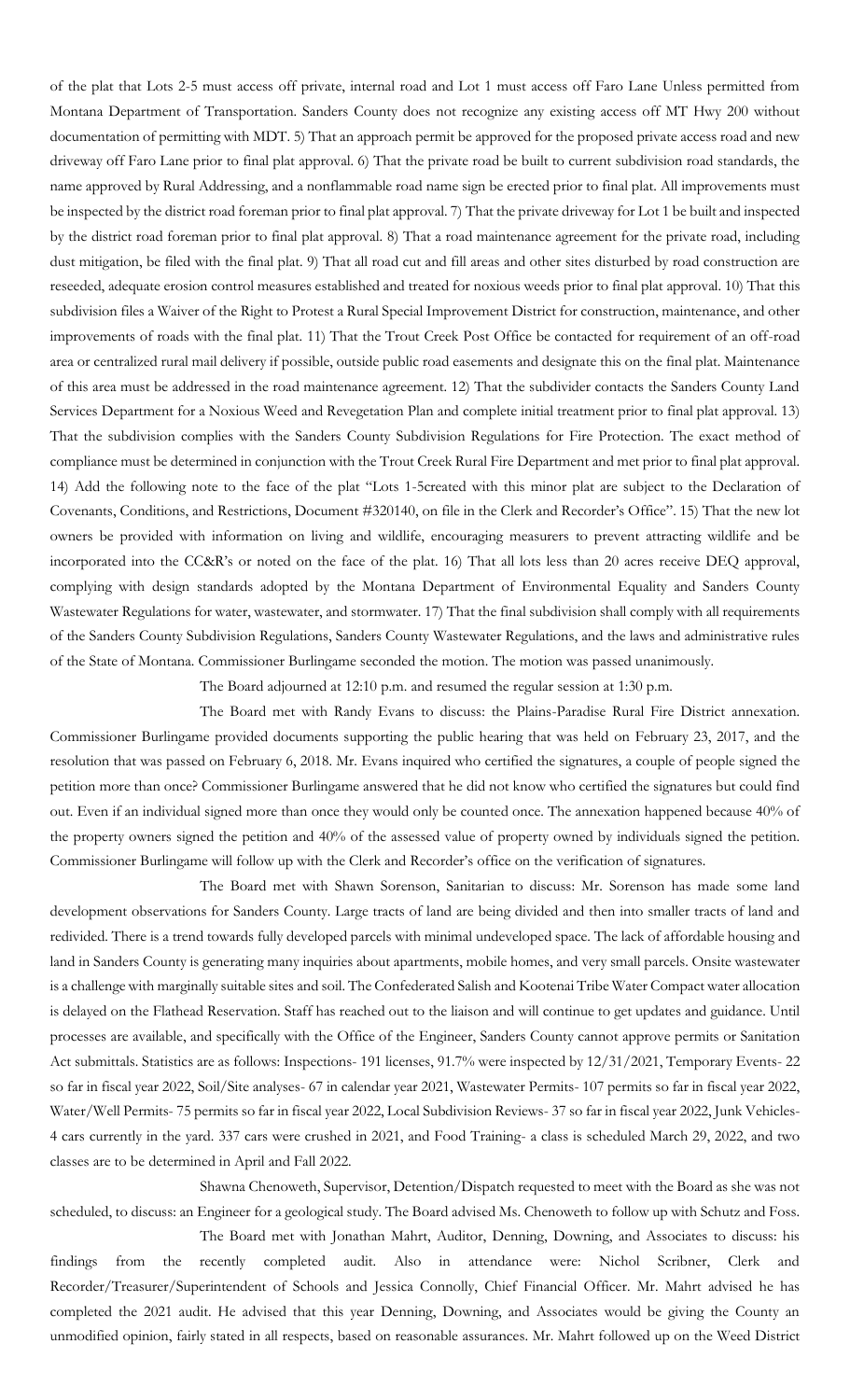which was reviewed last year for controls. He stated that the Weed District did a lot better than last year and just needs to add one more step in their controls. No findings were found for the 2021 audit. Mr. Mahrt stated that the federal audit was not yet complete and he would not be able to comment on the federal audit at this time.

### **ROUTINE COUNTY BUSINESS**

The Board has a consensus to execute the Road Project Agreement between Sanders County and the Lolo National Forest for the Graves Creek Temporary Bridge.

The Board has a consensus to execute the Modification of Grant or Agreement for 56 Thompson River Road Resurface between Sanders County and the Lolo National Forest.

The Board adjourned at 4:30 p.m.

ATTEST:

Glen E. Magera, Presiding Officer

\_\_\_\_\_\_\_\_\_\_\_\_\_\_\_\_\_\_\_\_\_\_\_\_\_\_\_\_\_\_\_\_\_

Nichol Scribner

Clerk and Recorder/Treasurer/Superintendent of Schools

BY: \_\_\_\_\_\_\_\_\_\_\_\_\_\_\_\_\_\_\_\_\_\_\_\_\_\_\_\_\_\_, Secretary

Jennifer Ekberg

## **PROCEEDINGS OF THE BOARD OF COUNTY COMMISSIONERS OF SANDERS COUNTY, MONTANA March 8, 2022**

The Board of Commissioners of Sanders County, Montana, met in regular session on Tuesday, March 8, 2022, at 10:00 a.m. Present were Glen E. Magera, Presiding Officer; Anthony B. Cox, Commissioner, and Claude I. Burlingame, Commissioner.

The Board met with Glen Cameron, Montana Department of Transportation (MDT) to discuss: a speed study east of Trout Creek, Montana. Also in attendance was Katherine Maudrone, Director of Land Services. In August of 2020, Sanders County requested MDT review the posted speed limits on MT-200 east of Trout Creek. The request was specifically to lower the speed limit near 3020 Highway 200, due to the presence of a church holding classes for K through 8<sup>th</sup> grade and other businesses. MDT proposes a 55-mph speed limit beginning approximately 300-feet east of Park Street and continuing east to just north of Washington Drive South, an approximate distance of 2,050-feet. The Board has a consensus and concurs with MDT's recommendation. A letter of support will be provided from the County to MDT.

The Board met with Rich Wallace, Director of HR to discuss: Safety Report/Incident Update- 8 days without injury. The Montana State Fund will be providing training Thursday, March 17, 2022, on Noise. Open County Positions: Dispatcher (part-time), one external candidate has applied so far. Weed Sprayer (two open positions), one external candidate has applied so far. Mr. Wallace provided a handout on the information of surrounding counties Lake and Mineral and Law Enforcement personnel to their population. Lake County has approximately 30,250 people with 27 Deputies, two of which are Detectives, along with municipal law enforcement in Polson, Ronan, St. Ignatius, and Tribal law enforcement. Lincoln County has approximately 20,000 people with 20 Deputies, three of which are Detective, along with municipal law enforcement in Libby, Troy, and Eureka. Mineral County has approximately 4,500 people with 8 Deputies, no Detectives, and no municipal or tribal law enforcement. Sanders County has approximately 12,000 people with 8 Deputies, two of which are Detectives, along with municipal law enforcement in Hot Springs, Plains, Thompson Falls, and Tribal law enforcement.

The Board adjourned at 11:45 a.m. and resumed the regular session at 1:30 p.m.

The Board met with Dave Wrobleski, District Ranger, Lolo National Forest and Mike Feiger, District Ranger, Cabinet Ranger District to discuss: fire suppression in Sanders County. Also in attendance were: Bill Naegeli, Office of Emergency Management; Dan Rose, FMO, Kootenai National Forest; Dusty Pierson, Cabinet Ranger District; Ron Swaney, Confederated Salish & Kootenai Tribe; Scott Schrank, Lolo National Forest; Paul C Fielder, House District 13, Montana State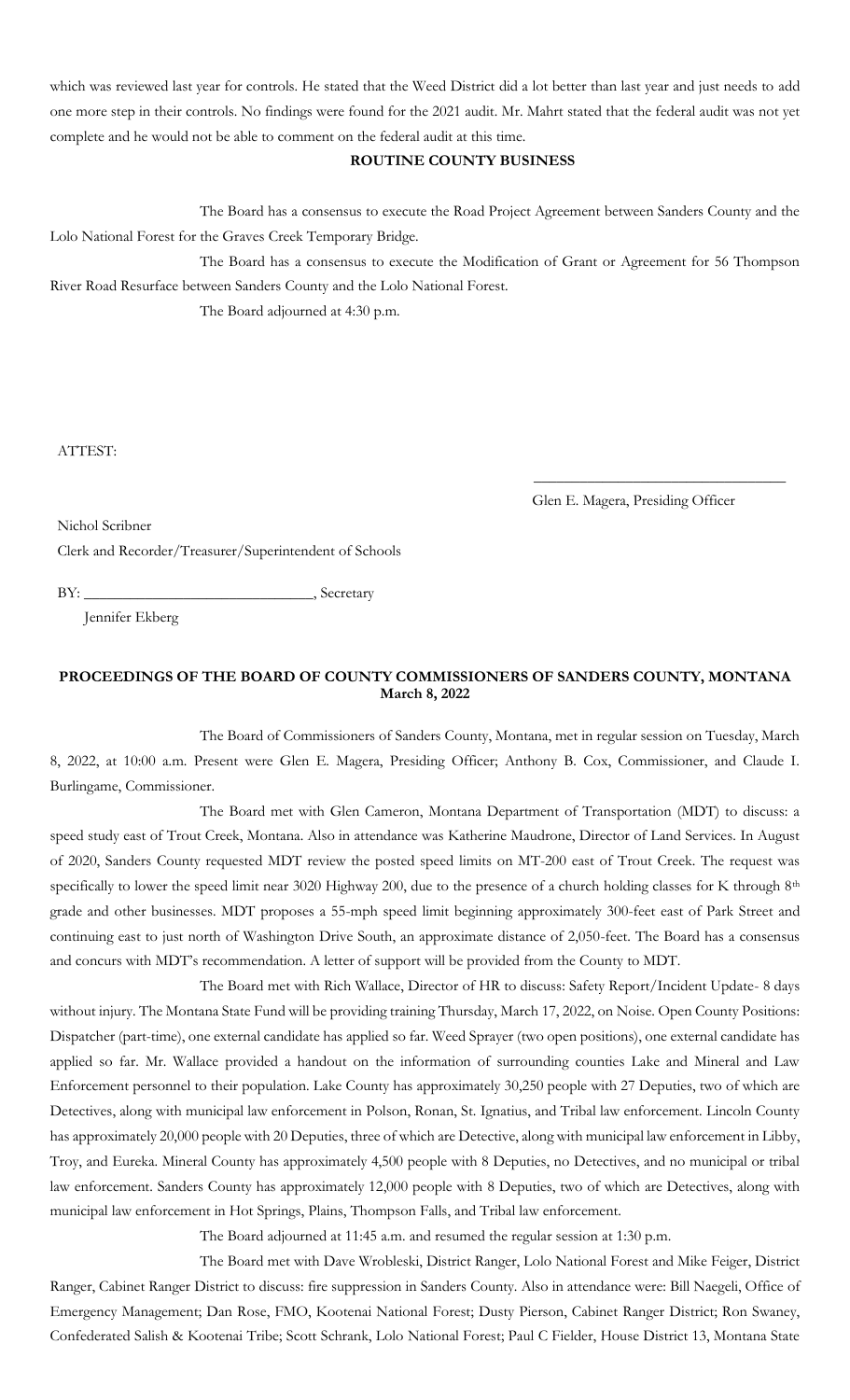Representative; Jerry C Shively; John Dowd, Sanders County Ledger; Kate Hardman, Citizen, Thompson Falls; Dylan Kopitski, Northwestern Land Office, Department of Natural Resources and Conservation; Greg Poncin, Northwestern Land Office, Department of Natural Resources and Conservation; Dave Olsen, and Doug Browning. Dillion Kapitski and Ron Swaney provided information on the Montana State and Tribal agreements. Greg Poncin and Mr. Swaney provided information on agreements, the fire protection map, and the different fire districts. Bill Naegeli, Dave Olsen, Mike Feiger, Dave Wrobleski, and Mr. Swaney provided information on preseason preparation and communication. Doug Browning, Scott Schrenk, Mr. Swaney, and Dusty Pierson provided information on the initial attack, all response, unified command, resource availability, prioritization, and extended attack. Mr. Poncin, Mr. Feiger, Mr. Wrobleski, and Mr. Swaney provided information on the command, cooperator group, resource availability, national priorities, preseason contracting, suppression repair, and the Burned Area Emergency Rehab.

The Board adjourned at 4:00 p.m.

ATTEST:

Glen E. Magera, Presiding Officer

\_\_\_\_\_\_\_\_\_\_\_\_\_\_\_\_\_\_\_\_\_\_\_\_\_\_\_\_\_\_\_\_\_

Nichol Scribner

Clerk and Recorder/Treasurer/Superintendent of Schools

BY: \_\_\_\_\_\_\_\_\_\_\_\_\_\_\_\_\_\_\_\_\_\_\_\_\_\_\_\_\_\_, Secretary

Jennifer Ekberg

## **PROCEEDINGS OF THE BOARD OF COUNTY COMMISSIONERS OF SANDERS COUNTY, MONTANA March 9, 2022**

The Board of Commissioners of Sanders County, Montana, met in regular session on Wednesday, March 9, 2022, at 10:00 a.m. Present were Glen E. Magera, Presiding Officer; Anthony B. Cox, Commissioner, and Claude I. Burlingame, Commissioner.

The Board met with Department Heads for their quarterly meeting. In attendance were: Rich Wallace, Director of Human Resources (HR); Shawna Chenoweth, Supervisor, Detention/Dispatch; Tom Rummel, Sheriff; Bandon Colwell, Detention; Katherine Maudrone, Director of Land Services; Bill Naegeli, Office of Emergency Management; Nichol Scribner, Clerk and Recorder/Treasurer/Superintendent of Schools; Shawn Sorenson, Sanitarian; Jason Peterson, Supervisor, Sanders County Refuse District; Pat Barber, Coroner, and Naomi Leisz, County Attorney. Rich Wallace provided due dates on Performance Appraisals, discussion on requests for exceptions for wage increases, and the proposed changes being made on the 2022 HR Personnel Policy Handbook. Jason Peterson inquired about changes to job descriptions. Mr. Wallace clarified the process for Mr. Peterson. Department Updates- Mr. Peterson stated the Refuse District is slow right now. The Refuse District is getting a new semi-truck delivered at the end of this month. Juli Thurston advised that 4H is busy right now. Communication Days just occurred. Brandon Colwell has been updating the Policy Procedure Manual with Shawna Chenoweth. A lot of mental health cases are occurring right now. Shawna Chenoweth stated we are not a capacity in Detention. We are looking at receiving inmates from Flathead, Missoula, and Lincoln County. As of right now, Sanders County is not accepting inmates from Lake County due to the inmates are in a lawsuit with Lake County for unsuitable living conditions. Tom Rummel met with Vanessa Williams who is helping the County with grant writing for Crisis Intervention Training. Mr. Colwell stated we would like to send Detention and Deputies to the Crisis Intervention Training which is scheduled next to occur in Kalispell, Montana. Tom Rummel stated that fuel prices are going to affect patrolling. Dispatch received a new Repeater in Perma because of Shawna Chenoweth. The Sheriff's Department received two new patrol vehicles and the next two vehicles might have to be slightly used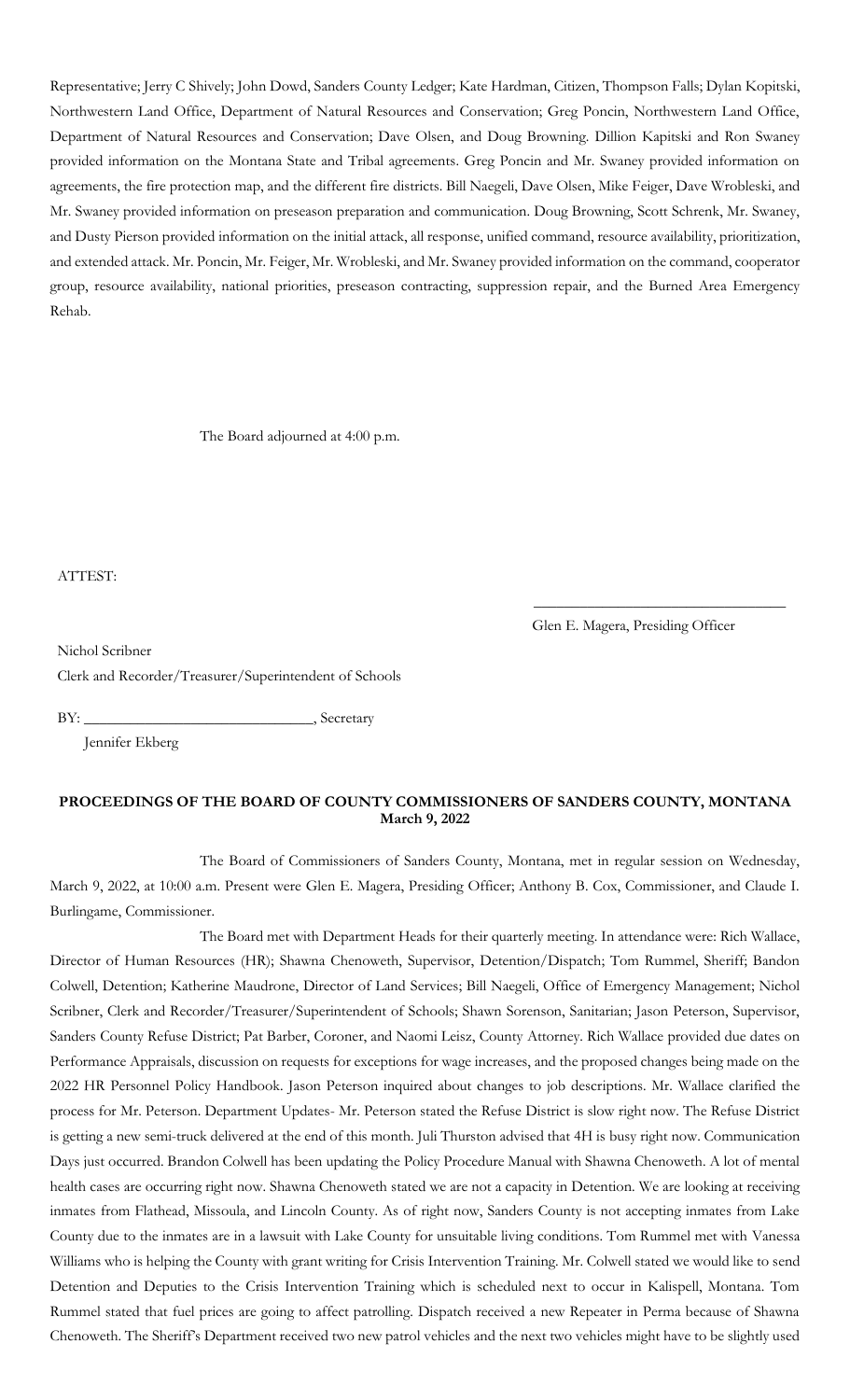due to the current market. Mrs. Chenoweth stated that Dispatch has two new Dispatchers. One started in November and the other in December. Dispatch has started the process of bidding out a new Dispatch Center. Hopefully, the County will break ground this year. Pat Barber is focusing on professionalism and getting out there in the public. The County has had ten more deaths than last year at this time. The Coroner and Deputy Coroner's are receiving monthly training. Mr. Barber is trying to have the County Coroner's office up to date and effective to the community. Right now Mr. Barber is looking for two new vehicles. Would like a suburban and or a long bed truck with a canopy. Shawn Sorenson stated that sewer and well permits are tracking high. The Food Safety Training is restarting this month after being absent because of COVID-19. Katherine Maudrone stated that proposed subdivisions are increasing and the County has 15 that are on the books in various stages of completion. Bill Naegeli is working on the current Emergency Management Preparedness Grant. The Weather Channel is not showing the County is in flooding danger at this time. Commissioner Magera stated Clark Fork Peak is at 95% and the other end is at 97% snowpack. Our moisture is above normal. Nichol Scribner advised that the County collected 98% for the first half of taxes and 35% of the second half has been collected so far. Motor Vehicle licensing has slowed down in the last two months. From last year the County is up over \$400,000 on vehicle licensing. Elections are starting in May. We will have ten separate elections. This is the biggest election year Mrs. Scribner has ever had. The Confederated Salish and Kootenai Tribes have requested two satellite offices from Sanders County. One in Dixon and one in Hot Springs. 173 people have signed up for Election Training with Mrs. Scribner. That is the most Mrs. Scribner has ever had. Mr. Wallace advised Sanders County is no longer the worst County safetywise in Montana. Our modification factor is now 1.12 and our new goal is 0.8. We had two injuries a strain and one slip. No serious injuries have occurred. Last year no employees were away from work due to an injury. Clark Fork Valley Hospital has 26 open positions, Harvest Foods has openings. Employers in Sanders County are having a hard time finding people to fill open positions. Naomi Leisz stated the County Attorney's office just finished a huge drug case. A lot of civil questions are coming into her office. The County needs Boards and Committees Training this summer. Commissioner Cox advised weight limits are on in District No. 3. Commissioner Magera stated he and Commissioner Burlingame attended the Sanders County Sewer District at Paradise meeting last night. Commissioner Magera believes that the project is looking like it might happen. Commissioner Burlingame stated that he will try to educate the Sanders County Sewer District at Paradise Board.

The Board met with Mike Feiger, District Ranger, Cabinet Ranger District and Dave Wrobleski, District Ranger, Lolo National Forest to discuss: district updates. Also in attendance were: Bill Naegeli, Office of Emergency Management and Katherine Maudrone, Director of Land Services.

The Board adjourned at 12:20 p.m. and resumed the regular session at 1:30 p.m.

Commissioner Burlingame did not join the Board at 1:30 p.m.

The Board met with Naomi Leisz, County Attorney to discuss: airport leases and the 3% Marijuana

Tax.

### **ROUTINE COUNTY BUSINESS**

The Board has a consensus to execute the Road Project Agreement between Sanders County and the Lolo National Forest for the Ferry Landing Boat Ramp Access Expansion and Maintenance.

Commissioner Cox motioned to execute the Agreement between Montana Rail Link and Sanders County for the installation of a concrete crossing surface at Marten Creek Road (DOT# 091154J). Commissioner Magera seconded the motion. The motion was passed unanimously.

Commissioner Cox motioned to execute Landowner Fuels Reduction Cost-Share Agreement No. 206 between Sanders County and Jeff Martin. Commissioner Magera seconded the motion. The motion was passed unanimously. The Board adjourned at 2:00 p.m.

ATTEST:

 $\overline{\phantom{a}}$  , and the set of the set of the set of the set of the set of the set of the set of the set of the set of the set of the set of the set of the set of the set of the set of the set of the set of the set of the s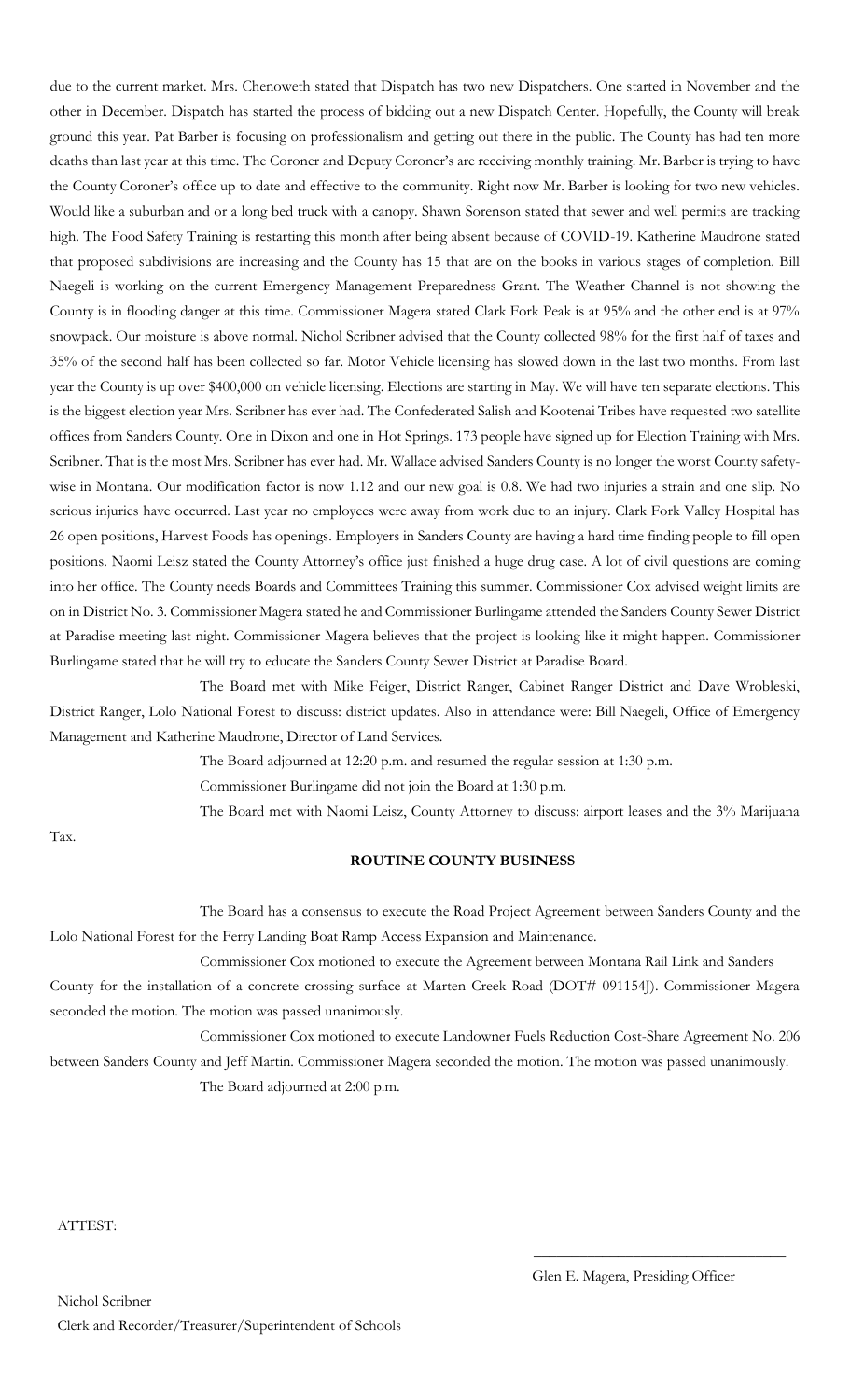BY: Secretary

Jennifer Ekberg

### **PROCEEDINGS OF THE BOARD OF COUNTY COMMISSIONERS OF SANDERS COUNTY, MONTANA March 10, 2022**

The Board of Commissioners of Sanders County, Montana, met in regular session on Thursday, March 10, 2022, at 10:00 a.m. Present were Glen E. Magera, Presiding Officer; Anthony B. Cox, Commissioner, and Claude I. Burlingame, Commissioner.

The Board met with Katherine Maudrone, Director of Land Services to discuss: Bronner Subdivision, Big Horn Bluff Subdivision, and Baldy View Estates III Subdivision.

The Board met with Jerry McDonald, Big Sky Passenger Rail Authority to discuss: Big Sky Passenger Rail Authority and the Exploratory Budget for the fiscal year 2023. Also in attendance was Rich Wallace, Director of Human Resources.

The Board adjourned at 12:15 p.m. and resumed the regular session at 1:30 p.m.

## **ROUTINE COUNTY BUSINESS**

Commissioner Burlingame motioned to approve February 23-24<sup>th</sup>, 2022, Board meeting minutes. Commissioner Cox seconded the motion. The motion was passed unanimously.

Commissioner Burlingame motioned to adopt Resolution 2022-04 A Levy for the Sanders County Senior Centers and Aging Services Programs. Commissioner Cox seconded the motion. The motion was passed unanimously.

Commissioner Magera and Commissioner Cox proceeded to audit County Claims at 2:00 p.m. and instructed the Clerk to draw warrants in the amount of \$305,531.18. (County Claims are on file in the Office of the Clerk and Recorder)

The Board adjourned at 4:00 p.m.

ATTEST:

Glen E. Magera, Presiding Officer

\_\_\_\_\_\_\_\_\_\_\_\_\_\_\_\_\_\_\_\_\_\_\_\_\_\_\_\_\_\_\_\_\_

Nichol Scribner

Clerk and Recorder/Treasurer/Superintendent of Schools

BY: \_\_\_\_\_\_\_\_\_\_\_\_\_\_\_\_\_\_\_\_\_\_\_\_\_\_\_\_\_\_, Secretary

Jennifer Ekberg

## **PROCEEDINGS OF THE BOARD OF COUNTY COMMISSIONERS OF SANDERS COUNTY, MONTANA March 16, 2022**

The Board of Commissioners of Sanders County, Montana, met in regular session on Wednesday, March 16, 2022, at 10:00 a.m. Present were Glen E. Magera, Presiding Officer and Anthony B. Cox, Commissioner.

As it was 10:00 a.m. and the time and place as advertised, Presiding Officer Glen E. Magera opened the Sanders County Refuse District Board meeting. In attendance were: Glen E. Magera, Member; Anthony B. Cox, Member; Jason Peterson, Supervisor, Sanders County Refuse District; Jennifer Ekberg, Secretary; Kathy Conlin, Billing Clerk/Recycling; Assistant; Lisa Wadsworth, Accounts Payable/Claims, and Mitzi Hart, Knerr Inc. Commissioner Cox motioned to approve February 16, 2022 meeting minutes. Commissioner Magera seconded the motion. The motion was passed unanimously. Old/Unfinished Business: Kathy Conlin has talked with the Montana Department of Environmental Quality and 406 Recycling, this year the E-Waste event will be held on Saturday, June 4, 2022. New Business: Mitzi Hart presented a fuel system the County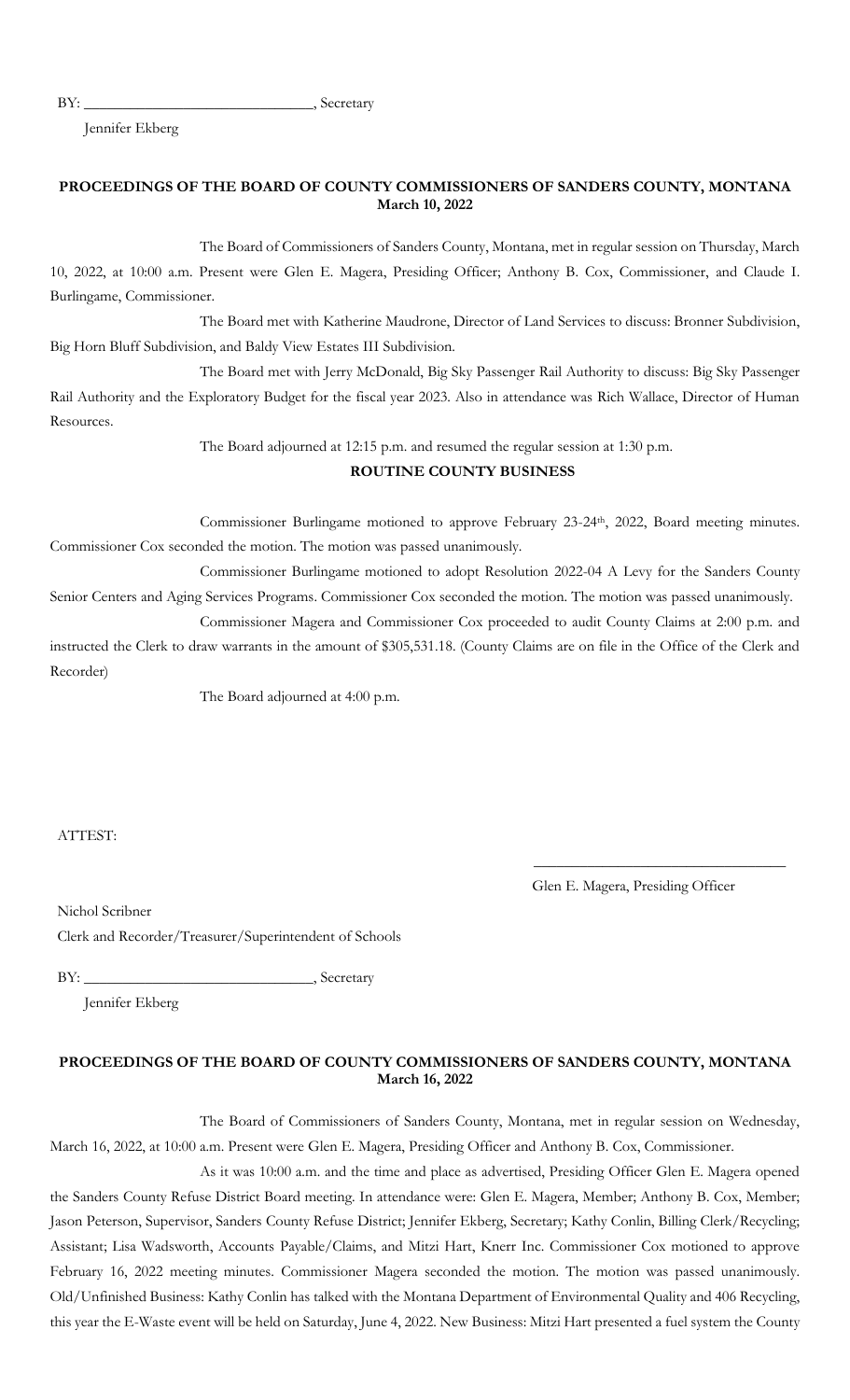could utilize with East End Fuel. East End Fuel is in the process of taking bids to brand their station. In the meantime, Ms. Hart can issue keys that can track the vehicle or a person on fuel amounts that are purchased at East End Fuel. Jason Peterson stated that the system that the County currently has shuts the gas card off after \$150.00 of fuel is purchased. With Mr. Peterson's vehicles and equipment that utilizes fuel, this is putting his department in a bind. The Board has a consensus for Ms. Hart to move forward with providing the Sanders County Refuse District with four keys (one per truck). Recycling Report: 34 bales of Cardboard (46 bales were shipped out on 2/18/2022), 8 bales of Aluminum Cans, 175 yards in the Metal Pile, and one pallet of Batteries. There was no further public comment. The meeting adjourned at 11:00 a.m.

The Board met with Rich Wallace, Director of Human Resources (HR) to discuss: Safety Report/Incident Update- 16 days without incident. Montana State Fund training on Noise is tomorrow March 17, 2022. Open County Positions: Dispatcher (part-time), one external candidate has applied so far. Weed Sprayer (two open positions), one external candidate has applied. Mr. Wallace provided an HR Personnel Action Form for Steve Miller's resignation effective April 1, 2022. The Board has a consensus to execute the HR Personnel Action Form for Steve Miller. Further discussion was on obtaining quotes from Sirius XM for their GPS package in the Sheriff's Department vehicles.

The Board adjourned at noon and resumed the regular session at 1:30 p.m.

# **ROUTINE COUNTY BUSINESS**

Commissioner Cox motioned to execute the 2022 Invasive Milfoil Management Grant No. AIS-22- 0027 between Montana Department of Natural Resources and Conservation and Sanders County. Commissioner Magera seconded the motion. The motion was passed unanimously.

Commissioner Cox motioned to execute the Termination of Thompson Falls Airport Hangar Ground Lease for Lot No. 19. Commissioner Magera seconded the motion. The motion was passed unanimously.

Commissioner Cox motioned to appoint Pat Ingraham to the Thompson Falls Public Library Board of Trustees to fill the vacated position by Juanita Triplett for the Library Trustee at-large position, term ending in June 2025. Commissioner Magera seconded the motion. The motion was passed unanimously.

Commissioner Cox motioned to appoint Kate Baxter to the Thompson Falls Public Library Board of Trustees to fill the vacated position by Sarah Cooper for the Library Trustee county position, should this seat become available within the next six months. Commissioner Magera seconded the motion. The motion was passed unanimously.

The Board met with Vonn Briggs, Old Jail Museum Thompson Falls to discuss: a request for funds in the amount of \$15,000.00. Also in attendance was John Holland. This amount comes from the need to restore and repair the floors, repair and paint the interior walls and ceilings, purchase and installation of insulated windows, and monies to offset the fuel costs during January and February 2022 during construction due to the heat having to be increased in both temperature and time to facilitate the drying of restoration materials. The Board has a consensus to provide the funds to the Old Jail Museum. Commissioner Magera would like to follow up with the County's Chief Financial Officer and Nichol Scribner to have the funds taken out of the correct account.

Commissioner Burlingame joined the Board at 3:05 p.m.

The Board met with Ben Bache, Foreman, Road District No. 1 & 2 to discuss: the 2022 Asphalt Bid and gravel crushing. Also in attendance were: John Holland and Rich Wallace, Director of HR. Ben Bache stated that the County needs to request a surcharge fee on the Asphalt Bid due to the U.S.'s increased oil prices currently affecting the Country. Commissioner Burlingame will work with Jennifer Ekberg to draft a new 2022 Asphalt Bid. Further discussion was on a new hire for the Road Department. Mr. Wallace advised Mr. Bache that an application needs filled out and submitted to his office.

Commissioner Burlingame left the meeting at 3:50 p.m.

The Board adjourned at 4:45 p.m.

ATTEST:

 $\overline{\phantom{a}}$  , and the set of the set of the set of the set of the set of the set of the set of the set of the set of the set of the set of the set of the set of the set of the set of the set of the set of the set of the s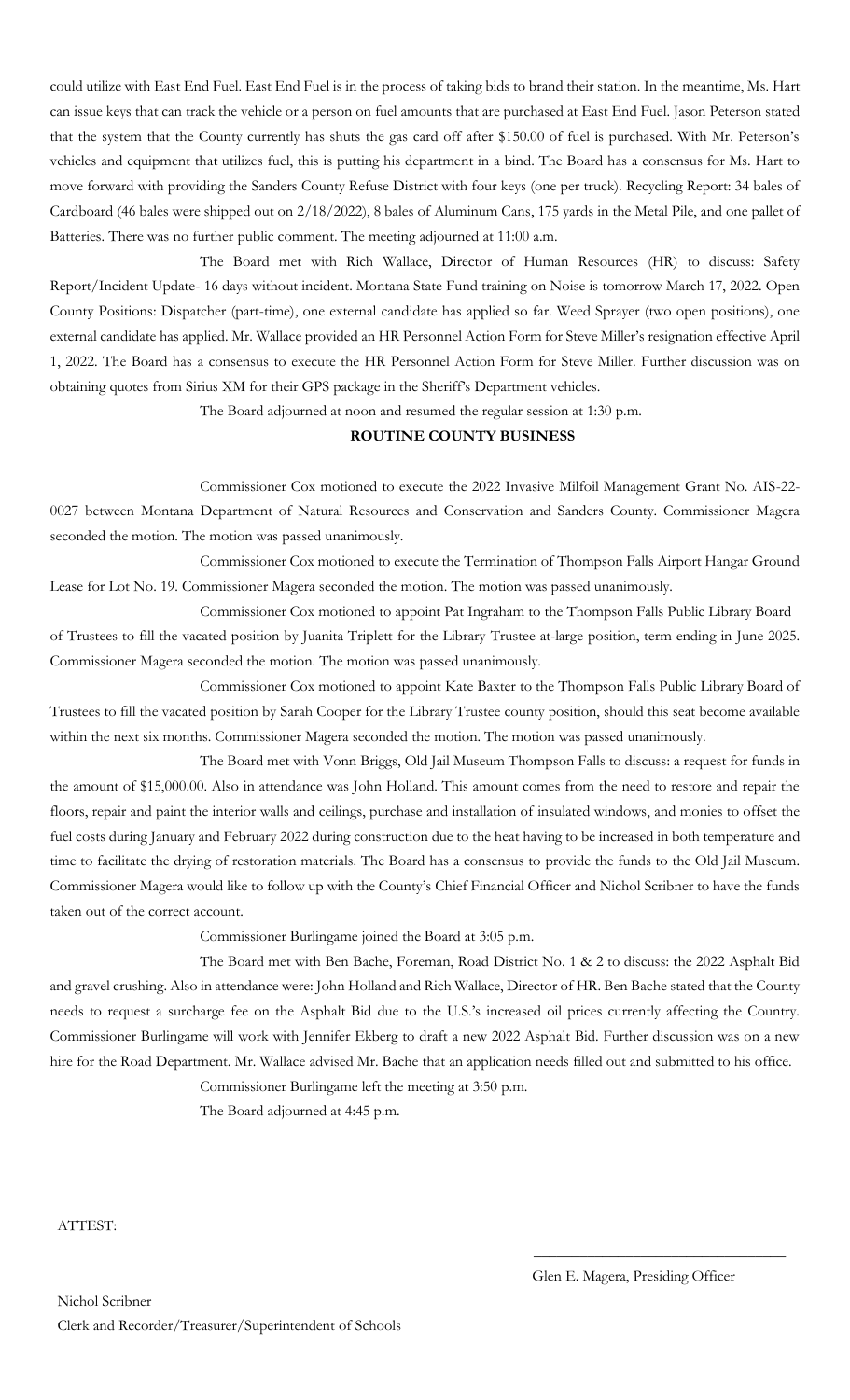BY: Secretary

Jennifer Ekberg

### **PROCEEDINGS OF THE BOARD OF COUNTY COMMISSIONERS OF SANDERS COUNTY, MONTANA March 17, 2022**

The Board of Commissioners of Sanders County, Montana, met in regular session on Thursday, March 17, 2022, at 10:00 a.m. Present were Glen E. Magera, Presiding Officer; Anthony B. Cox, Commissioner, and Claude I. Burlingame, Commissioner.

The Board met with Katherine Maudrone, Director of Land Services to discuss: Bronner Minor Subdivision. Commissioner Cox motioned to approve the Noxious Weed Revegetation Plan. Commissioner Burlingame seconded the motion. The motion was passed unanimously. Commissioner Cox motioned to approve the Subdivision Improvement Agreement 2022-03 for the treatment of noxious weeds for Bronner Minor Subdivision. Commissioner Burlingame seconded the motion. The motion was passed unanimously. Commissioner Cox motioned approve Subdivision Improvement Agreement 2022-02 for the construction of the shared approach for Bronner Minor Subdivision. Commissioner Burlingame seconded the motion. The motion was passed unanimously. Commissioner Cox motioned to grant the final plat approval for Bronner Minor Subdivision. Commissioner Burlingame seconded the motion. The motion was passed unanimously. Further discussion was held on Baldy View Estates 3. Commissioner Cox motioned to grant a one-year extension to the preliminary plat approval for Baldy View Estates 3 with the condition that they pay the Noxious Weed and Revegetation Plan fee by March 31, 2022, and complete the plan by the end of the 2022 growing season. Commissioner Burlingame seconded the motion. The motion was passed unanimously.

The Board met with Kate Hardman, Thompson Falls Citizen to discuss: the Sanders County Health Department Communicable Disease Surveillance Protocol. Also in attendance were: Bill Naegeli, Office of Emergency Management; Kareen McKinzie, Tobacco Prevention Specialist; Kelli Smith; Mary Halling, Resident; Peggy Bates, Citizen; Bruce Hunn, Citizen; Nancy Mehaffie, Citizen; Debra Achatz, concerned Citizen; Melinda Ferrell; Colleen Hinds, Heron Citizen; Art Hassan, Resident Taxpayer; Kathleen Hassan, Resident Taxpayer; Terry Caldwell, Resident; Terese Helvey, Resident; Nancy Johnson, Resident; Dean Johnson; Resident; Karen Dwyer; Sanders County Public Health; T Jorgenson, Citizen; Deanne Susic; Resident; Kristen Wiing, concerned Citizen; Lorilee Cuvillier, Free American; Gerald J Cuvillier, Free American; Ken Matthiesen, Patriot, and Rick LaFrance. Kate Hardman inquired about the Communicable Disease Surveillance Protocol and asked questions to the Board and Mr. Naegeli. Mrs. Hardman requests the Board to rescind the protocol. Bruce Hunn inquired with the Board, Mr. Naegeli, and stated why he believes that numerous sections in the protocol are from unknown authors, uncited sources, violate several provisions in the MCA and violate our civil liberties. Mr. Hunn requests the Board rescind' s the protocol. Peggy Bates states that this document brings Seattle and King County, Washington to Montana. Mary Halling inquired if its law for the County to have a Board of Health. Ms. Halling also asked if this protocol could be modified and or amended? Mrs. Bates stated that the Board has stated that we wouldn't ever do what it states in the protocol. We have two new Commissioners, a Sheriff, and a Public Health Office that are coming into office. This document is black and white. You do not know what the new individuals would do. Commissioner Burlingame stated that is why this Country has due process. The protocol is necessary for the County to have. Melinda Ferrell discussed the difference between elected and hired. Policies are guides. Mrs. Ferrell worked at the Noxon School and during her employment, the school has three infectious diseases: hand, foot, and mouth, measles, and lice. She was glad that the school has policies to protect the school, staff, other students, and their families. Lorilee Cuvillier stated that due process is not happening with January 6, 2022, protestors. The government is using fear. There are strings attached to the COVID-19 money. Emergency Orders need to be removed. Rick LaFrance stated we need to keep it centered. Every place, city, town, and state is different. I have traveled all over the World. This does happen all over the World. Commissioner Magera stated that the Board will still take written comment.

The Board adjourned at 12:05 p.m. and resumed the regular session at 1:35 p.m.

Commissioner Cox did not join the Board at 1:35 p.m.

**ROUTINE COUNTY BUSINESS**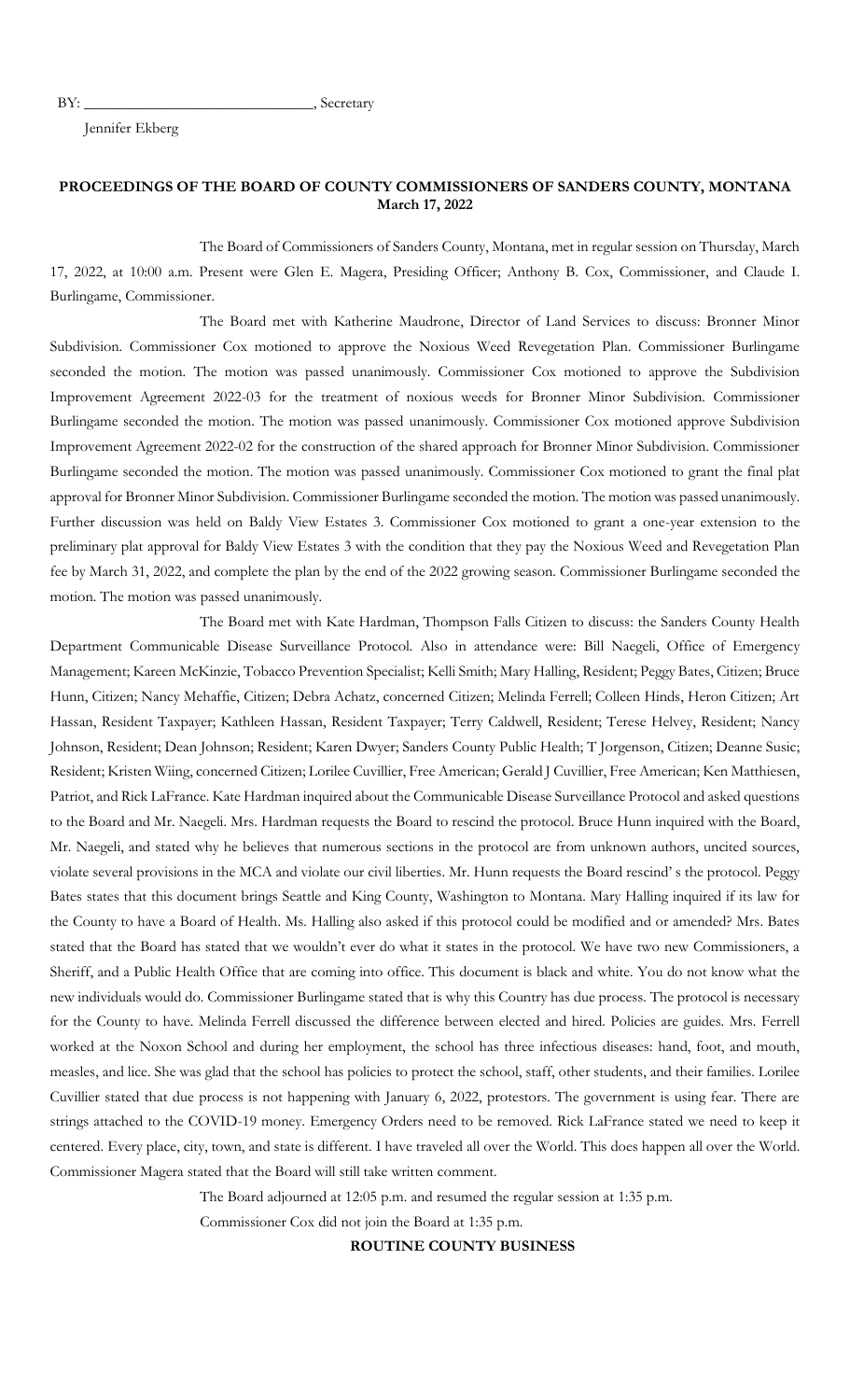Commissioner Magera motioned to adopt Amended Resolution 2022-04 A Levy for the Sanders County Senior Centers and Aging Services Programs. Commissioner Burlingame seconded the motion. The motion was passed unanimously.

Tina Scott, Administrative Assistant, Environmental Health requested to meet with the Board to discuss: a proposed County Decay Ordinance. Tina Scott has received complaints from numerous individuals and believes the best remedy would be for the County to pass a County Decay Ordinance. The Town of Plains and the City of Thompson Falls both have Decay Ordinances. The Board advised Mrs. Scott to gather further research from Flathead, Missoula, and Silverbow counties.

The Board adjourned at 2:50 p.m.

ATTEST:

Glen E. Magera, Presiding Officer

\_\_\_\_\_\_\_\_\_\_\_\_\_\_\_\_\_\_\_\_\_\_\_\_\_\_\_\_\_\_\_\_\_

Nichol Scribner

Clerk and Recorder/Treasurer/Superintendent of Schools

BY: \_\_\_\_\_\_\_\_\_\_\_\_\_\_\_\_\_\_\_\_\_\_\_\_\_\_\_\_\_\_, Secretary

Jennifer Ekberg

## **PROCEEDINGS OF THE BOARD OF COUNTY COMMISSIONERS OF SANDERS COUNTY, MONTANA March 23, 2022**

The Board of Commissioners of Sanders County, Montana, met in regular session on Wednesday, March 23, 2022, at 10:00 a.m. Present were Glen E. Magera, Presiding Officer; Anthony B. Cox, Commissioner, and Claude I. Burlingame, Commissioner.

The Board met with Nichol Scribner, Clerk and Recorder/Treasurer/Superintendent of Schools to discuss: County journal vouchers and a review of the budget for February 2022. Also in attendance was Naomi Leisz, County Attorney. Presiding Officer Glen E. Magera examined and approved the Journal Voucher Detail Report for the accounting period of February 2022. Further discussion was on the 2022 Aquatic Invasive Plant Herbicide Application. Ms. Leisz is reviewing the application and contract.

Commissioner Cox left the meeting at 11:00 a.m.

The Board met with Rich Wallace, Director of Human Resources (HR) to discuss: Safety Report/Incident Update- 1 day without incident. Also in attendance was Ashley Bache, GIS/Rural Addressing. Open County Positions: Dispatcher (part-time), two external candidates have applied. Weed Sprayer (two open positions), one external candidate has applied. Detention Officer (part-time), one external candidate has applied. Next week, Mr. Wallace will be providing a new HR Personnel Policy Handbook for adoption. Further discussion was on the Plains Library. Mrs. Bache advised the Board that the Plain Library needs a new network server. DIS Technologies provided a quote for a new server along with the appropriate software for \$8,830.00. Commissioner Burlingame motioned to approve the quote from DIS Technologies. Commissioner Magera seconded the motion. The motion was passed unanimously.

### **ROUTINE COUNTY BUSINESS**

Commissioner Burlingame motioned to adopt Resolution 2022-05 A Resolution of the County Commission of Sanders County, Montana Calling for a Primary Election in Nonpartisan Offices. Commissioner Magera seconded the motion. The motion was passed unanimously.

Commissioner Burlingame motioned to recommend Pavlik Electric Company, Inc. for the Penn Stohr Field/Plains Airport Improvements, AIP 3-30-0059-014-2022. Commissioner Magera seconded the motion. The motion was passed unanimously.

The Board adjourned at 12:20 p.m.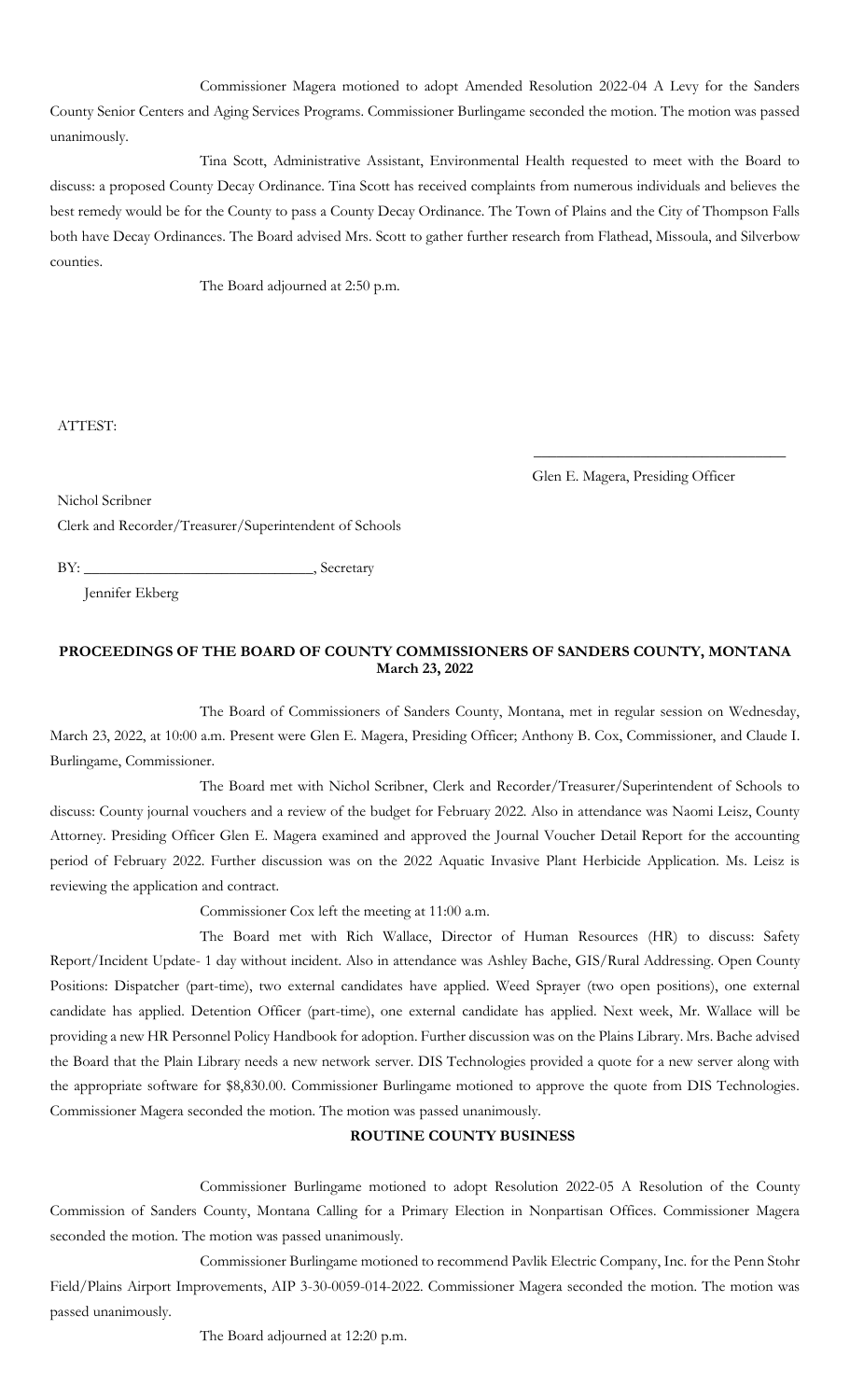ATTEST:

Glen E. Magera, Presiding Officer

\_\_\_\_\_\_\_\_\_\_\_\_\_\_\_\_\_\_\_\_\_\_\_\_\_\_\_\_\_\_\_\_\_

Nichol Scribner

Clerk and Recorder/Treasurer/Superintendent of Schools

BY: \_\_\_\_\_\_\_\_\_\_\_\_\_\_\_\_\_\_\_\_\_\_\_\_\_\_\_\_\_\_\_\_\_, Acting Secretary

Kathy Conlin

### **PROCEEDINGS OF THE BOARD OF COUNTY COMMISSIONERS OF SANDERS COUNTY, MONTANA March 24, 2022**

The Board of Commissioners of Sanders County, Montana, met in regular session on Thursday, March 24, 2022, at 10:00 a.m. Present were Glen E. Magera, Presiding Officer; Anthony B. Cox, Commissioner, and Claude I. Burlingame, Commissioner.

The Board met with Katherine Maudrone, Director of Land Services to discuss: Pine Ridge Road through a Fish, Wildlife, and Parks parcel. Further discussion was on Subdivision Improvement Agreements for noxious weeds that are in default.

The Board met with Shari Johnson, Technical Advisor to discuss: the American Rescue Plan Act (ARPA) award for the Trout Creek Water System Improvements Project. Also in attendance were: Lori Cooper, Secretary/Treasurer, Trout Creek Water District; Doug Cooper, Member, Trout Creek Water District; James P Stonehocker, Member, Trout Creek Water District; Annie Wooden, Sanders County Ledger, and Nancy Johnson, Resident. Ms. Johnson advised that the Montana Department of Natural Resources and Conservation (DNRC) approved and awarded the water system project to Trout Creek. The next steps in the process were outlined. The DNRC will be the recipient of the ARPA funding with Sanders County being the sub-recipient. The County and Trout Creek Water District will review the proposed project budget, problem summary, proposed area, schedule, funding commitment, and grant management plan. The start-up process for these ARPA projects is lengthy enough to put construction dates into 2023.

The Board adjourned at noon and resumed the regular session at 1:30 p.m.

As it was 1:30 p.m. and the time and place were as advertised, the Board proceeded to open the sealed bids for the 2022 Chemical bid. 2022 Chemical bids were received from Wilbur Ellis and Helena Agri-Enterprises, LLC. Commissioner Cox motioned to take the bids under advisement until the Sanders County Weed District board can review them. Commissioner Burlingame seconded the motion. The motion was passed unanimously.

#### **ROUTINE COUNTY BUSINESS**

Commissioner Cox motioned to approve March 2 and 8-10<sup>th</sup>, 2022, Board meeting minutes. Commissioner Burlingame seconded the motion. The motion was passed unanimously.

The Board met with Bill Naegeli, Office of Emergency Management to discuss: the Emergency Management Preparedness Grant (EMPG) application for 2022-2023. This year's EMPG grant is going forward on schedule. Mr. Naegeli is going to have increased travel due to the spring Conservation District meetings in Kalispell and Helena, Montana.

The Board met with Jerome Little, Maintenance to discuss: a maintenance update. The roof leak at the attic access was addressed. Mr. Little will follow up with a roofing company to obtain a maintenance contract. On-going projects include painting, exit lighting, the Old Jail Museum lawn care, HVAC system upkeep, parking lot sweeping, and the parking lot fountain.

The Board adjourned at 3:00 p.m.

Commissioner Magera proceeded to audit County Claims at 3:00 p.m. and instructed the Clerk to draw warrants in the amount of \$218,906.80. (County Claims are on file in the Office of the Clerk and Recorder)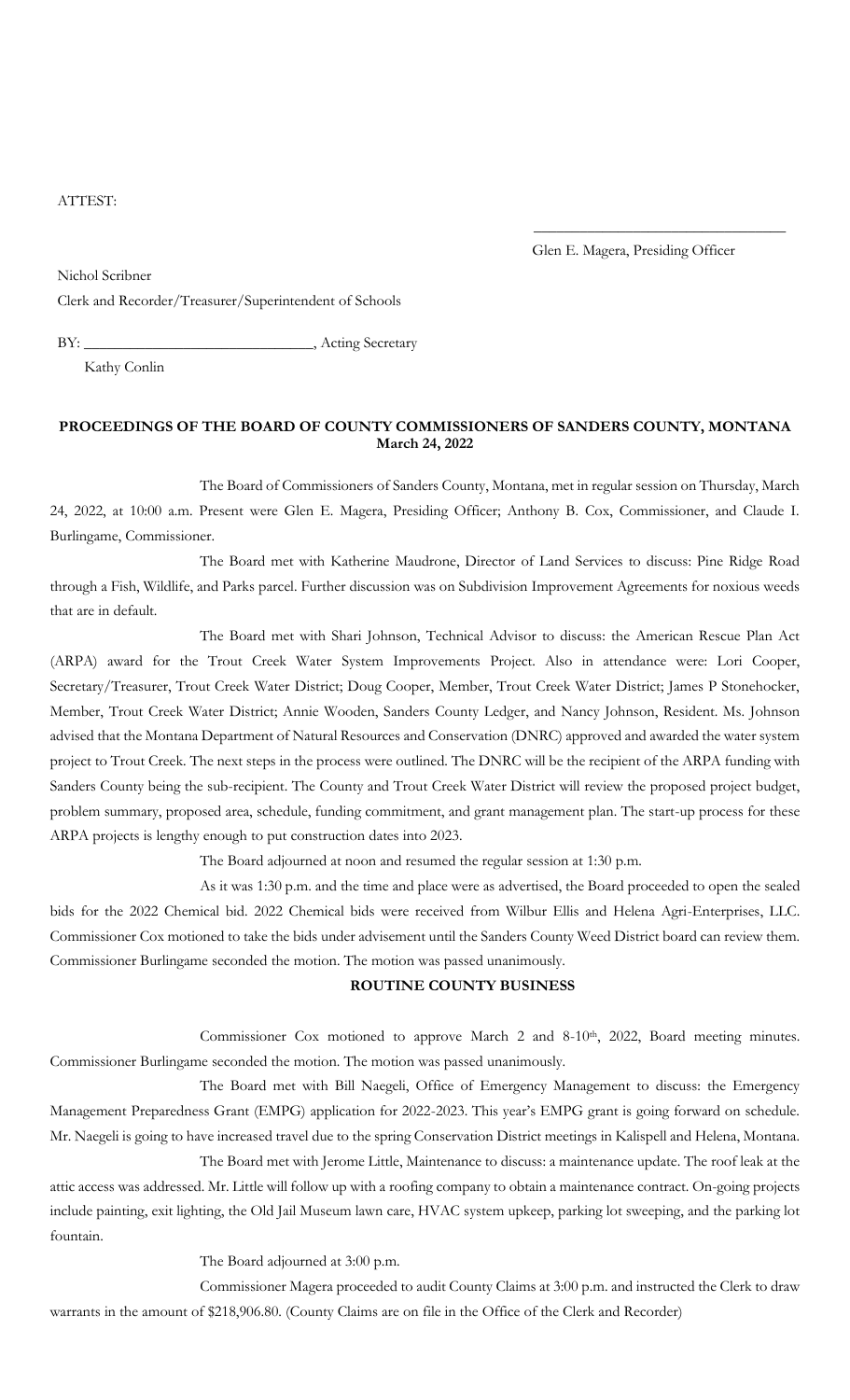### ATTEST:

Glen E. Magera, Presiding Officer

\_\_\_\_\_\_\_\_\_\_\_\_\_\_\_\_\_\_\_\_\_\_\_\_\_\_\_\_\_\_\_\_\_

Nichol Scribner Clerk and Recorder/Treasurer/Superintendent of Schools

BY: \_\_\_\_\_\_\_\_\_\_\_\_\_\_\_\_\_\_\_\_\_\_\_\_\_, Acting Secretary

Kathy Conlin

## **PROCEEDINGS OF THE BOARD OF COUNTY COMMISSIONERS OF SANDERS COUNTY, MONTANA March 31, 2022**

The Board of Commissioners of Sanders County, Montana, met in regular session on Thursday, March 31, 2022, at 10:00 a.m. Present were Glen E. Magera, Presiding Officer; Anthony B. Cox, Commissioner, and Claude I. Burlingame, Commissioner.

The Board met with Katherine Maudrone, Director of Land Services to discuss: River Road West Subdivision. Commissioner Cox motioned to grant the Subdivision Improvement Agreement No. 2022-01. Commissioner Burlingame seconded the motion. The motion was passed unanimously. Commissioner Cox motioned to grant final plat approval of River Road West Estates III Subdivision. Commissioner Burlingame seconded the motion. The motion was passed unanimously.

The Board met with Rich Wallace, Director of Human Resources to discuss: Safety Report/Incident Update- 9 days without injury. Open County Positions: Dispatcher (part-time), interviews were conducted and background checks are being performed. Weed Sprayer (two open positions), only one external candidate has applied. Detention Officer (part-time), one external candidate has applied. Public Health Director (full-time), no internal candidates have applied. Further discussion was on the Plains Public Library.

The Board adjourned at noon and resumed the regular session at 1:30 p.m.

### **ROUTINE COUNTY BUSINESS**

Commissioner Cox motioned to approve the March 23-24<sup>th</sup>, 2022, Board meeting minutes. Commissioner Burlingame seconded the motion. The motion was passed unanimously.

The Board has a consensus to execute the Appointment for Election Judges for the 2022 Special/School District Elections.

The Board adjourned at 2:00 p.m.

ATTEST:

Nichol Scribner

Glen E. Magera, Presiding Officer

\_\_\_\_\_\_\_\_\_\_\_\_\_\_\_\_\_\_\_\_\_\_\_\_\_\_\_\_\_\_\_\_\_

Clerk and Recorder/Treasurer/Superintendent of Schools

BY: \_\_\_\_\_\_\_\_\_\_\_\_\_\_\_\_\_\_\_\_\_\_\_\_\_\_\_\_\_\_\_\_\_, Acting Secretary

Kathy Conlin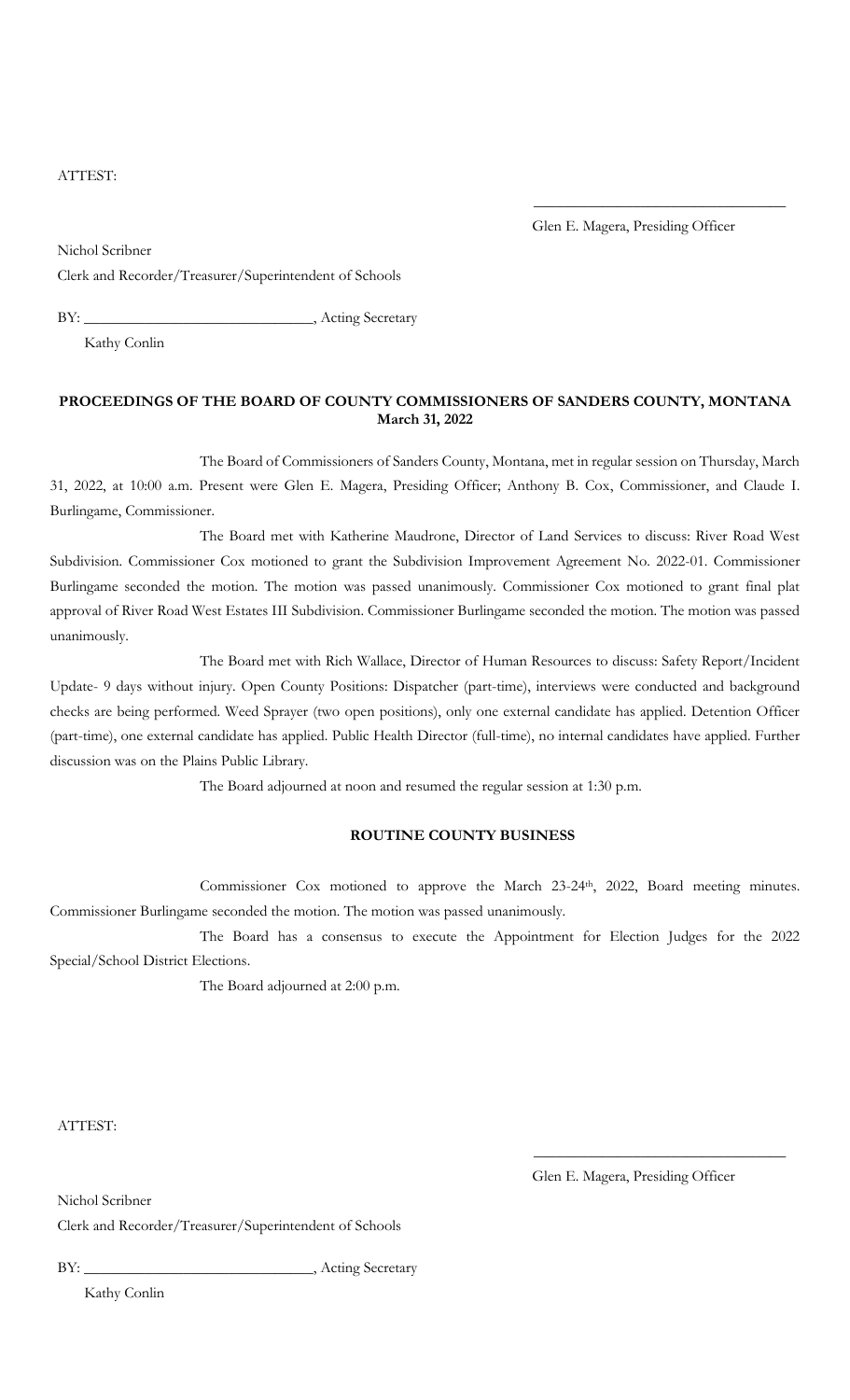### **PROCEEDINGS OF THE BOARD OF COUNTY COMMISSIONERS OF SANDERS COUNTY, MONTANA April 5, 2022**

The Board of Commissioners of Sanders County, Montana, met in regular session on Tuesday, April 5, 2022, at 10:00 a.m. Present were Glen E. Magera, Presiding Officer; Anthony B. Cox, Commissioner, and Claude I. Burlingame, Commissioner.

The Board met with Dave Wrobleski, District Ranger, Lolo National Forest and Carolyn Upton, Forest Supervisor, Lolo National Forest to discuss: a district update. Also in attendance was Mahlon Lee, Resident. Carolyn Upton advised Missoula has a new district ranger. The Forest Plan for the next three to four years will be in revision. The plan covers over 2.2 million acres of timber. The Forest Service is looking at changing the method of calculating outfitter and guide prices. Proposed right now is 3% of their gross income. Currently, the Forest Service is conducting prescribed fires. Dave Wrobleski advised that the annual pre-fire season stakeholder meeting is coming up. Thompson River ACM, Fishtrap, and Shamrock Roads are being bladed. Forest Services gates that will be open will be published soon. The Graves Creek Temporary Bridge Bid opening is later today.

The Board met with Shawn Sorenson, Sanitarian to discuss: Mr. Sorenson is working down the compliance list using the County Attorney's guidance process. Progress is slow. South Hill Subdivision has challenging soil conditions. A previously evaluated parcel is experiencing seasonal groundwater that may preclude the installation of an on-site wastewater treatment system. Fieldwork continues on this parcel; a letter was sent to all owners noting this problem has been encountered. The Town of Plains is purchasing a parcel to use for a new Public Water Supply well. They have requested using a utility exemption from the Sanitation in Subdivision Act, the same exemption the Sanders County Sewer District at Paradise was not allowed to use for the Bischof property. The mayor has been directed to the Montana Department of Environmental Quality for legal interpretation. A discussion was on developed land that should have been reviewed at the time of division. Reinspection of retail food establishments has begun. Statistics are as follows: 192 licenses, 5% inspected, Temporary Events-22 so far in fiscal year 2022, Soil/Site analyses- 11 in calendar year 2022, Wastewater Permits- 120 permits so far in fiscal year 2022, Water/Well Permits- 85 permits so far in fiscal year 2022, Local Subdivision Reviews- 42 so far in fiscal year 2022, Junk Vehicles- 4 cars currently in the yard, and Food Training- one class was on March 29, 2022, one for May 2022, and another in the Fall of 2022.

> Commissioner Burlingame left the meeting at 10:30 a.m. The Board adjourned at noon and resumed the regular session at 1:30 p.m.

## **ROUTINE COUNTY BUSINESS**

Commissioner Cox motioned to extend the Clean Lakes, Inc., contract for three years per the recommendation made by the Sanders County Aquatic Invasive Plant Task Force. Commissioner Magera seconded the motion. The motion was passed unanimously.

As it was 2:00 p.m. and the time and place as advertised, the Board proceeded to open sealed bids for the Graves Creek Temporary Bridge Project. No bids were received.

The Board met with Kathy Conlin, Receptionist to discuss: Kathy Conlin's Performance Appraisal Review. Therefore, as per MCA § 2-3-203 (3), this discussion was closed to the public. (No meeting minutes were taken)

The Board adjourned at 2:10 p.m.

ATTEST:

Glen E. Magera, Presiding Officer

\_\_\_\_\_\_\_\_\_\_\_\_\_\_\_\_\_\_\_\_\_\_\_\_\_\_\_\_\_\_\_\_\_

Nichol Scribner

Clerk and Recorder/Treasurer/Superintendent of Schools

BY: \_\_\_\_\_\_\_\_\_\_\_\_\_\_\_\_\_\_\_\_\_\_\_\_\_\_\_\_\_\_\_\_\_\_\_, Acting Secretary

Kathy Conlin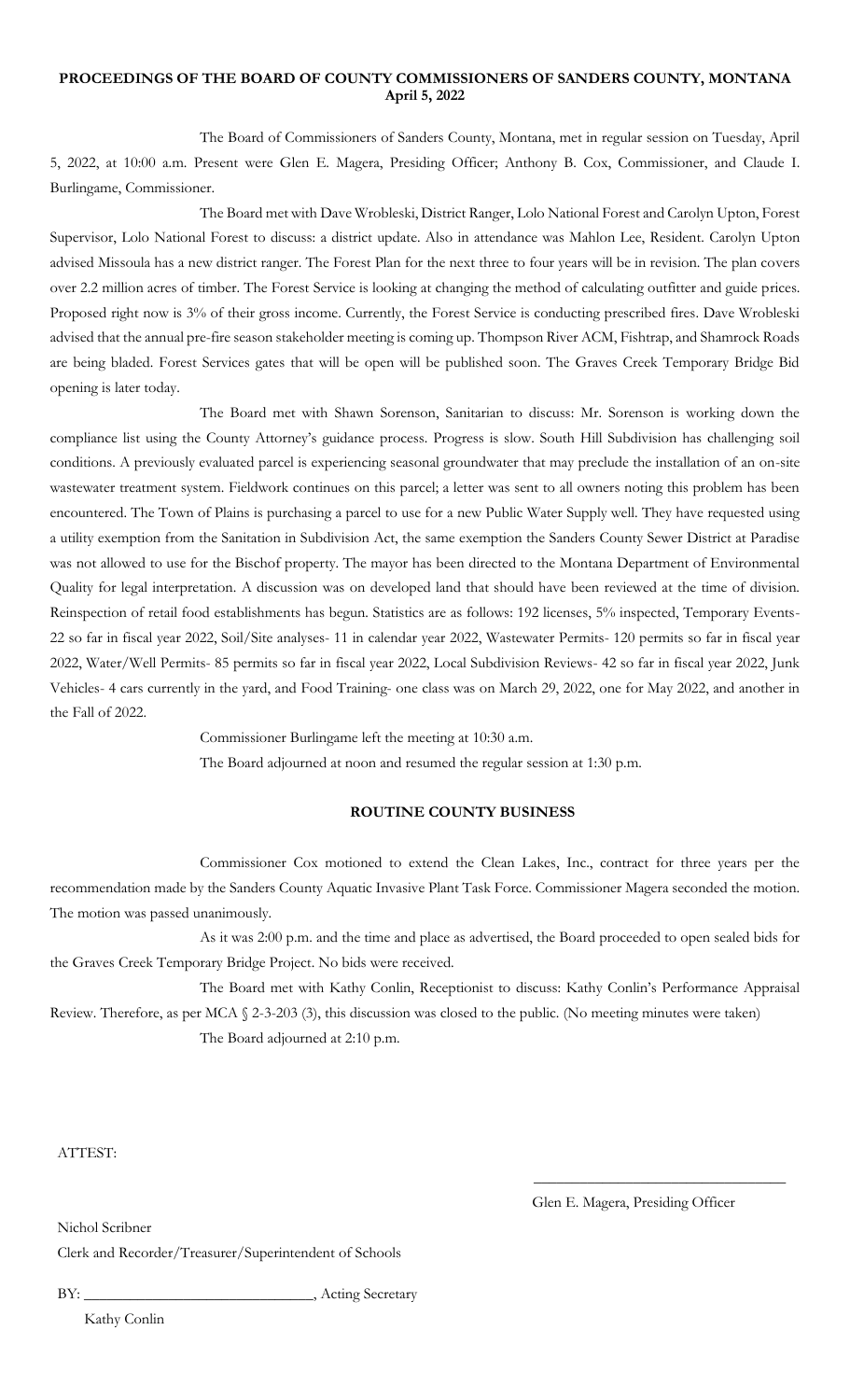## **PROCEEDINGS OF THE BOARD OF COUNTY COMMISSIONERS OF SANDERS COUNTY, MONTANA April 7, 2022**

The Board of Commissioners of Sanders County, Montana, met in regular session on Thursday, April 7, 2022, at 10:00 a.m. Present were Glen E. Magera, Presiding Officer, and Anthony B. Cox, Commissioner.

Commissioner Burlingame joined the Board at 10:10 a.m.

The Board met with Katherine Maudrone, Director of Land Services to discuss: Subdivision Improvement Agreement #2020-01. Ms. Maudrone advised the Subdivider has completed almost all the weed treatment and is requesting the partial release of the monetary surety for the subdivision. Commissioner Cox motioned to release the partial monetary surety for Subdivision Improvement Agreement#2020-01 in the amount of \$5,906.00. Commissioner Burlingame seconded the motion. The motion was passed unanimously. A discussion was on amended Lot 2 of Valley West II and amended Lot 2 COS 2781, both subsequent minor subdivisions. Katherine Maudrone's Performance Appraisal Review was conducted. Therefore, as per MCA § 2-3-203 (3), this discussion was closed to the public. (No meeting minutes were taken)

Commissioner Cox left the meeting at 11:00 a.m.

The Board met with Rich Wallace, Director of Human Services (HR) to discuss: Safety Report/Incident Update- 0 days without incident. Open County Positions: Dispatcher (part-time), The Board has a consensus to execute the HR Personnel Action Form for Dawn Hixenbaugh starting April 26, 2022. Weed Sprayer (two open positions), positions are still open. Detention Officer (part-time), one candidate has applied. Public Health Director, the Board has a consensus to execute the HR Personnel Action Form for Karen Morey's retirement effective May 31, 2022. Mr. Wallace will have the updated HR Policy Handbook ready for adoption next week. Further discussion was on the Conceal and Carry office.

Commissioner Burlingame left the meeting at 11:32 a.m.

Commissioner Burlingame joined the Board at 11:37 a.m.

The Board adjourned at noon and resumed the regular session at 1:30 p.m.

 As it was 1:30 p.m. and the time and place as advertised, the Board proceeded to open sealed bids received for Asphalt, Magnesium Chloride, and Road Oil. Also in attendance was Mitzi Hart, Knerr Inc. An Asphalt bid was received from Knerr Inc. Commissioner Cox motioned to award the 2022 Asphalt bid to Knerr Inc. Commissioner Burlingame seconded the motion. The motion was passed unanimously. Magnesium Chloride bids were received from We Dust Control & De-Icing, Inc., and Dustbusters Inc. Commissioner Cox motioned to award the 2022 Magnesium Chloride bid to We Dust Control & De-Icing, Inc. Commissioner Burlingame seconded the motion. The motion was passed unanimously. A Road Oil bid was received from Idaho Asphalt Supply. Commissioner Burlingame motioned to award the 2022 Road Oil bid to Idaho Asphalt Supply. Commissioner Cox seconded the motion. The motion was passed unanimously.

The Board requested to meet with Karen Morey, Director of Public Health as she was not scheduled, to discuss: the Sanders County Communicable Disease Protocol. Also in attendance was Todd Harwell, Montana Department of Health and Human Services via teleconference.

The Board met with Jennifer Mihan, Executive Assistant to discuss: Jennifer Mihan's Performance Appraisal Review. Therefore, as per MCA § 2-3-203 (3), this discussion was closed to the public. (No meeting minutes were taken)

The Board adjourned at 2:40 p.m.

Commissioner Magera proceeded to audit County Claims at 2:40 p.m. and instructed the Clerk to draw warrants in the amount of \$559,664.53. (County Claims are on file in the Office of the Clerk and Recorder)

ATTEST:

Glen E. Magera, Presiding Officer

\_\_\_\_\_\_\_\_\_\_\_\_\_\_\_\_\_\_\_\_\_\_\_\_\_\_\_\_\_\_\_\_\_

Nichol Scribner

Clerk and Recorder/Treasurer/Superintendent of Schools

BY: \_\_\_\_\_\_\_\_\_\_\_\_\_\_\_\_\_\_\_\_\_\_\_\_\_\_\_\_\_\_, Secretary

Jennifer Mihan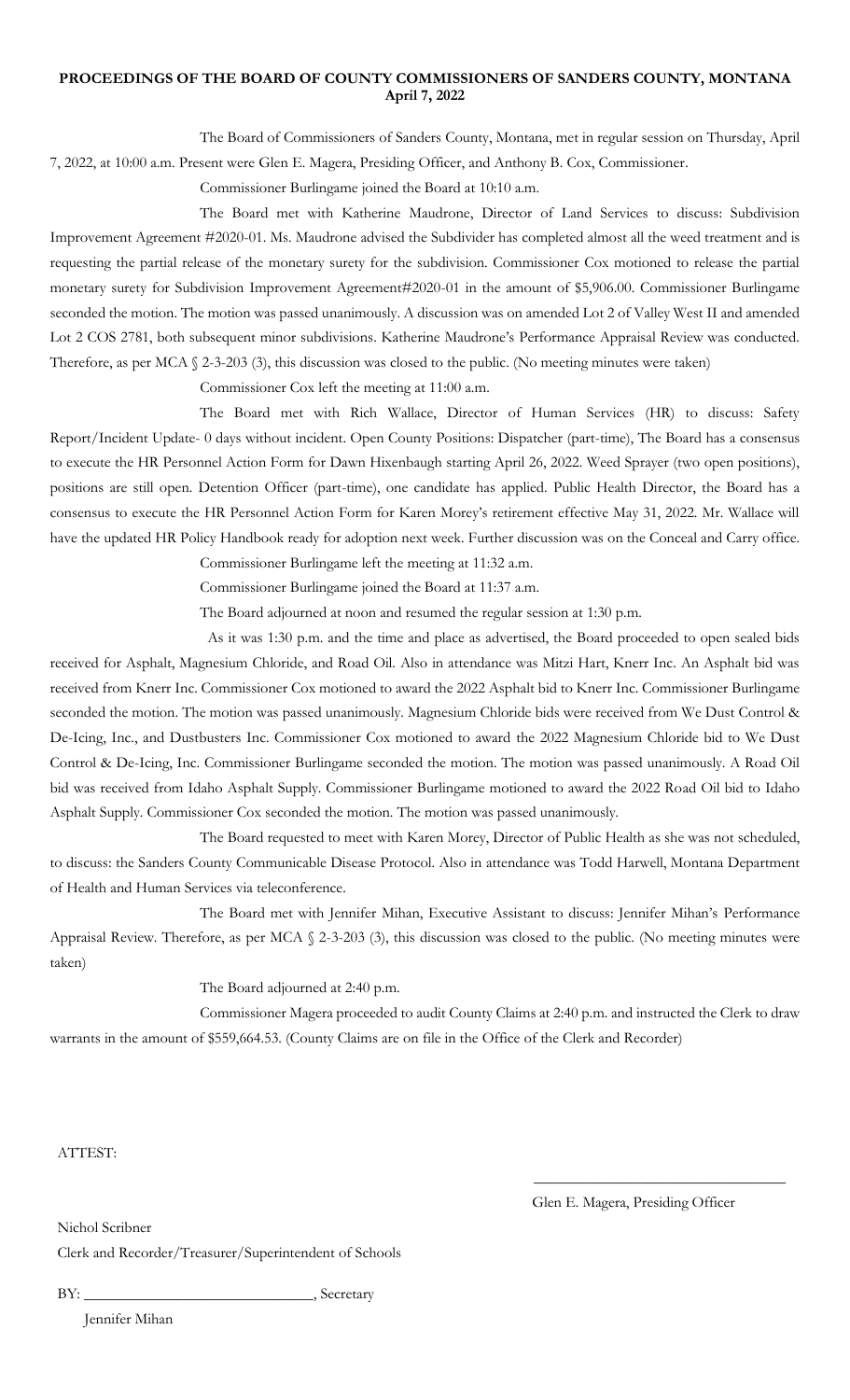### **PROCEEDINGS OF THE BOARD OF COUNTY COMMISSIONERS OF SANDERS COUNTY, MONTANA April 13, 2022**

The Board of Commissioners of Sanders County, Montana, met in regular session on Wednesday, April 13, 2022, at 10:00 a.m. Present were Glen E. Magera, Presiding Officer; Anthony B. Cox, Commissioner, and Claude I. Burlingame, Commissioner.

The Board met with Jason Peterson, Supervisor, Sanders County Refuse District to discuss: Jason Peterson's Performance Appraisal Review. Therefore, as per MCA § 2-3-203 (3), this discussion was closed to the public. (No meeting minutes were taken).

The Board met with Ashley Bache, GIS/Rural Addressing to discuss: Ashley Bache's Performance Appraisal Review. Therefore, as per MCA § 2-3-203 (3), this discussion was closed to the public. (No meeting minutes were taken)

The Board met with Rich Wallace, Director of Human Services (HR) to discuss: Safety Report/Incident Update- 6 days without incident. Open County Positions: Weed Sprayer (two open positions), positions are still open. Detention Officer (part-time), one candidate has applied. Public Health Director, posted externally. One applicant has applied. Heavy Equipment Operators, the Board has a consensus to execute the HR Personnel Action Forms provided by Mr. Wallace for the resignations of Calvin VonHeeder and Andy Vandentop on April 25, 2022. Rich Wallace's Performance Appraisal Review was conducted. Therefore, as per MCA § 2-3-203 (3), this discussion was closed to the public. (No meeting minutes were taken)

The Board adjourned at noon and resumed the regular session at 1:30 p.m.

The Board met with Kate Hardman to discuss: a follow-up to the Sanders County Communicable Disease Protocol meeting that was held on March 17, 2022. Also in attendance were: Naomi Leisz, County Attorney; Bill Naegeli, Office of Emergency Management; Bruce Hunn, Citizen; Nancy Mehaffie, Citizen; Lorilee Cuvillier, Citizen; Gerald Cuvillier, Citizen; Gunner Junge, Citizen; Beth Junge, Citizen; Gail Hinkle, Citizen; Lyla Sears, Resident; Kathy Gregg, Resident; Bob Gregg, Resident; Deb Achatz, Citizen; Tavia Hollenkamp, Citizen; Pam Bissonnette, Citizen; Laura Wood, Citizen; Patty Morris, Citizen; Ellen Childress, Resident citizen; Mindy Ferrell, Citizen; Nancy Johnson, Citizen; Jon M. Dishaw, Citizen; Mary Halling, Citizen; Lisa Wood, Citizen; Steve Oswald, Sanders County resident; Colleen Hinds, Heron resident; Ramona Jacobson, Thompson Falls; Kristen Wing, Thompson Falls, Annie Wooden, Sanders County Ledger, and Peggy Bates, Citizen. Commissioner Magera addressed how this meeting will be conducted and turned the floor over to Kate Hardman. Kate Hardman requested a follow-up from the Board on the Sanders County Communicable Disease Protocol. Commissioner Magera advised that the Board has provided the protocol and Bruce Hunn's recommendations to the Sanders County Attorney for review. Public Comment was as follows: Bruce Hunn cited House Bill 121 and the health officer changes made in the last legislative session. Mr. Hunn's concerns were Washington state code is cited in Sanders County's protocol, terms used such as involuntary detention and ex parte, misdemeanor charges and penalties, and the protocol doesn't define serious and imminent threat. Mr. Hunn noted that the protocol wasn't signed by a health officer thereby making this protocol non-enforceable. Mary Halling voiced that this is troubling that the County Attorney hasn't reviewed the protocol. Lorilee Cuvillier asked why the Board takes public comment if they're not willing to take the comment under consideration. Kristen Wing asked what the purpose of the protocol is if the County Attorney is not going to enforce it. Naomi Leisz stated the protocol is readily available in case it is ever needed. Ms. Wing asked who wrote the County's protocol? Bill Naegeli advised the current Public Health Director's predecessor cut, paste, and made this protocol. Mr. Naegeli asked what kind of procedure/protocol does the County put into this document to take care of the individual that is contagious and won't quarantine? Mr. Hunn stated that there is an ARM, that takes care of that situation. Mrs. Hardman clarified it's not just the word detention that bothers us. It's also the ability to give a person a vaccine when they do not want it. Ms. Halling stated that we are all passionate about our freedoms and liberties. Mr. Hunn has provided a lengthy document of our concerns. If the County does an edit please utilize Bruce Hunn. Commissioner Magera stated the Board would need to discuss matters with Naomi Leisz. Gunner Junge inquired if a health officer has been appointed and if one hasn't been appointed is the protocol legal. Commissioner Magera stated the Board of Health is reviewing applicants to interview at this time. The protocol is not finalized/legal. Steve Oswald stated the County does need a protocol. Bob Gregg stated this is not a political bill (HB 121). It's a health bill. I don't want public health to be jeopardized.

The Board met with Bill Naegeli, Office of Emergency Management to discuss: Bill Naegeli's Performance Appraisal Review. Therefore, as per MCA § 2-3-203 (3), this discussion was closed to the public. (No meeting minutes were taken)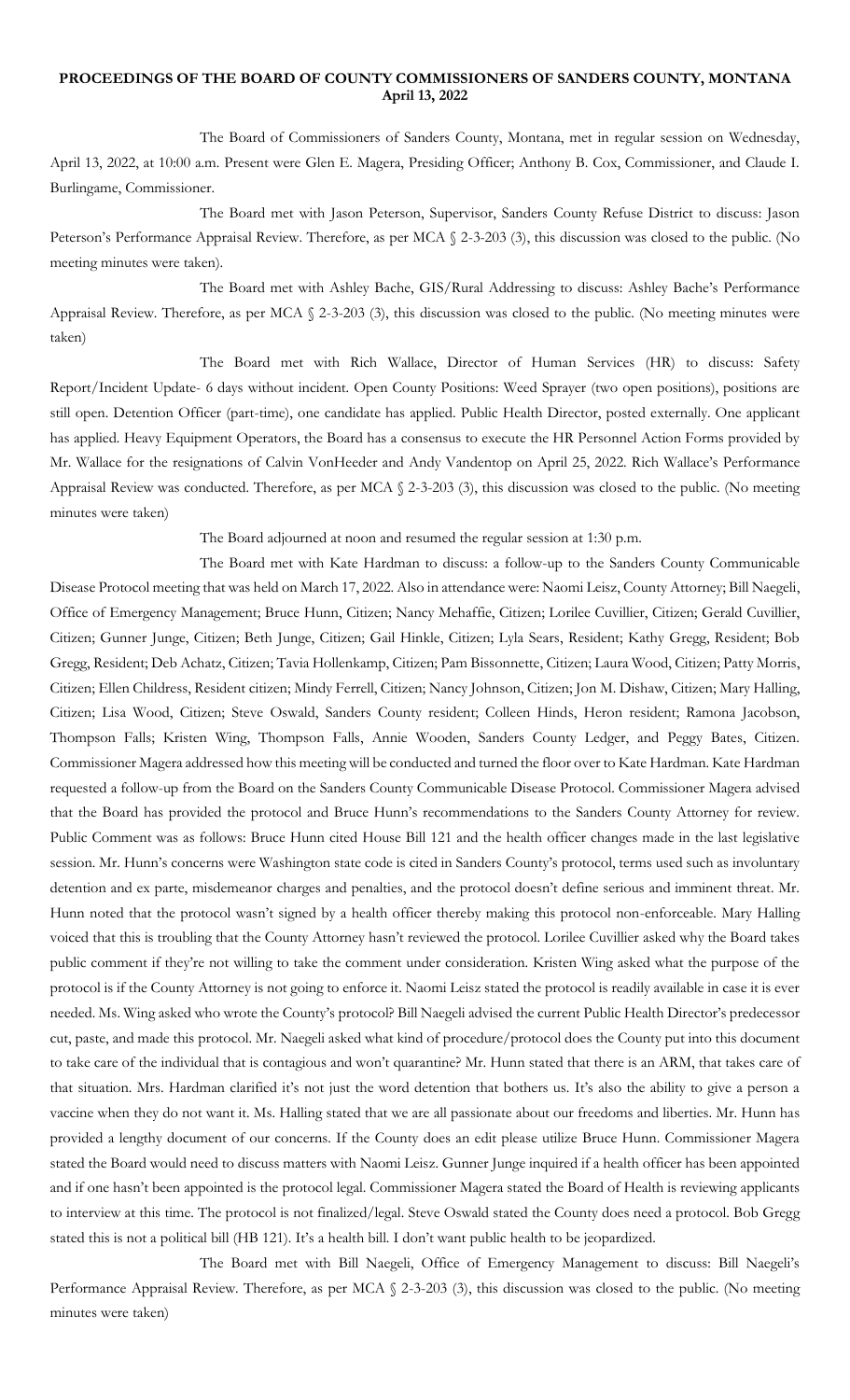The Board met with Ben Bache, Foreman, Road District No. 1 & 2 to discuss: road crews, road projects, and wages. Also in attendance was Rich Wallace, Director of Human Resources.

The Board adjourned at 4:30 p.m.

ATTEST:

Glen E. Magera, Presiding Officer

\_\_\_\_\_\_\_\_\_\_\_\_\_\_\_\_\_\_\_\_\_\_\_\_\_\_\_\_\_\_\_\_\_

Nichol Scribner

Clerk and Recorder/Treasurer/Superintendent of Schools

BY: \_\_\_\_\_\_\_\_\_\_\_\_\_\_\_\_\_\_\_\_\_\_\_\_\_\_\_\_\_\_, Secretary

Jennifer Mihan

# **PROCEEDINGS OF THE BOARD OF COUNTY COMMISSIONERS OF SANDERS COUNTY, MONTANA April 14, 2022**

The Board of Commissioners of Sanders County, Montana, met in regular session on Thursday, April 14, 2022, at 10:00 a.m. Present were Glen E. Magera, Presiding Officer; Anthony B. Cox, Commissioner, and Claude I. Burlingame, Commissioner.

The Board met with Katherine Maudrone, Director of Land Services to discuss: Lot 2 of Valley West II Subdivision. Commissioner Burlingame motioned to approve the preliminary plat approval for amended Lot 2 of Valley West II Subdivision with the following conditions and finding of facts. 1) That a driveway approach permit is obtained from Sanders County Rural Addressing Department. 2) Note on the face of the final plat that this subdivision is party to the Protective Covenants on file for Valley West II Subdivision; Book 12 Page 704 & Misc. 2915. 3) That a Waiver of the Right to Protest a Rural Special Improvement District for road construction, road maintenance which the County may require, be filed with the final plat. 4) That the subdivider contact the Sanders County Land Services Department for a Noxious Weed and Revegetation Plan within 30 days of preliminary plat approval, provide for initial treatment of weeds, and file the approved plan with final plat. 5) That the subdivider complies with the Sanders County Subdivision Regulations for Fire Protection. The exact method of compliance must be determined and met prior to final plat approval. 6) That an updated Subdivision Guarantee be submitted within 30 days of the final plat. 7) That the final subdivision shall comply with all requirements of the Sanders County Subdivision Regulations, Sanders County Wastewater Regulations, Montana Department of Environmental Quality, and the laws and administrative rules of the State of Montana. Commissioner Cox seconded the motion. The motion was passed unanimously. Katherine Maudrone presented amended Lot 2 COS 2781. Commissioner Burlingame motioned to approve preliminary plat approval for amended Lot 2 of COS 2781 with the following conditions and finding of facts. 1) That a driveway approach permit be obtained from Sanders County Rural Addressing prior to beginning construction of the driveway to Lot2-B. 2) That all disturbed sites are reseeded and treated for noxious weeds prior to the final plat approval. 3) That this subdivision files a Waiver of the Right to Protest a Rural Special Improvement District for the construction. Maintenance, and other improvements of roads with the final plat. 4) That the subdivider contact the Sanders County Land Services Department for a Noxious Weed and Revegetation Plan and complete initial treatment of noxious weeds on the entire subdivision prior to the final plat approval. 5) That the subdivision complies with the Sanders County Subdivision Regulations for Fire Protection. The exact method of compliance must be determined in conjunction with the Trout Creek Rural Fire Department and met prior to final plat approval. 6) Add the following note on the face of the plat "Lot2-B created with this subsequent minor plat is subject to the Declaration of Covenants, Conditions, and Restrictions, Documents #270688 & #325333, on file in the Clerk & Recorder's Office". 7) That covenants filed for this subdivision contain the following "These covenants may not be repealed or amended without the prior written consent of the Sanders County Board of Commissioners". 8) That new lot owners be provided with information on living with wildlife, encouraging measures to prevent attracting wildlife and be incorporated in the CC&R's or noted on the face of the plat. 9) That an updated Subdivision Guarantee be submitted within 30 days of the final plat. 10) That all lots less than 20 acres receive DEQ approval, complying with the design standards adopted by the Montana Department of Environmental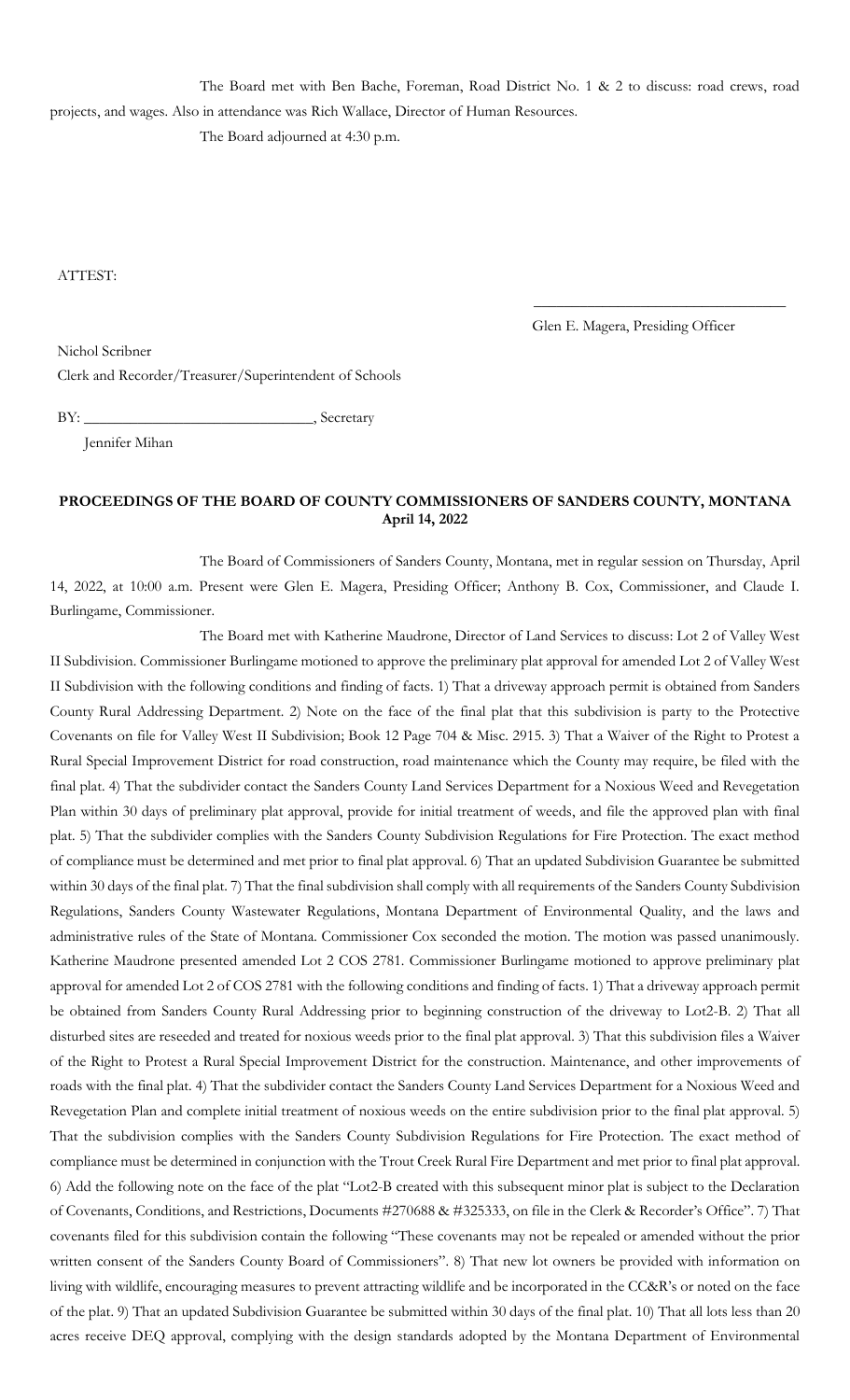Quality, and Sanders County Wastewater Regulations for water, wastewater, and stormwater. 11) That the final subdivision shall comply with all requirements of the Sanders County Subdivision Regulations, Sanders County Wastewater Regulations, and the laws and administrative rules of the State of Montana. Commissioner Cox seconded the motion. The motion was passed unanimously. Further discussion was on an exemption survey for the Town of Plains, Montana. Ms. Maudrone will advise the Town of Plains that they need to contact DEQ.

The Board met with Michael Feiger, District Ranger, Cabinet Ranger District to discuss: district updates. Also in attendance was Randy Evans.

The Board adjourned at 12:10 p.m. and resumed the regular session at 1:50 p.m.

#### **ROUTINE COUNTY BUSINESS**

Commissioner Burlingame motioned to approve April 5-7<sup>th</sup>, 2022, Board meeting minutes. Commissioner Cox seconded the motion. The motion was passed unanimously.

The Board met for their Quarterly Wildlife Meeting. In attendance were: Morgan Post, Game Warden, Polson District, Montana Fish, Wildlife, and Parks (FWP); Kim Annis, Grizzly Conflict Prevention Specialist, MT FWP; Derrick Olinger, Biologist, United States Forest Service; Travis Johnson, Game Warden, Kalispell District, MT FWP; Michael Ebinger, Area Wildlife Biologist, Thompson Falls, MT FWP; Wayne Kasworm, Grizzly Bear Biologist, US Fish & Wildlife Services; Katherine Maudrone, Director of Land Services, and Annie Wooden, Sanders County Ledger. Morgan Post presented a criminal case on an individual that was convicted out of Heron, MT. Travis Johnson is busy educating the public. Last season there were quite a few road hunting violations. Kim Annis stated that bears are waking up out of hibernation. There have been no bear conflicts. Through the last legislative session, employees are no longer allowed to relocate bears that are captured outside of the bear recovery area. A four-year-old, female bear out of Heron, MT was collared and relocated 4-5 miles South to the Elk Creek area. Commissioner Burlingame inquired about the bear that killed the woman out of Ovando, MT. Ms. Annis and Wayne Kasworm stated the bear was captured and euthanized. Information on the investigation will be released on the Interagency Grizzly Bear Committee website. Derrick Olinger provided information on the Wilkes Cherry Project, a Noxious Weed Grant the Forest Service is applying for from the Rocky Mountain Elk Foundation, and bear snagging that occurred last year and will happen again in 2022. Michael Ebinger provided updates on the season. Changes are being made on permits and B tags. The number of cows is not going to change. Folks will be able to harvest more than one Elk in Region 1. Permits will be for bulls and bucks. B licenses will be for cows and does. No longer will you be able to obtain hunting from a vehicle permit. You will have to provide the correct documentation and the ability to hunt from a vehicle will be put on your general tag. You will be able to hunt either sex for Whitetail deer the first week of your general tag. No Chronic Wasting Disease (CWD) has been found in Sanders County. MT FWP is still going to keep high surveillance of CWD in Sanders County to keep it that way. Black Bear regulations changed in Region 1 to be the same as the Deer and Elk regulations. Black Bears do not have to be physically checked at check stations. Hunters have 48 hours to report the use of a tag and will have to submit a tooth for analysis. Big Horn Sheep Season reopened in 121 (St. Regis cutoff). Mountain Lion in Region 1 is changing to an unlimited quota system and a limited number system. Bob Cat Season did not close this year due to quotas were not reached. Due to this not happening the quota might drop down to 225. In Region 1 108 Wolves were harvested this year. 735 Bears were harvested in Region 1. A survey of 2,000 Whitetail deers was conducted and the deer numbers on the eastern side of Sanders County looks good. The deer numbers on the west end of the County does not look as good. This could be due to the Winter weather we got this year. Upcoming research in Sanders County will consist of collaring Elk, Mountain Lion, Bears, and Wolves from Big Beaver to Elk Creek. Mr. Ebinger would like to start Wildlife Wednesdays where FWP gets together with sportmen and discussions could be held on topics such as Elk Management in Region 1 and Mule Deer Management.

The Board adjourned at 4:50 p.m.

ATTEST:

Glen E. Magera, Presiding Officer

 $\overline{\phantom{a}}$  , and the set of the set of the set of the set of the set of the set of the set of the set of the set of the set of the set of the set of the set of the set of the set of the set of the set of the set of the s

Nichol Scribner Clerk and Recorder/Treasurer/Superintendent of Schools

BY: \_\_\_\_\_\_\_\_\_\_\_\_\_\_\_\_\_\_\_\_\_\_\_\_\_\_\_\_\_\_, Secretary

Jennifer Mihan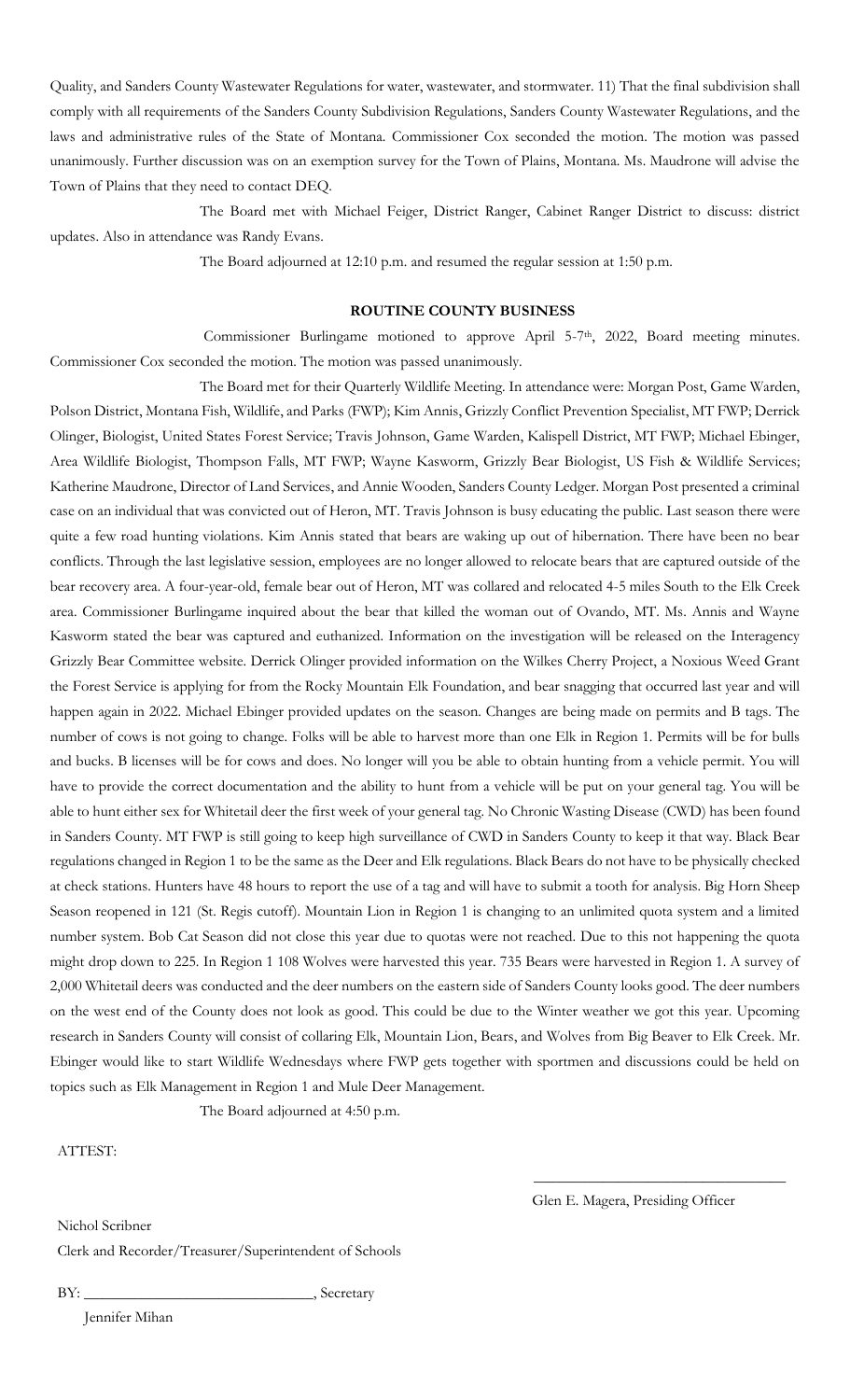### **PROCEEDINGS OF THE BOARD OF COUNTY COMMISSIONERS OF SANDERS COUNTY, MONTANA April 20, 2022**

The Board of Commissioners of Sanders County, Montana, met in regular session on Wednesday, April 20, 2022, at 10:00 a.m. Present were Glen E. Magera, Presiding Officer and Anthony B. Cox, Commissioner.

As it was 10:00 a.m. and the time and place as advertised, Presiding Officer Glen E. Magera opened the Sanders County Refuse District Board Meeting. In attendance were: Glen E. Magera, Member; Anthony B. Cox, Member; Jason Peterson, Supervisor, Sanders County Refuse District; Jennifer Mihan, Secretary, and Kathy Conlin, Billing Clerk/Recycling Assistant. Commissioner Cox motioned to approve March 16, 2022 meeting minutes. Commissioner Magera seconded the motion. The motion was passed unanimously. Old/Unfinished Business: Kathy Conlin advised that Building Bridges signed up for Beautification Days and called today, cancelling their volunteering on Friday. The Transfer Station is not charging the hauler for yard waste during Beautification Days. On June 4, 2022, the County will be hosting the E-Waste event with the Montana Department of Environmental Quality and 406 Recycling. Mrs. Conlin stated the Household Hazardous Waste Event might happen sometime in September. New Business: Jennifer Mihan provided the Refuse Appeal for Tax ID No. 8538. Commissioner Cox motioned to remove the Refuse Fee and refund Tax ID No. 8538 for \$160.00 once the second half of taxes are paid. Commissioner Magera seconded the motion. The motion was passed unanimously. Mrs. Mihan provided the Refuse Appeal for Tax ID No. 4862. Commissioner Cox motioned to remove the Refuse Fee from Tax ID No. 4862. Commissioner Magera seconded the motion. The motion was passed unanimously. Commissioner Cox stated that Michael Ebinger from Montana Fish, Wildlife, and Parks has requested the County reconsider charging individuals to dump carcasses and hides. Commissioner Magera asked Mrs. Mihan to invite Mr. Ebinger to the next Sanders County Refuse District Board Meeting. Commissioner Cox called Todd Wakefield to get an update on obtaining water for the Sanders County Refuse Transfer Station. Mr. Wakefield stated he has a permit tentatively if he purchases an umbrella for \$10 million in insurance. The insurance company he has would not insure that amount. Therefore, Mr. Wakefield is in the process of looking elsewhere for insurance. Mr. Wakefield advised that he is on the list for a driller to bore underneath the railroad as soon as he gets the insurance. Recycling Report: 30 bales of Cardboard (30 bales were shipped on 3/30/2022), 8 bales of Aluminum Cans, 200 yards in the Metal Pile, and one pallet of Batteries. There was no public comment. There was no public present. The meeting adjourned at 11:00 a.m.

The Board met with Katherine Maudrone, Director of Land Services to discuss: a request for an Agriculture Exemption out of Hot Springs, Montana. Further discussion was on Mountain Road in the Blackjack Mountain Subdivision.

Bill Naegeli, Office of Emergency Management requested to meet with the Board as he was not scheduled, to discuss: Burn Permits. Also in attendance were: Katherine Maudrone, Director of Land Services and Joel Thomas, Fire Prevention & Education, Lolo National Forest. Joel Thomas stated that starting May 1, 2022, you will be able to purchase Burn Permits online. If individuals do not have access to the internet they can still call the office. Mr. Thomas asked the Board to assist the Forest Service in enforcement if individuals do not obtain a burn permit. Commissioner Magera requested Bill Naegeli to follow up with other counties on ordinances related to burn permits.

The Board adjourned at noon and resumed the regular session at 1:25 p.m.

Patrick Barber, Coroner requested to meet with the Board as he was not scheduled, to discuss: obtaining vehicles for the Coroner's office. Commissioner Cox called Rehbein Ford out of Plains, Montana to request quotes for two Chevrolet Suburbans or Ford Expeditions.

#### **ROUTINE COUNTY BUSINESS**

Commissioner Cox motioned to execute Landowner Fuels Reduction Cost-Share No. 201 between Sanders County and Larry and RuthAnn Mandella. Commissioner Magera seconded the motion. The motion was passed unanimously.

Commissioner Cox motioned to approve April 13-14th, 2022, Board meeting minutes. Commissioner Magera seconded the motion. The motion was passed unanimously.

Commissioner Cox motioned to award the 2022 Chemical Bid to Wilbur-Ellis Company per the recommendation made by the Sanders County Weed District Board. Commissioner Magera seconded the motion. The motion was passed unanimously.

The Board met with Rich Wallace, Director of Human Resources (HR) to discuss: Safety Report/Incident Update- 13 days without injury. Open County Positions: Weed Sprayer (two open positions), posted externally. Detention Officer (part-time), one applicant has applied externally. Public Health Director (full-time), one applicant has applied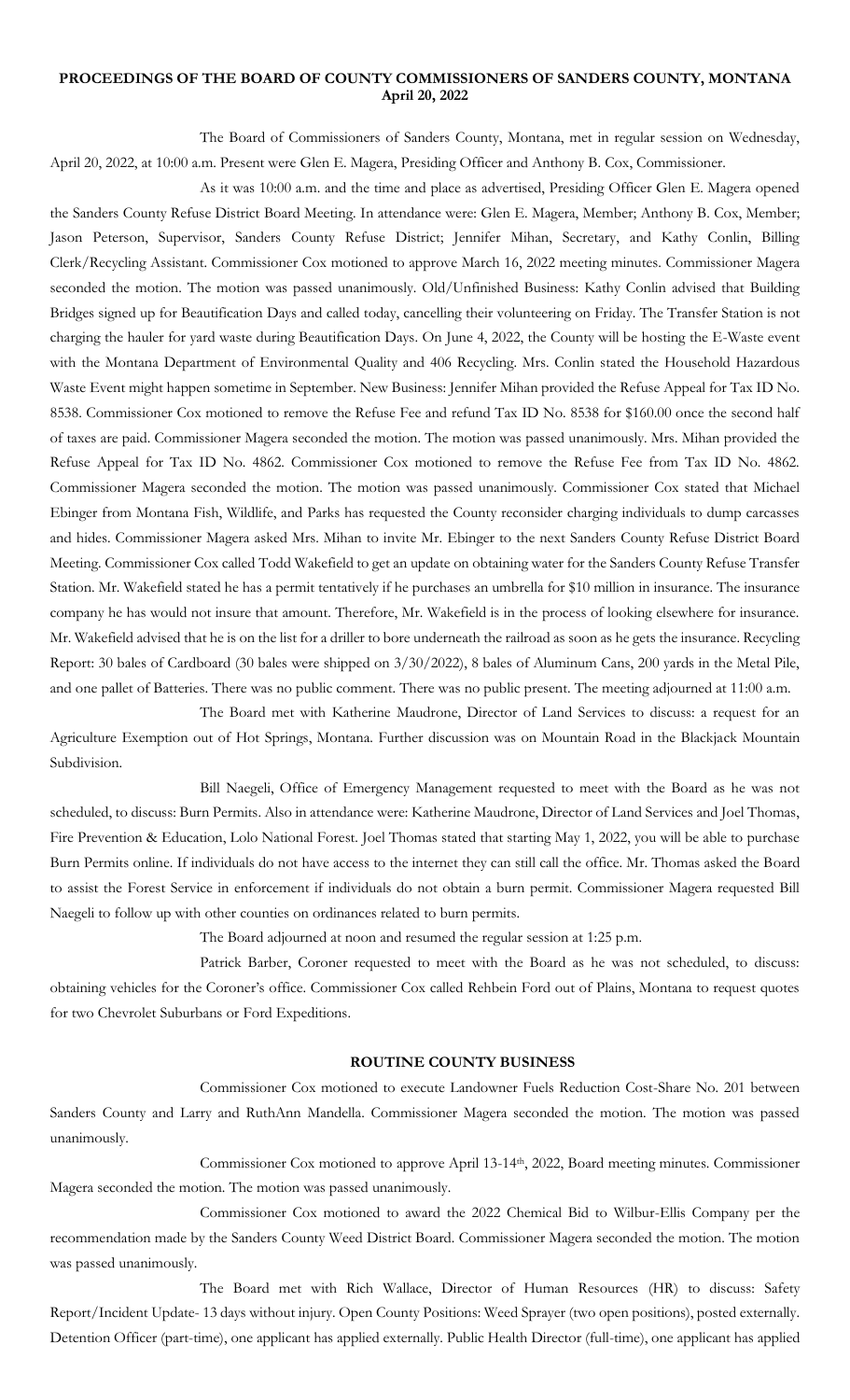externally. Heavy Equipment Operator (two open positions), five applicants have applied. Mr. Wallace provided the Montana Association of Counties (MACo) Dental and Vision Agreement. The Board has a consensus to execute the agreement between MACo and Sanders County for Dental and Vision. Mr. Wallace provided an HR Action Form for Jerrie Reichert. The Board has a consensus to execute the HR Personnel Action Form for Jerrie Reichert's resignation effective April 19, 2022. Mr. Wallace presented the Sanders County HR Personnel Policy Handbook. Commissioner Cox motioned to adopt the Sanders County HR Personnel Policy Handbook effective May 1, 2022. Commissioner Magera seconded the motion. The motion was passed unanimously.

The Board adjourned at 3:10 p.m.

ATTEST:

Nichol Scribner

Glen E. Magera, Presiding Officer

\_\_\_\_\_\_\_\_\_\_\_\_\_\_\_\_\_\_\_\_\_\_\_\_\_\_\_\_\_\_\_\_\_

Clerk and Recorder/Treasurer/Superintendent of Schools

BY: \_\_\_\_\_\_\_\_\_\_\_\_\_\_\_\_\_\_\_\_\_\_\_\_\_\_\_\_\_\_, Secretary

Jennifer Mihan

## **PROCEEDINGS OF THE BOARD OF COUNTY COMMISSIONERS OF SANDERS COUNTY, MONTANA April 27, 2022**

The Board of Commissioners of Sanders County, Montana, met in regular session on Wednesday, April 27, 2022, at 10:00 a.m. Present were Glen E. Magera, Presiding Officer and Anthony B. Cox, Commissioner.

As it was 10:00 a.m. and the time and place as advertised, Presiding Officer Glen E. Magera opened the Sanders County Board of Health (BOH) Meeting. In attendance were: Glen E. Magera, Member; Anthony B. Cox, Member; Dr. Robert Gregg, Member; Pepper Dorscher, Member; Bina Eggensperger, Member; Jennifer Mihan, Secretary; Shawn Sorenson, Sanitarian; Karren McKinize, Tobacco Prevention Specialist; Ron Warren, Rocky Mountain Surveyors; Ellen Childress, Resident; Kathy Gregg, Resident; Lyla Sears, Resident; Pam Bissonnette, Resident; Randy Arnold, Resident; Cheri DesMarais, Resident; Daisy Carlsmith, Resident; Gunner Junge, Resident; Beth Junge, Resident; Steve Oswald, Resident; Kate Hardman, Resident; Stacy Kandel, Citizen; Mindy Ferrell, Citizen; Mary Reed, Citizen; Mark French, and Catherine Dewitt. Bina Eggensperger motioned to approve January 12, 2022 meeting minutes. Dr. Robert Gregg seconded the motion. The motion was passed unanimously. New Business: Commissioner Magera would like to set up a committee to work on revising the bylaws based on House Bill 121. Commissioner Magera, Bina Eggensperger, and Pepper Dorscher requested to be on the committee. Commissioner Magera requested that the County Attorney be present as well. Commissioner Magera requested three candidates to interview for the Health Officer. The Board has a consensus to interview Ron Petrie, John S. Aumiller, MD, and Randy Loveall, DO. Jennifer Mihan will schedule the interviews. Karren McKinzie advised that as of April 1, 2022, the Tobacco Prevention Specialist title will now be the Tobacco Education Specialist. The job is the same the emphasis is on Education and not Prevention. Mrs. McKinzie is working on the Sanders County Public Health Facebook page so that the community can see all of the areas the Health Department does regularly. Regular Tobacco Education will be on the Facebook page as well. Mrs. McKinzie met with the Dixon School 6-8th graders on April 8, 2022, to talk with them about making choices and choosing not to Vape. The students were very interactive with questions and we used the Bean Boozled, "Dare to Compare," to get the point across, when we make choices in life, we may not know what the outcome will be. School immunization clinics are starting today and will go through May. The Health Department goes to the schools and vaccinates with Tdap (tetanus, diphtheria, pertussis) for 12 years old and older and any catch-up vaccines that are needed. Parent permission is obtained by the school nurse. Both public and private vaccines are offered. Pneumonia vaccines for adults have changed. According to the updated Advisory Committee on Immunization Practices (ACIP), PCV 13 is no longer routinely recommended for adults 65 and older. Walk-In vaccine clinics continue to be on Mondays. We offer all vaccines. The Health Department is offering a second COVID-19 booster per protocol from the state Immunization Program. Mrs. McKinizie advised Sanders County Public Health was awarded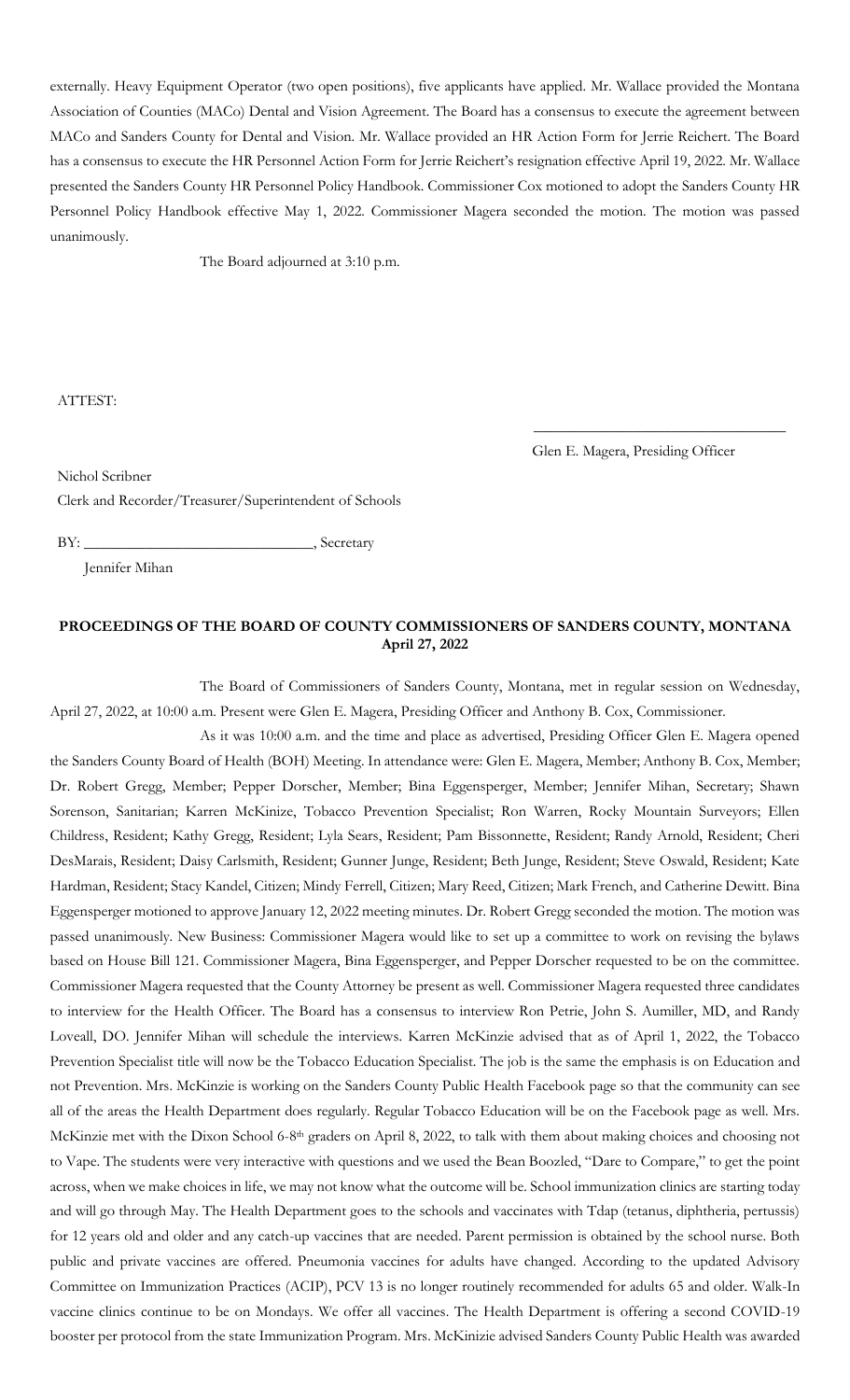the President's Award from the Montana Public Health Association. Commissioner Magera advised that Karen Morey will be retiring on May 31, 2022. Daisy Carlsmith and Karen Dwyer thanked Karen Morey for her years of service with Sanders County. Shawn Sorenson provided a variance request from Tax ID No. 2604 and provided his staff report and recommendations. Ron Warren provided information on the property. Ms. Carlsmith questioned the wastewater contaminates the surrounding water. Mr. Warren stated that small amounts of nitrates would be absorbed by the wetlands. Mr. Sorenson said the drain field/septic would be decommissioned. He also stated that private systems are not monitored. Mindy Ferrell asked if the Board of Health can restrict land use in wetlands. Mr. Sorenson answered yes. There are laws already and laws and variances don't allow any disturbances to the wetlands. Mr. Sorenson provided a compliance update. Staff is continuing with the process previously discussed, which includes 1) verification that the conditions exist, 2) contact with the responsible party either by phone or certified letter inviting discussion of corrective actions and provisions of guidance, 3) Notice of Violation and Compliance Order that specifies required actions, timelines, and penalties, 4) Final Notice is issued if the responsible party fails to meet conditions of the compliance order, and has not requested and received additional time for corrective actions, and 5) County Attorney's office pursues compliance if Final Notice does not result in corrective action. In the South Hill Road and Trout Creek Road areas, groundwater issues are present. Mr. Sorenson stated that groundwater has been encountered frequently during spring 2022. This is not isolated to Sanders County as the staff has reached out to peers in other counties who are experiencing similar conditions. At least one permit cannot be constructed as issued due to groundwater observed in April 2022. Groundwater and evidence of groundwater were not observed during the site evacuation conducted in 2021. Additional site assessment is in process for this parcel. Mr. Sorenson and staff have maintained communication with Joel Harris, Department of Natural Resources and Conservation Compact Implementation Program regarding the Flathead Water Management Board status. The Flathead Water Management Board has been formed and will be the review and approval body for all wells on the Flathead Reservation (see MCA § 85-20-1902 Unitary Administration and Management Ordinance). Sanders County cannot issue well permits on the Flathead Reservation until the Board guides the County. Well drillers cannot drill on the Flathead Reservation until the Flathead Water Management Board engineer issues approval. All drillers were sent a formal communication noting this requirement. Currently, all filings for all wells must go through the Flathead Water Management Board. As expected, the water compact has slowed development on the reservation due to the inability to issue water rights at present. Commissioner Magera advised that a Mission Statement will now be on the back of all BOH Agendas. There was no further comment. The meeting adjourned at 11:05 a.m.

The Board met with Rich Wallace, Director of Human Resources (HR) to discuss: Safety Report/Incident Update- 0 days without injury. A Deputy Sheriff was injured in the line of duty. The Deputy did not lose any time off from work. Open County Positions: Detention Officer (part-time) one candidate has applied. Mr. Wallace is running a radio ad today and will have a Facebook feature on the open position. Public Health Director, a radio ad, and a Facebook feature will run today. Comments have been received on how low the wage is. The Board has a consensus to accept a Licensed Practical Nurse (LPN) for the open position. Heavy Equipment Operator, the Board has a consensus to execute the HR Personnel Action Form for Jesse Allridge starting April 25, 2022. District Court Deputy Clerk, posted internally. 911 Dispatcher posted internally. Mr. Wallace provided an HR Personnel Action Form for Larry Nielson. The Board has a consensus to execute the HR Personnel Action Form for Larry Nielson's resignation effective April 25, 2022.

The Board requested to meet with Patrick Barber, Coroner as he was not scheduled to discuss: purchasing new Coroner vehicles. Commissioner Cox advised Mr. Barber that a Ford Expedition was recently traded in at Rehbein Ford in Plains, MT. Mr. Barber stated he would go take a look at the vehicle this weekend.

The Board adjourned at 12:15 p.m. and resumed the regular session at 1:30 p.m.

Ashley Bache, GIS/Rural Addressing requested to meet with the Board as she was not scheduled, to discuss: contracting her services with Sanders, Lincoln, and Mineral counties.

Tina Scott, Administrative Assistant, Environmental Health requested to meet with the Board as she was not scheduled to discuss: the Junk Vehicle Program. Tina Scott advised she has solicited three quotes from various companies for improvements at the Junk Vehicle Yard in Trout Creek, Montana. The Board has a consensus for Mrs. Scott to move forward with the quote from Hi-Land Construction.

The Board met with Nichol Scribner, Clerk and Recorder/Treasurer/Superintendent of Schools to discuss: Hot Springs Airport. Commissioner Magera discussed paving the runway and funding. Further discussion was on County journal vouchers and a review of the budget for March 2022. Presiding Officer Glen E. Magera examined and approved the Journal Voucher Detail Report for the accounting period of March 2022. Mrs. Scribner provided a request to abate taxes for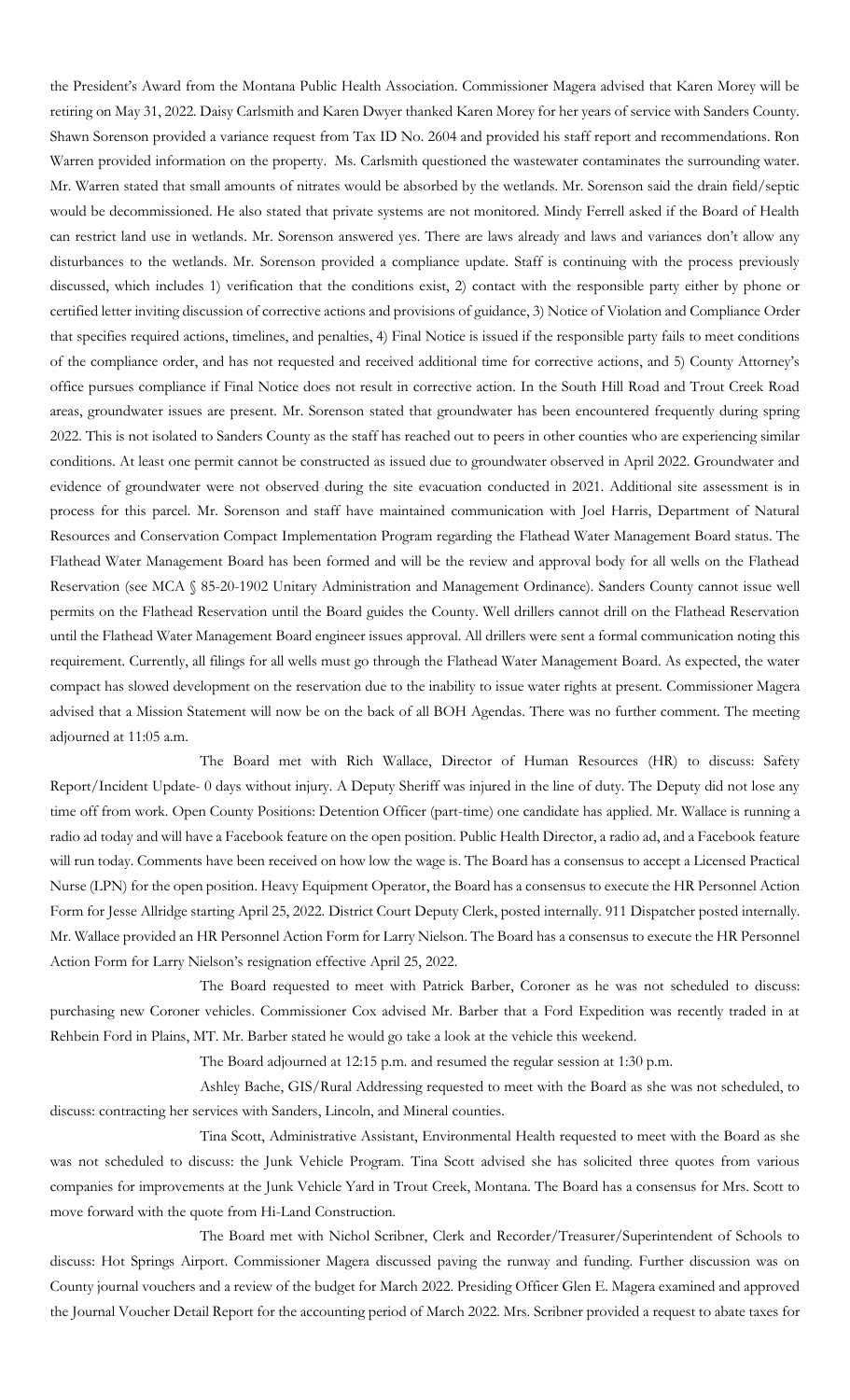Tax ID No. 3552. Commissioner Burlingame motioned to abate the second half of taxes minus the Thompson Falls Sewer fee for Tax ID No. 3552. Commissioner Cox seconded the motion. The motion was passed unanimously. Commissioner Burlingame joined the Board at 2:20 p.m.

#### **ROUTINE COUNTY BUSINESS**

Commissioner Cox motioned to approve April 20, 2022, Board meeting minutes. Commissioner Burlingame seconded the motion. The motion was passed unanimously.

The Board adjourned at 4:25 p.m.

ATTEST:

Glen E. Magera, Presiding Officer

\_\_\_\_\_\_\_\_\_\_\_\_\_\_\_\_\_\_\_\_\_\_\_\_\_\_\_\_\_\_\_\_\_

Nichol Scribner

Clerk and Recorder/Treasurer/Superintendent of Schools

BY: \_\_\_\_\_\_\_\_\_\_\_\_\_\_\_\_\_\_\_\_\_\_\_\_\_\_\_\_\_\_, Secretary

Jennifer Mihan

## **PROCEEDINGS OF THE BOARD OF COUNTY COMMISSIONERS OF SANDERS COUNTY, MONTANA April 27, 2022**

The Board of Commissioners of Sanders County, Montana, met for a public hearing on Wednesday, April 27, 2022, at 6:00 p.m. Present were Anthony B. Cox, Commissioner and Claude I. Burlingame, Commissioner.

As it was 6:00 p.m. and the time and place as advertised, Anthony B. Cox opened the public hearing on the Regional Economic Development Needs Assessment at the Sanders County Courthouse. In attendance were: Anthony B. Cox, Commissioner; Claude I. Burlingame, Commissioner; Jennifer Mihan, Secretary; Ray Brown, Executive Director, Sanders County Community Development Corp.(SCCDC); Steve Clairmont, Economic Development Center Director, Mission West Community Development Partners (MWCDP); Jim Thaden, Executive Director, MWCDP; Lisa Fried de Reyes, Executive Director, Sanders County Community Housing Organization (SCCHO); Martha D. Humphreys, Member, SCCHO; Thomas B. Humphreys, Member; SCCHO; Seth Beech, Landowner; Colleen Hinds, Landowner; Ernest Scherzer, Landowner; Lyla Sears, Plains United Methodist Church (PUMC); Kathy Gregg, PUMC; Gunner Junge, Thompson Falls Resident; Beth Junge, Thompson Falls Resident; Mary Reed, Citizen; Daniel Moore, Citizen; Deb Wilson, Rex Theater; Dave Niesen, Heron Rural Fire District; Peggy Niesen, Heron Rural Fire District; Carissa McNamara, Landowner/Montana Farmers Union; Bud Scully, Superintendent, Thompson Falls Public Schools; Dustin Drennen, Scotchman's Coffee; Annie Wooden, Sanders County Ledger; Zach Whipple-Kilmer, Thompson Falls; Adam Bache; Brandy Chisholm, Member, SCCDC; Kayla Mosher, Kaniksu Land Trust; Jan Manning, Whitepine Grange; Diane Bickenheuser, and Charles Bickenheuser, SCCHO. Commissioner Cox then turned the meeting over to Ray Brown and Steve Clairmont. Mr. Clairmont advised those in attendance that this hearing is to obtain public comment identifying the needs and priorities of Sanders County citizens and communities in the areas of Infrastructure, Housing, Economic Development, and to advise local stakeholders of potential funding sources. Public comments are as follows: Lisa Fried de Reyes provided information on the SCCHO and the projects they have in Noxon (proposed 12 units for housing), Plains, and Thompson Falls. SCCHO needs help with funding. The Noxon project alone is a \$2.8 million project. Jim Thaden stated that in the next ten years roads and bridges are going to be a priority. Martha Humphreys stated that there is a need for better/reliable internet infrastructure. Ernest Scherzer thinks that the Commissioners need to take leadership and establish a Growth Policy. The Commissioners need to get a definition of a Growth Policy and what must be included in a policy. Bud Scully stated that Thompson Falls is building a commons and shop building because of the American Rescue Plan Act (ARPA) funds. This project is shovel-ready and is estimated at \$1.5 million. Housing is a problem for the school. We can't find housing for staff. The school lost their Music teacher and we can't find a Spanish teacher or Special Education teacher. Dustin Drennen own's Scotchman's Coffee and they would like to expand into Sanders County from Clark Fork, Idaho. Their establishment sells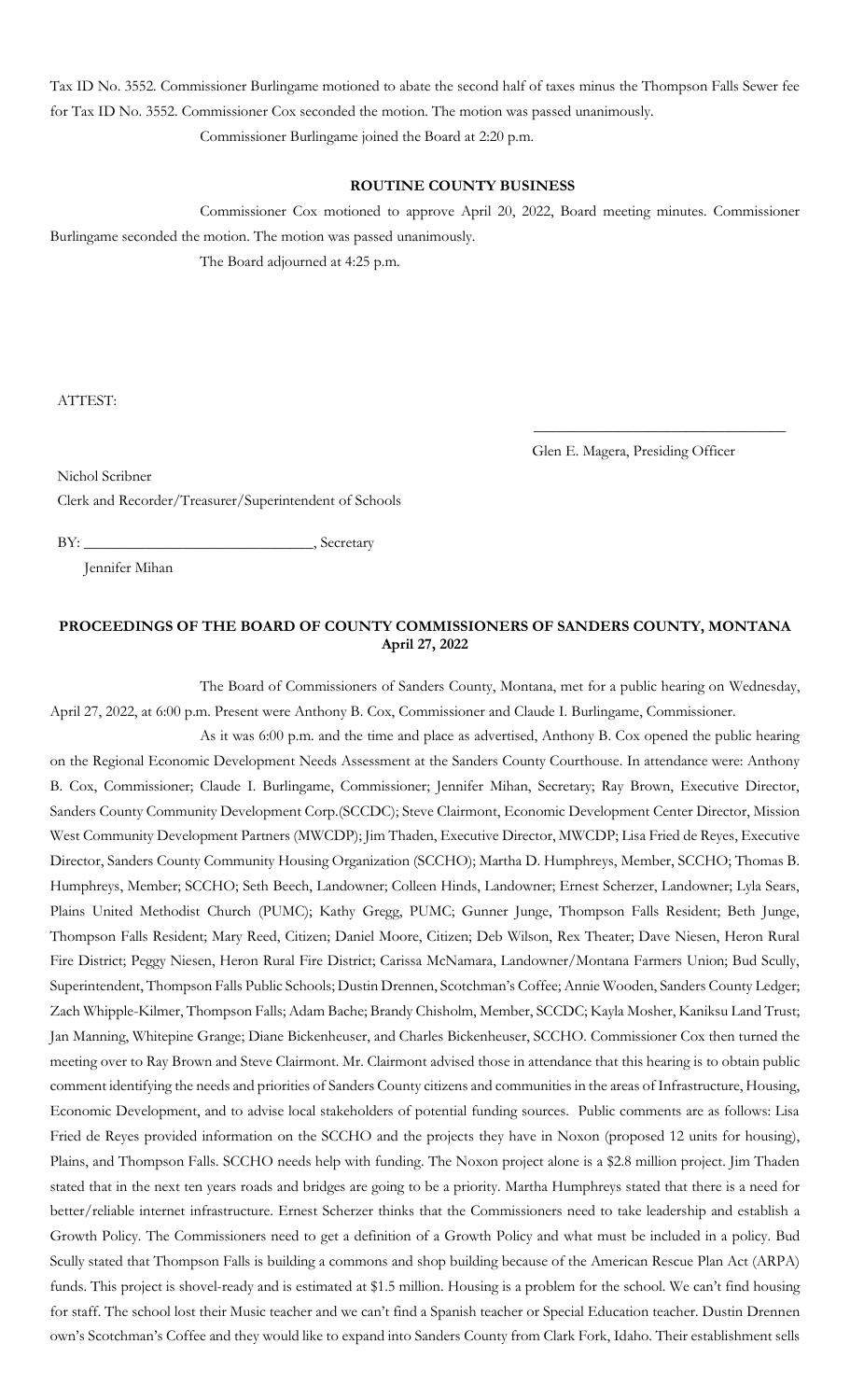green bagged coffee and merchandise. Mr. Drennen would like to expand and can their cold brew. Dave Niesen stated that the Heron Rural Fire District needs to expand. Deb Wilson stated that the Rex Theater is trying to become a place for kids to come Monday through Sunday after school and after hours. Funding is crucial and the theater needs someone that is an expert at grant writing. Zach Whipple-Kilmer owns Limberlost. He is also on the Sanders County Collaborative board which has a proposed project up Dry Creek with approximately 60,000 acres that need to be logged. Commissioner Cox advised that members are needed for the Sanders County Collaborative board. Sanders County is in the process of building a new Dispatch center. This will mostly be paid from ARPA funds. The Sheriff's office needs a new Administrative Center. The County has funded the Paradise Center, Western Sanders County TV District, Woodside Park Water/Sewer District, Trout Creek Water, Noxon Water, Heron Water, and the Old Jail Museum with ARPA funds the County received. Funding for Roads is an ongoing issue. Blue Slide Road is probably the most controversial road. Daniel Moore stated that the average age in Sanders County is 52 years old. The lack of housing was exasperated by the pandemic. The County needs training in trades for our youth. Mr. Scully stated that the school is starting up Adult Education again and anyone who wants to teach adult education classes please reach out to him at the school. Kathy Gregg stated that the Plains United Methodist Church has a vacant lot that we believe could be utilized for housing. Jan Manning is from the Whitepine Grange they have utilized \$22,000.00 in repairs from donations and volunteered labor. The Whitepine Grange is still in need of \$55,000.00 for a park and horseshoe area, insulation, new flooring, etc. Mr. Moore stated the County needs an expert grant writer all these individuals can utilize. The meeting adjourned at 8:10 p.m.

The Board adjourned at 8:30 p.m.

#### ATTEST:

Glen E. Magera, Presiding Officer

\_\_\_\_\_\_\_\_\_\_\_\_\_\_\_\_\_\_\_\_\_\_\_\_\_\_\_\_\_\_\_\_\_

Nichol Scribner Clerk and Recorder/Treasurer/Superintendent of Schools

BY: \_\_\_\_\_\_\_\_\_\_\_\_\_\_\_\_\_\_\_\_\_\_\_\_\_\_\_\_\_\_, Secretary

Jennifer Mihan

# **PROCEEDINGS OF THE BOARD OF COUNTY COMMISSIONERS OF SANDERS COUNTY, MONTANA May 3, 2022**

The Board of Commissioners of Sanders County, Montana, met in regular session on Tuesday, May 3, 2022, at 11:00 a.m. Present were Glen E. Magera, Presiding Officer; Anthony B. Cox, Commissioner, and Claude I. Burlingame, Commissioner.

As it was 11:00 a.m. and the time and place as advertised, the Board proceeded to open the bids for the Ferry Landing Expansion Project. Also in attendance were: Jared Koskela, Engineer, Lolo National Forest and Adam Bache. A bid was received from Haskins Excavating, LLC for \$14,720.00. Commissioner Burlingame motioned to award the bid to Haskins Excavating, LLC per the Forest Service's recommendation. Commissioner Cox seconded the motion. The motion was passed unanimously.

The Board adjourned at 12:30 p.m. and resumed the regular session at 1:30 p.m.

The Board met with Ashley Bache, GIS/Rural Addressing to discuss: a personnel matter. Also in attendance was Rich Wallace, Director of Human Resources. Therefore, as per MCA 2-3-203 (3), this discussion was closed to the public. (No meeting minutes were taken)

The Board met with Ben Bache, Foreman, Road District No. 1 & 2 to discuss: a department update. Also in attendance was Adam Bache. Ben Bache believes that advertising costs involving the United States Forest Service (USFS) projects should be passed on to the USFS. The Board advised Mr. Bache that Chad Campbell from Senator Tester's office emailed the Board and there might be grant funding for the roads through the federal government. Harlow Road and the Right of Way contract with Burlington Northern Santa Fe were discussed. A vehicle accident was discussed that destroyed the guardrail and posts on the Little Thompson Creek bridge. Commissioner Burlingame and Ben Bache will follow up. Current County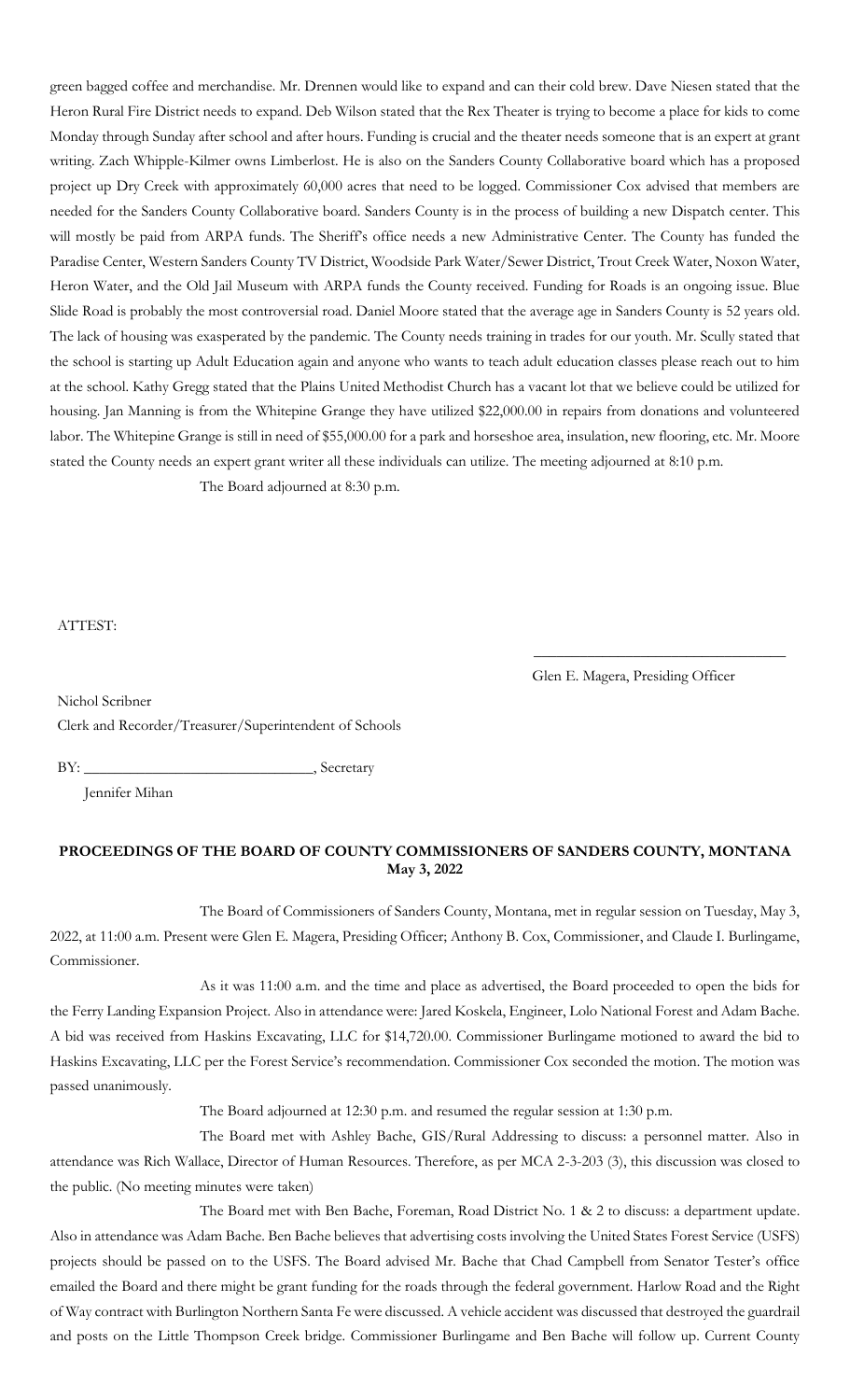policy states the County will sell a certain sized culvert. The policy creates some frustration because of current replacement costs. Further discussion on the cost will be at a later date.

# **ROUTINE COUNTY BUSINESS**

Commissioner Burlingame motioned to approve Landowner Fuels Reduction-Cost Share Agreement No. 204 between Sanders County and Renee Burcham. Commissioner Cox seconded the motion. The motion was passed unanimously.

Commissioner Burlingame motioned to execute Plains Airport AIP No. 3-30-0059-011-2021 FAA Grant Amendment request letter, Standard Form 425, and Standard Form 271. Commissioner Cox seconded the motion. The motion was passed unanimously.

The Board adjourned at 3:30 p.m.

ATTEST:

Glen E. Magera, Presiding Officer

\_\_\_\_\_\_\_\_\_\_\_\_\_\_\_\_\_\_\_\_\_\_\_\_\_\_\_\_\_\_\_\_\_

Nichol Scribner

Clerk and Recorder/Treasurer/Superintendent of Schools

BY: \_\_\_\_\_\_\_\_\_\_\_\_\_\_\_\_\_\_\_\_\_\_\_\_\_\_\_\_\_\_, Acting Secretary

Kathy Conlin

# **PROCEEDINGS OF THE BOARD OF COUNTY COMMISSIONERS OF SANDERS COUNTY, MONTANA May 4, 2022**

The Board of Commissioners of Sanders County, Montana, met in regular session on Wednesday, May 4, 2022, at 10:00 a.m. Present were Glen E. Magera, Presiding Officer; Anthony B. Cox, Commissioner, and Claude I. Burlingame, Commissioner (at 10:05 a.m.).

The Board met with Jerome Little, Maintenance to discuss: Jerome Little's Performance Appraisal Review. Therefore, as per MCA § 2-3-203 (3), this discussion was closed to the public. (No meeting minutes were taken).

Bill Susic, Susic Construction requested to meet with the Board as he was not scheduled, to discuss: the project at Road District No. 2. Also in attendance was Rich Wallace, Director of Human Resources (HR). Mr. Susic explained the rising costs for the truss, plywood, and metal. The Board has a consensus for Mr. Susic to continue moving forward with the project.

The Board met with Rich Wallace, Director of HR to discuss: Safety Report/Incident Update- 7 days without incident. Open County Positions: Detention Officer, Mr. Wallace provided the resignation of Brandon Colwell. The Board has a consensus to execute the HR Personnel Action Form for Brandon Colwell's resignation effective April 29, 2022. Public Health Director, one applicant has applied. Heavy Equipment Operator (two open positions), interviews are being held on May 13, 2022. District Court Deputy Clerk, two internal applicants have applied. 911 Dispatcher (part-time), posted externally. Mr. Wallace has a proposal to gain potential referral candidates from County employees. If a County employee refers a candidate for a position and they pass probation then the employee would get one day off paid using compensatory time. The Board has a consensus for Mr. Wallace to advise County employees about this new program. Mr. Wallace is attending the Thompson Falls Chamber of Commerce Job Fair hosted at the Thompson Falls High School where he will have a booth and a presentation on a laptop on behalf of Sanders County. Mr. Wallace presented a HR Personnel Action Form for Dawn Hixenbaugh. The Board has a consensus to execute the HR Personnel Action Form moving Dawn Hixenbaugh from 24 hours to a 32 hour a week work schedule in Dispatch effective May 1, 2022. Mr. Wallace presented a HR Personnel Action Form for Tiffany Broyhill. The Board has a consensus to execute the HR Personnel Action Form moving Tiffany Broyhill from 24 hours to a 40 hours a week work schedule in Dispatch effective May 2, 2022.

Commissioner Burlingame left the meeting at 11:45 a.m.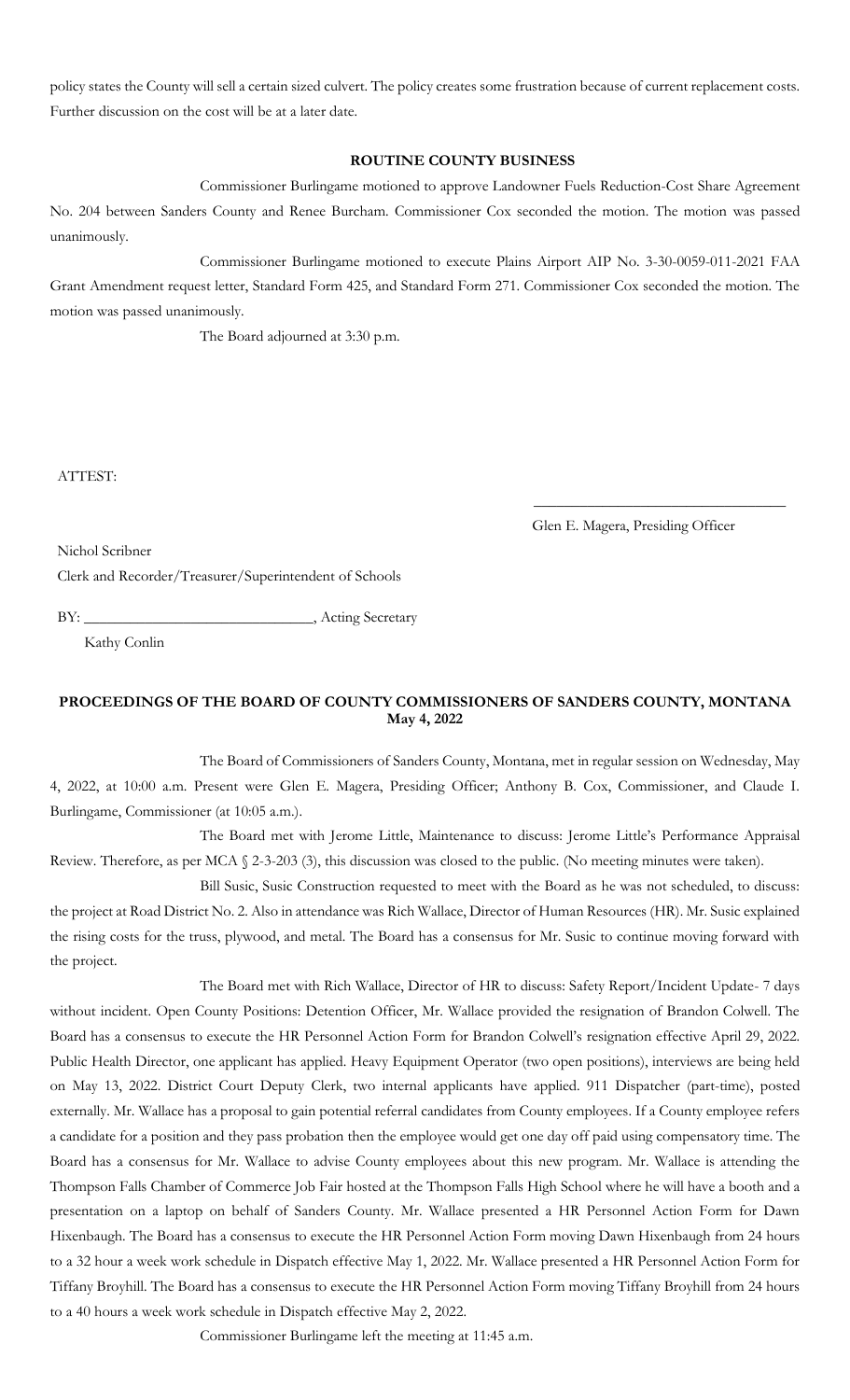The Board adjourned at 12:30 p.m. and resumed the regular session at 2:00 p.m.

Commissioner Burlingame joined the Board at 2:00 p.m.

As it was 2:03 p.m. and the time and place as advertised, Presiding Officer Glen E. Magera opened the public hearing on the intention to hold a special election for the purpose of adopting or rejecting a local-option tax of three percent (3%) on recreational and/or medical marijuana sales within Sanders County. Also in attendance were: Annie Wooden, Sanders County Ledger; Conor Reishus, A+ Dispensary, and Katherine Maudrone, Taxpayer. Public comment was as follows: Conor Reishus stated that he is against adding the optional 3% local county marijuana sales tax in Sanders County. The current industry is overtaxed, over-regulated, and the government is overcharging license fees. Eventually, this will lead to smaller businesses being driven out by bigger businesses. To make a good decision, accurate information must be gathered from all sides and sources available. There are four active dispensaries in Sanders County. Picking four businesses in the County and taxing them is not fair. Like all businesses right now I am dealing with heavy inflation. Right now, small businesses are not doing well. Sanders County residents would be upset if all the businesses in the county were given an additional 3% tax on their income. The Marijuana industry is one of the highest-taxed industries in the United States. Because the federal government does not consider my business legal, I am not allowed normal business tax deductions. Because of federal laws, I do not get to write off the 20% sales tax on my federal taxes. It counts as my income and I get taxed again by the federal government. The same rules will apply to the optional 3% county Marijuana sales tax. I won't be able to write it off on my taxes either. If I pay an employee a \$30,000.00 salary to work in my dispensary I don't get to write it off on my taxes. It counts as my income for my federal taxes. Montana's dispensary prices are high compared to Washington and the black market. A 3% county Marijuana tax will lead to more black-market sales and illegal transportation of marijuana from Washington dispensaries. As a small business, I would like to keep local sales of marijuana local and legal. The government has a long history of wasting and stealing taxpayer money. Maybe the Commissioners and the people of Sanders County should be more concerned about where the existing 20% Marijuana sales tax money is going and make sure Sanders County gets its fair share of the money. Katherine Maudrone would like to know how many people voted to legalize marijuana with the expectation that money would come into the County. Annie Wooden asked if there is a licensing tier level for Marijuana in Montana. Mr. Reishus stated no. Commissioner Magera closed the hearing at 2:40 p.m.

The Board adjourned at 3:10 p.m.

ATTEST:

Glen E. Magera, Presiding Officer

\_\_\_\_\_\_\_\_\_\_\_\_\_\_\_\_\_\_\_\_\_\_\_\_\_\_\_\_\_\_\_\_\_

Nichol Scribner Clerk and Recorder/Treasurer/Superintendent of Schools

BY: \_\_\_\_\_\_\_\_\_\_\_\_\_\_\_\_\_\_\_\_\_\_\_\_\_\_\_\_\_\_, Secretary

Jennifer Mihan

## **PROCEEDINGS OF THE BOARD OF COUNTY COMMISSIONERS OF SANDERS COUNTY, MONTANA May 5, 2022**

The Board of Commissioners of Sanders County, Montana, met in regular session on Thursday, May 5, 2022, at 10:00 a.m. Present were Glen E. Magera, Presiding Officer; Anthony B. Cox, Commissioner, and Claude I. Burlingame, Commissioner.

The Board met with Katherine Maudrone, Director of Land Services to discuss: the public meeting on the AAA Change in Use Permit in the limited development area of the Thompson Falls Airport. Ms. Maudrone discussed the Sanders County Park Board. Commissioner Burlingame motioned to appoint JoDee Goetz to the Sanders County Park Board per the Sanders County Park Board's recommendation for a term ending August 1, 2023. Commissioner Cox seconded the motion. The motion was passed unanimously. Commissioner Burlingame motioned to appoint Kayla Mosher to the Sanders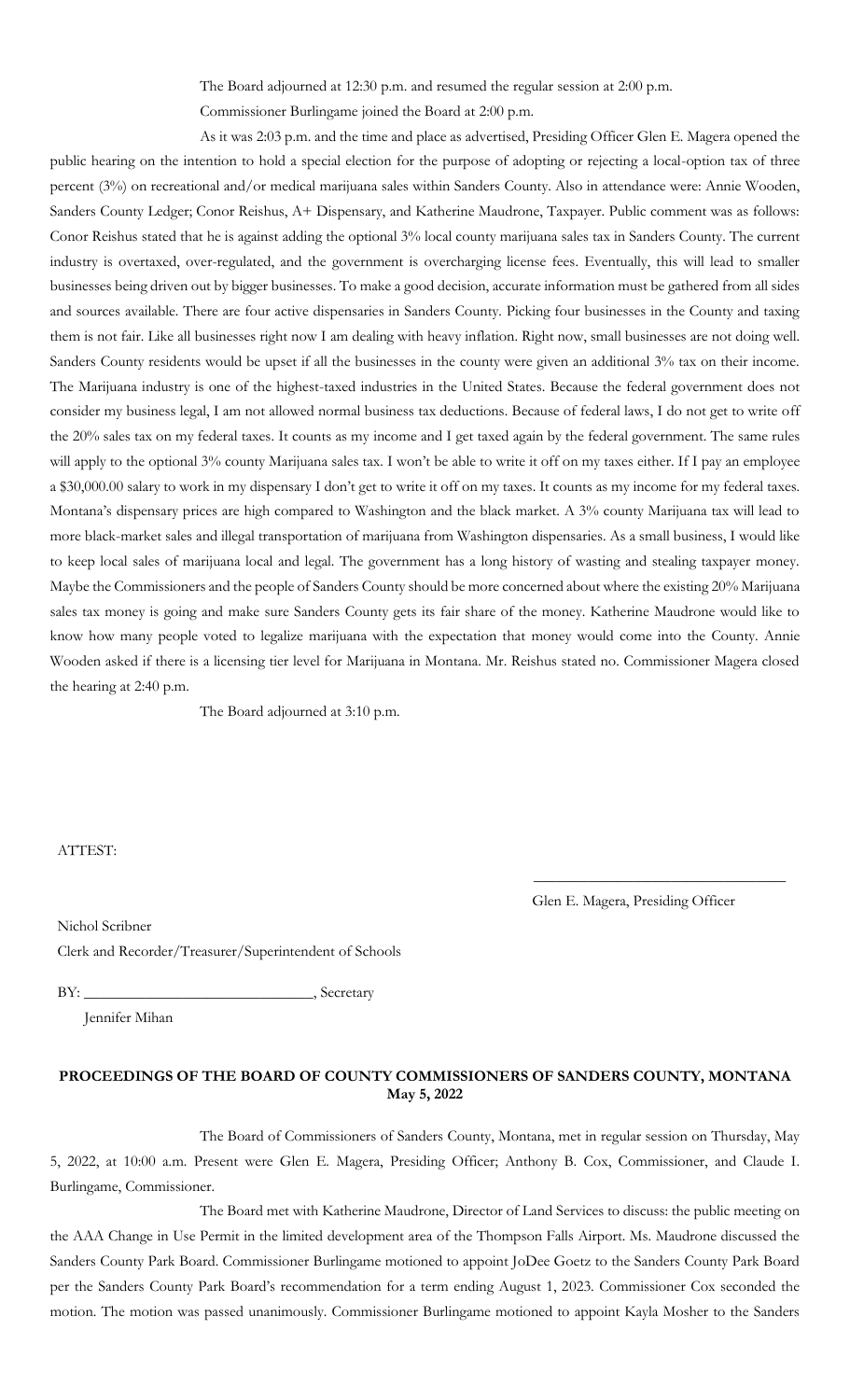County Park Board per the Sanders County Park Board's recommendation for a two-year term. Commissioner Cox seconded the motion. The motion was passed unanimously.

Commissioner Burlingame left the meeting at 10:20 a.m.

Commissioner Burlingame joined the Board at 10:31 a.m.

The Board met with Naomi Leisz, County Attorney to discuss: the Sanders County Communicable Disease Protocol. Commissioner Burlingame is waiting for the Director of Public Health to return from vacation to obtain the protocol in word format. The Board would like Ms. Leisz to review House Bill 121 for changes to the Sanders County Health Board's Bylaws. Further discussion was on the proposed resolution and an ordinance for a Sanders County Fire Permit and Control Regulations. Ms. Leisz will follow up with Bill Naegeli.

The Board adjourned at 12:25 p.m. and resumed the regular session at 1:30 p.m.

Commissioner Burlingame joined the Board at 1:50 p.m.

Bill Naegeli, Office of Emergency Management requested to meet with the Board as he was not scheduled, to discuss: a proposed resolution and an ordinance for a Sanders County Fire Permit and Control Regulations. The Board advised Mr. Naegeli to follow up with the County Attorney.

The Board met with Shawn Sorenson, Sanitarian and Alex Lukinbeal, Meteorologist, National Weather Service (NWS) Missoula via Zoom to discuss: Sanders County Health Department partnering with NWS on wildfire smoke and air quality. Also in attendance were: Bill Naegeli, Office of Emergency Management and Karren McKinzie, Tobacco Education Specialist. Mr. Lukinbeal discussed wildfire smoke resources to assist health departments and air quality specialist stakeholders. The Board requested Mr. Lukinbeal to please add Mr. Naegeli and Mrs. McKinzie as contact persons for Sanders County. Further discussion was on the Environmental Health Department. Mr. Sorenson provided a compliance update. Statistics are as follows: 192 licenses, 10% inspected, Temporary Events- 22 so far in fiscal year 2022, Soil/Site analyses- 18 in calendar year 2022, Wastewater Permits- 131 permits so far in fiscal year 2022, Water/Well Permits- 93 permits so far in fiscal year 2022, Local Subdivision Reviews- 46 so far in fiscal year 2022, Junk Vehicles- 4 cars currently in the yard, and Food Training- classes were held on March 29, 2022, May 4, 2022, and another class will be held in the Fall of 2022.

Commissioner Magera left the meeting at 3:00 p.m.

The Board adjourned at 3:05 p.m.

ATTEST:

Glen E. Magera, Presiding Officer

\_\_\_\_\_\_\_\_\_\_\_\_\_\_\_\_\_\_\_\_\_\_\_\_\_\_\_\_\_\_\_\_\_

Nichol Scribner

Clerk and Recorder/Treasurer/Superintendent of Schools

BY: \_\_\_\_\_\_\_\_\_\_\_\_\_\_\_\_\_\_\_\_\_\_\_\_\_\_\_\_\_\_, Secretary

Jennifer Mihan

# **PROCEEDINGS OF THE BOARD OF COUNTY COMMISSIONERS OF SANDERS COUNTY, MONTANA May 10, 2022**

The Board of Commissioners of Sanders County, Montana, met in regular session on Tuesday, May 10, 2022, at 10:00 a.m. Present were Glen E. Magera, Presiding Officer; Anthony B. Cox, Commissioner (joined at 10:08 a.m.), and Claude I. Burlingame, Commissioner.

Glen E. Magera, Presiding Officer; Anthony B, Cox, County Commissioner; and Claude I. Burlingame, County Commissioner; acting as the Canvassing Board of Sanders County, Montana, do hereby certify that the foregoing abstract of election returns consisting of pages 1 through 2 of book 3 of Abstract of Election Returns, records of Sanders County, is a full and correct abstract of all the votes cast in the 2022 Special District Mail Ballot Elections held in Sanders County, May 3, 2022, as the same as shown upon the Detail Results Report printed from the DS850 #8515090201 and from the Tally Sheets for the Write-In Votes in Sanders County, Montana. Also in attendance was Roberta "Bobbi" Christenson, Election Deputy.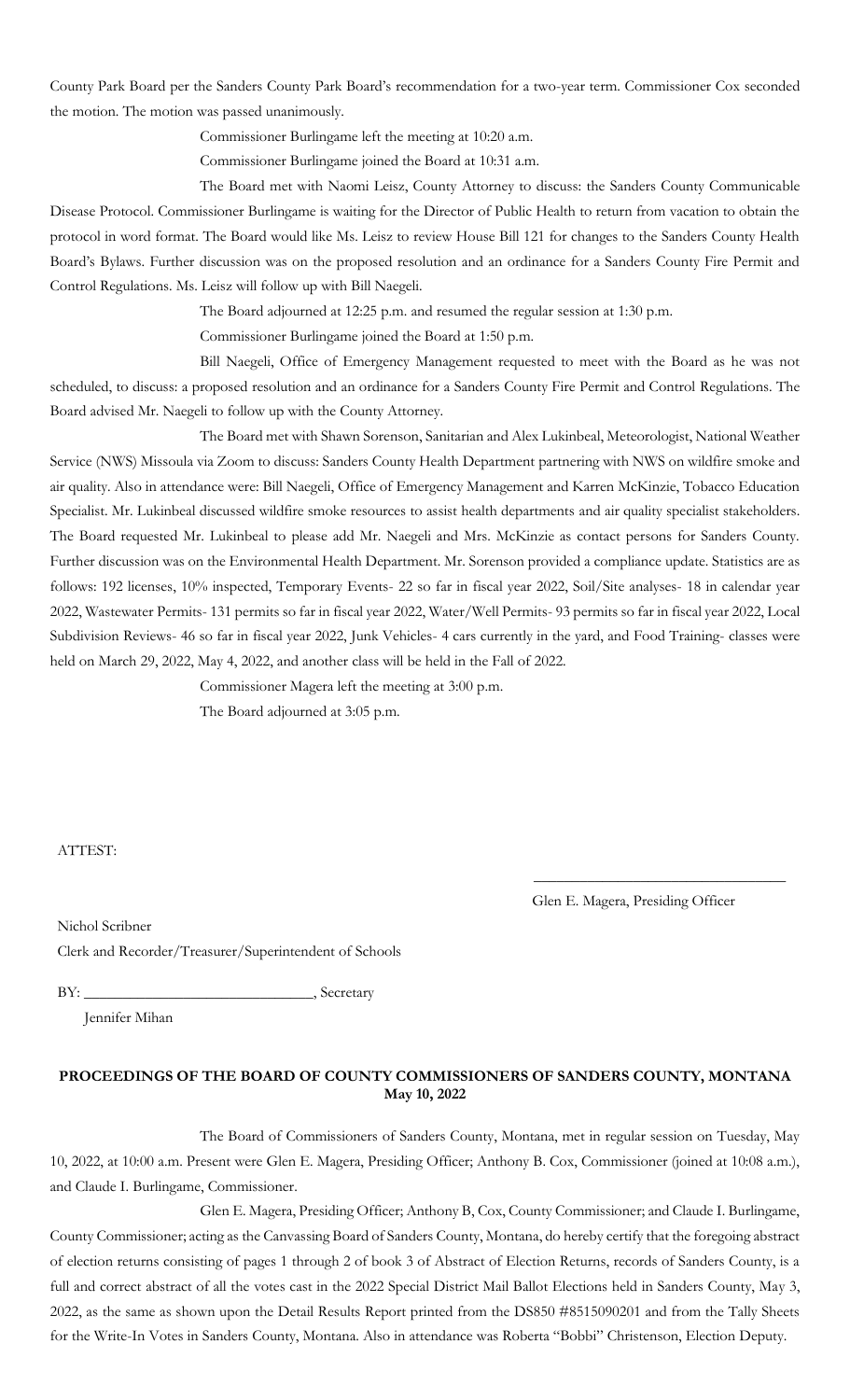The Board met with Rich Wallace, Director of Human Resources to discuss: Safety Report/Incident Update- 13 days without incident. The Montana State Fund Safety Training for County employees will be held on June 13, 2022. Open County Positions: Detention Officer, no applicants as of today's date. Public Health Director, interview scheduled for Thursday, May 12, 2022, at 1:30 p.m. Heavy Equipment Operator (two open positions), four interviews are being conducted on May 13, 2022, at the Plains Road Shop. District Court Deputy Clerk, the position is posted externally until May 13, 2022. 911 Dispatcher (part-time), posted externally. Mr. Wallace presented the rates for 2022 from PayneWest Insurance on the County's medical, dental, and vision at a 0% rate increase. Life Insurance increased by a total impact of \$1,000.00 annually. The Board has a consensus with Morgan Hirschenberger, PayneWest Insurance to accept the proposed rates. Mr. Wallace has sent notice to employees/elected officials that open enrollment for insurance will be Thursday, June 2, 2022. Mark Clary with Lake County, Montana advised Mr. Wallace that Lake County will be testing Verizon MiFi on the Sheriff Deputy laptops soon. Mr. Wallace provided the Board with information on Verizon MiFi and SiriusXM Guardian.

Commissioner Burlingame left the meeting at 10:45 a.m.

Commissioner Burlingame joined the Board at 11:07 a.m.

The Board adjourned at 12:20 p.m. and resumed the regular session at 2:00 p.m.

As it was 2:00 p.m. and the time and place as advertised, Presiding Officer Glen E. Magera opened the public hearing on amended Lot 3 COS 3070MS Subsequent Minor Subdivision. In attendance were: Katherine Maudrone, Director of Land Services; Tim Hagedorn, Mountain Plains LLC; Dennis Micklon; Doug Buckner, Buck Hill Financial LLC; Sharee Bela-Ong, Buck Hill Financial LLC; Steve LaBelle, Bull River Body Shop/Neighbor; Sheri Konen, Neighbor, and David Konen, Neighbor. Commissioner Magera turned the meeting over to Tim Hagedorn. Mr. Hagedorn presented the proposed amendment of Lot 3 of COS 3070MS into five lots. Katherine Maudrone provided a staff report, variance request, and recommended conditions. Commissioner Burlingame advised that Condition No. 11 could be removed. Steve LaBelle strongly opposes this Subdivision. The proposed road is 20 feet from his property and the road has a lot of traffic. Doug Buckner stated that due to Mr. LaBelle putting his well in the wrong place the well is infringing on Mr. Buckner's property and the road could only be relocated to one location. Commissioner Magera closed the hearing at 2:50 p.m. Commissioner Cox motioned to take the matter under advisement until Thursday, May 19, 2022, at 10:00 a.m. Commissioner Burlingame seconded the motion. The motion was passed unanimously.

The Board adjourned at 4:00 p.m.

#### ATTEST:

Glen E. Magera, Presiding Officer

 $\overline{\phantom{a}}$  , and the set of the set of the set of the set of the set of the set of the set of the set of the set of the set of the set of the set of the set of the set of the set of the set of the set of the set of the s

Nichol Scribner Clerk and Recorder/Treasurer/Superintendent of Schools

BY: \_\_\_\_\_\_\_\_\_\_\_\_\_\_\_\_\_\_\_\_\_\_\_\_\_\_\_\_\_\_, Secretary

Jennifer Mihan

## **PROCEEDINGS OF THE BOARD OF COUNTY COMMISSIONERS OF SANDERS COUNTY, MONTANA May 12, 2022**

The Board of Commissioners of Sanders County, Montana, met in regular session on Thursday, May 12 5tvf, 2022, at 10:00 a.m. Present were Glen E. Magera, Presiding Officer; Anthony B. Cox, Commissioner, and Claude I. Burlingame, Commissioner (joined at 10:05 a.m.).

The Board met with Katherine Maudrone, Director of Land Services to discuss: Buckner Subsequent Minor Subdivision. Further discussion was on a Subdivision Improvement Agreement for Noxious Weeds that is non-compliant. The Board advised Ms. Maudrone to send a letter to all current landowners in the subdivision including a copy of the agreement, non-compliance, and contact information. A copy will be provided to the Sanders County Weed Department as well.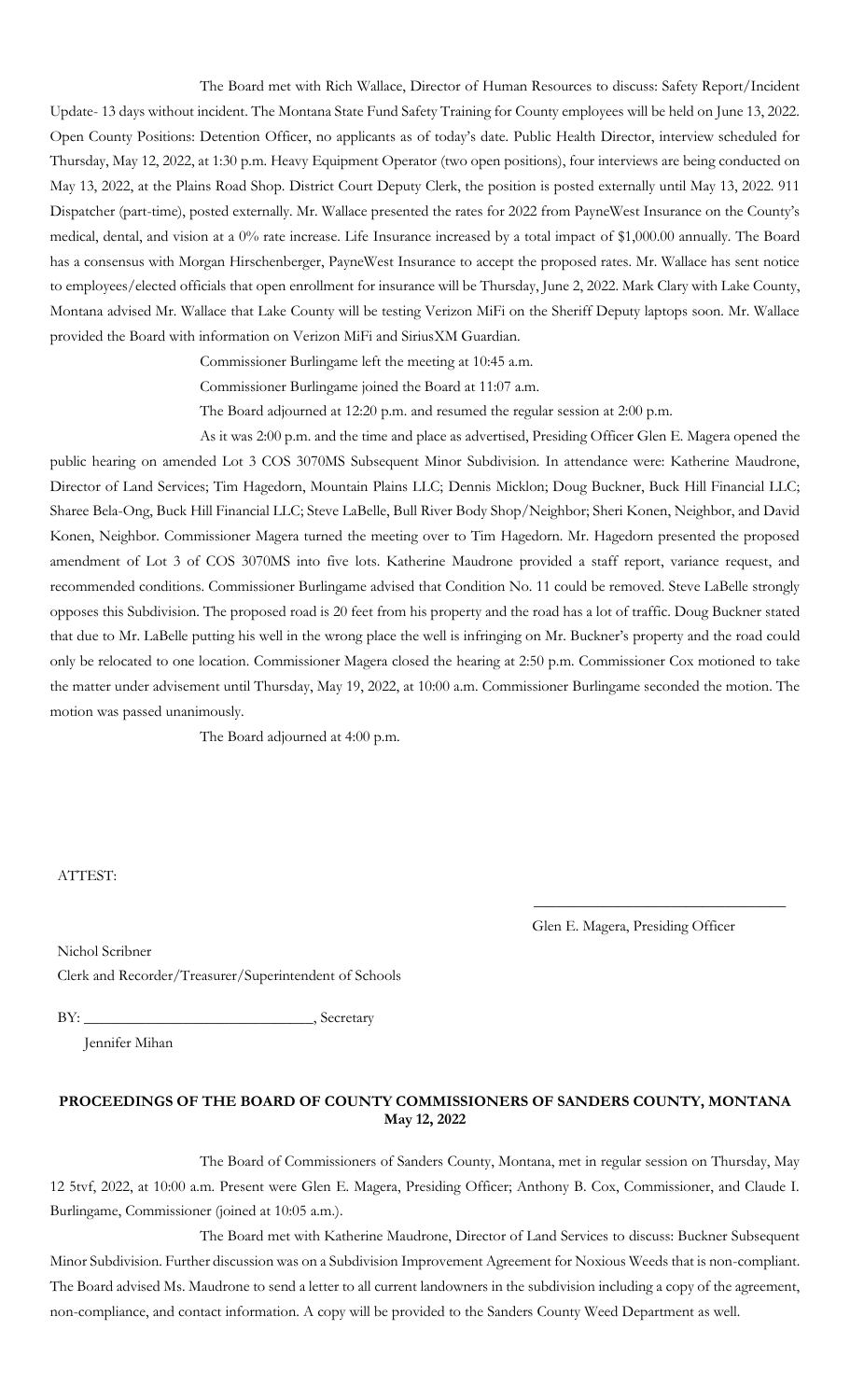The Board met with Karen Morey, Director of Public Health to discuss: Karen Morey's Performance Appraisal Review. Therefore, as per MCA § 2-3-203 (3), this discussion was closed to the public. (No meeting minutes were taken).

The Board met with Ian Wargo, Robert Peccia & Associates (RPA) via teleconference and Lance Bowser, RPA via teleconference to discuss: the Hot Springs Airport Paving Project grant. RPA will send in an extension request for the grant.

The Board adjourned at 12:10 p.m. and resumed the regular session at 2:30 p.m.

The Board interviewed Randy Lovell, DO at 2:30 p.m. for the open Board of Health Officer position.

Commissioner Magera proceeded to audit County Claims at 3:00 p.m. and instructed the Clerk to draw warrants in the amount of \$304,221.69. (County Claims are file in the Office of the Clerk and Recorder)

## **ROUTINE COUNTY BUSINESS**

Commissioner Burlingame motioned to approve April 27<sup>th</sup> 2022, and May 3-5<sup>th</sup>, 2022, Board meeting

minutes. Commissioner Cox seconded the motion. The motion was passed unanimously. The Board adjourned at 4:00 p.m.

ATTEST:

Glen E. Magera, Presiding Officer

\_\_\_\_\_\_\_\_\_\_\_\_\_\_\_\_\_\_\_\_\_\_\_\_\_\_\_\_\_\_\_\_\_

Nichol Scribner

Clerk and Recorder/Treasurer/Superintendent of Schools

BY: \_\_\_\_\_\_\_\_\_\_\_\_\_\_\_\_\_\_\_\_\_\_\_\_\_\_\_\_\_\_, Secretary

Jennifer Mihan

## **PROCEEDINGS OF THE BOARD OF COUNTY COMMISSIONERS OF SANDERS COUNTY, MONTANA May 18, 2022**

The Board of Commissioners of Sanders County, Montana, met in regular session on Wednesday, May 18, 2022, at 10:00 a.m. Present were Glen E. Magera, Presiding Officer; Anthony B. Cox, Commissioner, and Claude I. Burlingame, Commissioner.

As it was 10:00 a.m. and the time and place as advertised, Presiding Officer Glen E. Magera opened the Sanders County Refuse District Board meeting. In attendance were: Glen E. Magera, Member; Anthony B. Cox, Member; Claude I. Burlingame, Member; Jason Peterson, Supervisor, Sanders County Refuse District; Jennifer Mihan, Secretary; Kathy Conlin, Billing Clerk/Recycling Assistant; Mike Ebinger, Montana Fish, Wildlife & Parks (FWP); John J. Gerstenberger, Reporter, Sanders County Ledger, and Nancy Johnson, Resident. Commissioner Cox motioned to approve April 20, 2022 meeting minutes. Commissioner Burlingame seconded the motion. The motion was passed unanimously. Old/Unfinished Business: Kathy Conlin discussed non-freon appliances. Jason Peterson proposed revising the \$25.00 fee for non-freon appliances to only apply to those appliances brought to sites other than the Thompson Falls Transfer Station. This would provide residents with the opportunity to bring non- freon appliances to the Transfer Station at no charge. If they bring the non-freon appliance to any other site they will be charged \$25.00. This covers handling and transportation costs. Commissioner Cox motioned to adopt the new proposal for non-freon appliances. Commissioner Burlingame seconded the motion. The motion was passed unanimously. Mrs. Conlin proposed reducing the yard waste fee from \$10.00 a yard to \$5.00 a yard. Commissioner Burlingame motioned to reduce the yard waste fee from \$10.00 a yard to \$5.00 a yard with a review of the fee in six months (November 16, 2022). Commissioner Cox seconded the motion. The motion was passed unanimously. Mr. Peterson discussed the hauler utilizing a side dump to haul ash to Missoula. The Board has a consensus that this would be an effective mode to transport the ash. New Business: Mike Ebinger discussed Chronic Wasting Disease (CWD) and carcass disposal in Sanders County. The best practice for CWD is to not have carcass dumping on land. Mr. Ebinger believes that FWP does have funds to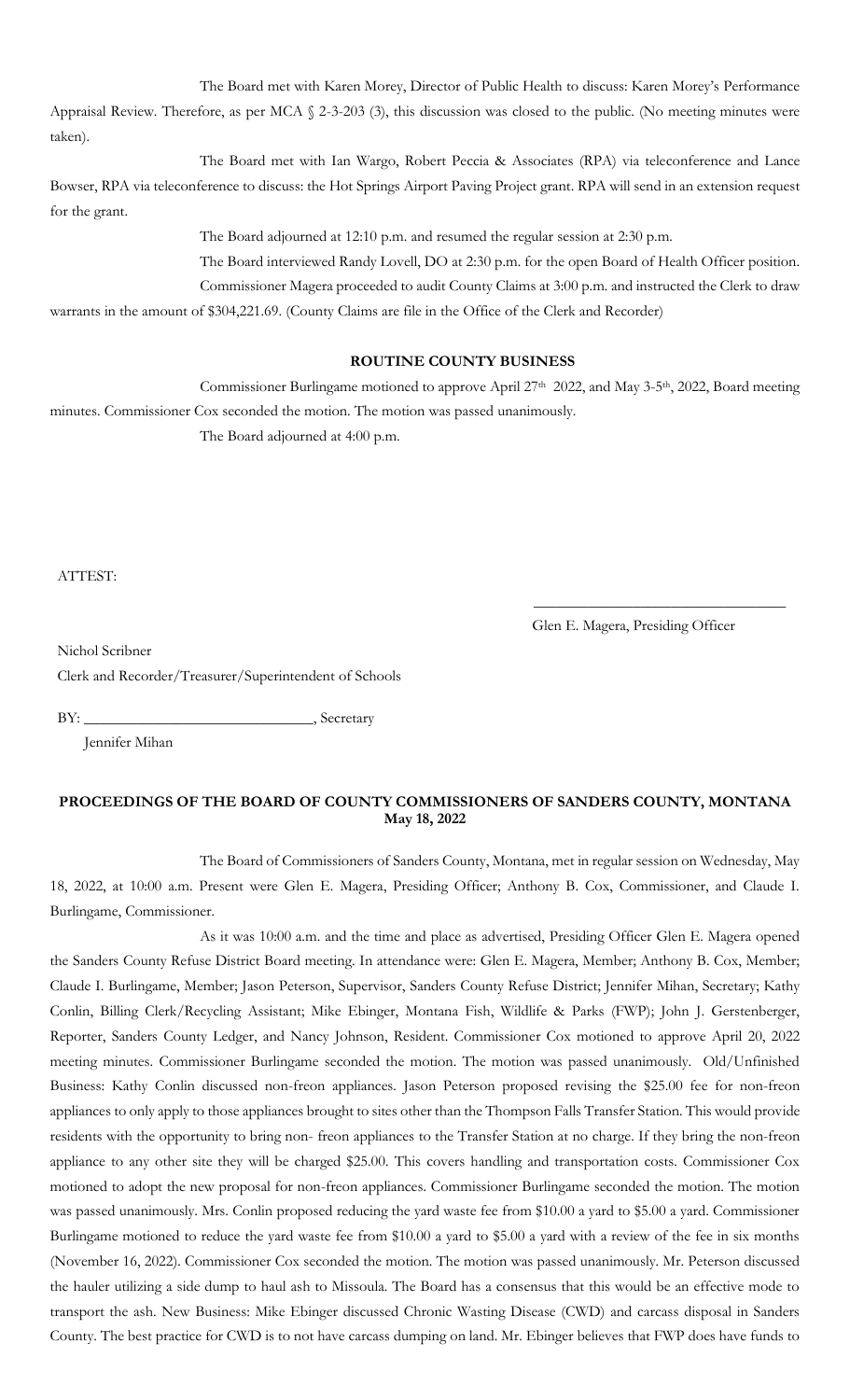assist the County with receiving carcasses at the Refuse District. Mr. Ebinger will follow up with the appropriate people to propose the idea of Sanders County accepting carcasses free of charge with FWP reimbursing Sanders County for the cost to dispose of the carcasses at Republic Services in Missoula. Jennifer Mihan provided a Refuse Appeal for Tax ID No. 3320 and 301157. Commissioner Burlingame motioned to remove the Refuse Fee from 3320 and to provide reimbursement for the last two years. Commissioner Cox seconded the motion. The motion was passed unanimously. Mrs. Mihan provided a Refuse Appeal for Tax ID No. 305647. Commissioner Burlingame motioned to deny the Refuse Appeal for Tax ID No. 305647. All developed land is required to pay a Refuse Fee in Sanders County regardless if they utilize the Refuse District. Commissioner Cox seconded the motion. The motion was passed unanimously. Recycling Report: 19 bales of Cardboard (28 bales were shipped on 4/22/2022), 8 bales of Aluminum Cans, 200 yards in the Metal Pile, and one pallet of Batteries. There was no further comment. The meeting adjourned at 10:50 a.m.

The Board met with Rich Wallace, Director of Human Resources to discuss: Safety Report/Incident Update- 21 days without incident. Open County Positions: Fairgrounds Facility Worker, the position is posted externally. Detention Officer, interviews are scheduled for Thursday, May 19, 2022. Public Health Director, the interview scheduled for May 12, 2022, was cancelled because the candidate withdrew their application. Heavy Equipment Operator, the positions are still open after interviews were conducted. District Court Deputy Clerk, submitted applications are being reviewed at this time. 911 Dispatcher (part-time), posted externally.

The Board adjourned at 12:15 p.m. and resumed the regular session at 2:30 p.m.

The Board met with Nichol Scribner, Clerk and Recorder/Treasurer/Superintendent of Schools to discuss: the fiscal year 2022/2023 budget preparations.

The Board met Shannon Chamberlain, PCT/WCT Trust Administrator, Montana Association of Counties (MACo) to discuss: the 2022-2023 Property and Casualty Policy renewals for Sanders County. Also in attendance were: Lisa Wadsworth, Claims/Accounts Payable, Clerk and Recorder; Dan Rowan, Plains Resident, and Nancy Johnson, Resident.

Commissioner Cox left the meeting at 3:00 p.m.

The Board met with John Marshall, Coordinator, Sanders County DUI Task Force and Jennifer McPherson, Member, Sanders County DUI Task Force to discuss: the Sanders County DUI Task Force 2022-2023 Annual Budget and Scope of Work. Also in attendance was: Nancy Johnson, Resident. The Board has a consensus to accept the Sanders County Task Force 2022-2023 Annual Budget and Scope of Work.

Commissioner Cox joined the Board at 3:16 p.m.

The Board met with Naomi Leisz, County Attorney and Cheryl Copperstone, Deputy County Attorney to discuss: decay and junk vehicles in Paradise, Montana, and Sanders County as a whole. Also in attendance were: Nancy Johnson, Resident and Dan Rowan, Plains Resident. A discussion was held on statutes for junk vehicles, salvage yards, and community decay. Cheryl Copperstone will follow up with Lincoln County.

### **ROUTINE COUNTY BUSINESS**

Commissioner Cox motioned to execute the Agreement between Sanders County and Schutz Foss Architects, P.C., for the Sanders County 911 Dispatch Center. Commissioner Burlingame seconded the motion. The motion was passed unanimously.

The Board adjourned at 4:40 p.m.

ATTEST:

Glen E. Magera, Presiding Officer

 $\overline{\phantom{a}}$  , and the set of the set of the set of the set of the set of the set of the set of the set of the set of the set of the set of the set of the set of the set of the set of the set of the set of the set of the s

Nichol Scribner

Clerk and Recorder/Treasurer/Superintendent of Schools

BY: \_\_\_\_\_\_\_\_\_\_\_\_\_\_\_\_\_\_\_\_\_\_\_\_\_\_\_\_\_\_, Secretary

Jennifer Mihan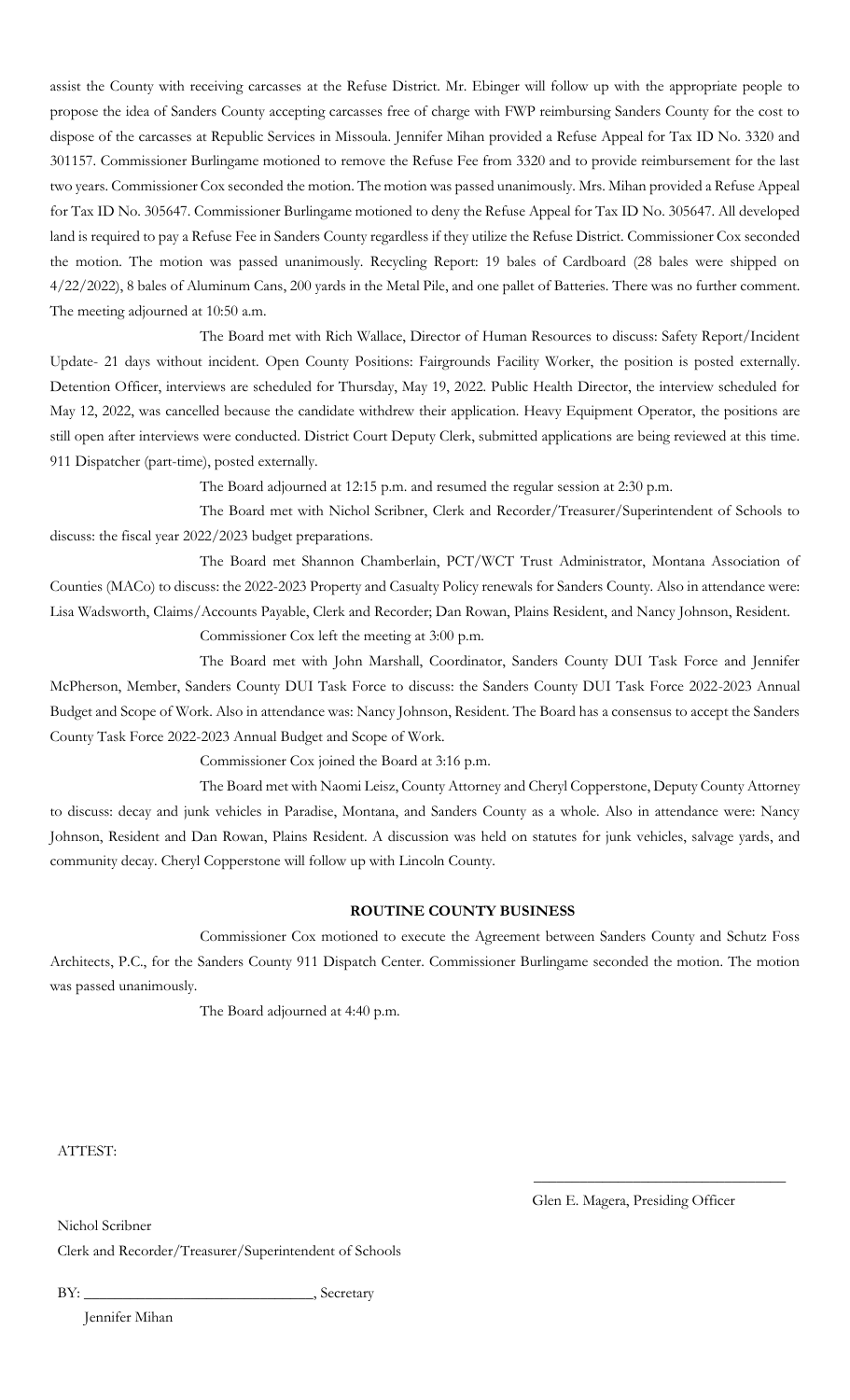### **PROCEEDINGS OF THE BOARD OF COUNTY COMMISSIONERS OF SANDERS COUNTY, MONTANA May 19, 2022**

The Board of Commissioners of Sanders County, Montana, met in regular session on Thursday, May 19, 2022, at 10:00 a.m. Present were Glen E. Magera, Presiding Officer; Anthony B. Cox, Commissioner, and Claude I. Burlingame, Commissioner (joined at 10:05 a.m.).

The Board met with Katherine Maudrone, Director of Land Services to discuss: the decision on Amended Lot 3 COS 3070MS. Commissioner Burlingame motioned to grant a variance from Road Design Standards for Subdivision Table 1 (2.) minimum roadway width of 24 feet for local roads. Commissioner Cox seconded the motion. The motion was passed unanimously. Commissioner Cox motioned to approve the preliminary plat approval to Amended Lot 3 COS 3070 Subsequent Minor Subdivision. Commissioner Burlingame seconded the motion. The motion was passed unanimously. Ms. Maudrone presented Birdland Bay RV Park. Commissioner Burlingame motioned to grant preliminary approval for 4 additional spaces for Birdland Bay RV Park. Commissioner Cox seconded the motion. The motion was passed unanimously. Further discussion was on Clark Fork Meadows II Subdivision. Commissioner Burlingame motioned to approve the Subdivision Improvement Agreement for Clark Fork Meadows II Subdivision. Commissioner Cox seconded the motion. The motion was passed unanimously. Commissioner Cox motioned to approve the Park Land Requirement of a donation in place of Parkland. Commissioner Burlingame denied the motion. The motion is denied. Commissioner Burlingame stated the donation needs to be based on current fair market value for land on the date of approval.

### **ROUTINE COUNTY BUSINESS**

Commissioner Burlingame motioned to approve May  $10-12<sup>th</sup>$ , 2022, Board meeting minutes. Commissioner Cox seconded the motion. The motion was passed unanimously.

The Board adjourned at 12:10 p.m. and resumed the regular session at 2:30 p.m.

The Board met with Mark Sheets, Mayor, City of Thompson Falls to discuss: the Interlocal Library Contract between Sanders County and the City of Thompson Falls. Also in attendance were: Rich Wallace, Director of Human Resources; Nichol Scribner, Clerk and Recorder/Treasurer/Superintendent of Schools; Pat Ingraham, Member, Thompson Falls Public Library District (TFPLD); Kate Baxter, Member, TFPLD, and Crystal Buchanan, Director, TFPLD. Mark Sheets would like the County to take over the financial aspect of the library. Commissioner Magera stated what Mr. Sheets is requesting is complex. Rich Wallace stated the transition is not an easy one. Commissioner Magera stated the County would need to inspect the library's systems before the proposed take over and requested additional documents from the Mayor. The TFPLD members advised the County that the City took the libraries entitlement monies and stated in a document that moving forward the entitlement payment will no longer go to the library and the City will keep it.

The Board adjourned at 3:30 p.m.

ATTEST:

Nichol Scribner

Glen E. Magera, Presiding Officer

\_\_\_\_\_\_\_\_\_\_\_\_\_\_\_\_\_\_\_\_\_\_\_\_\_\_\_\_\_\_\_\_\_

Clerk and Recorder/Treasurer/Superintendent of Schools

BY: \_\_\_\_\_\_\_\_\_\_\_\_\_\_\_\_\_\_\_\_\_\_\_\_\_\_\_\_\_\_, Secretary

Jennifer Mihan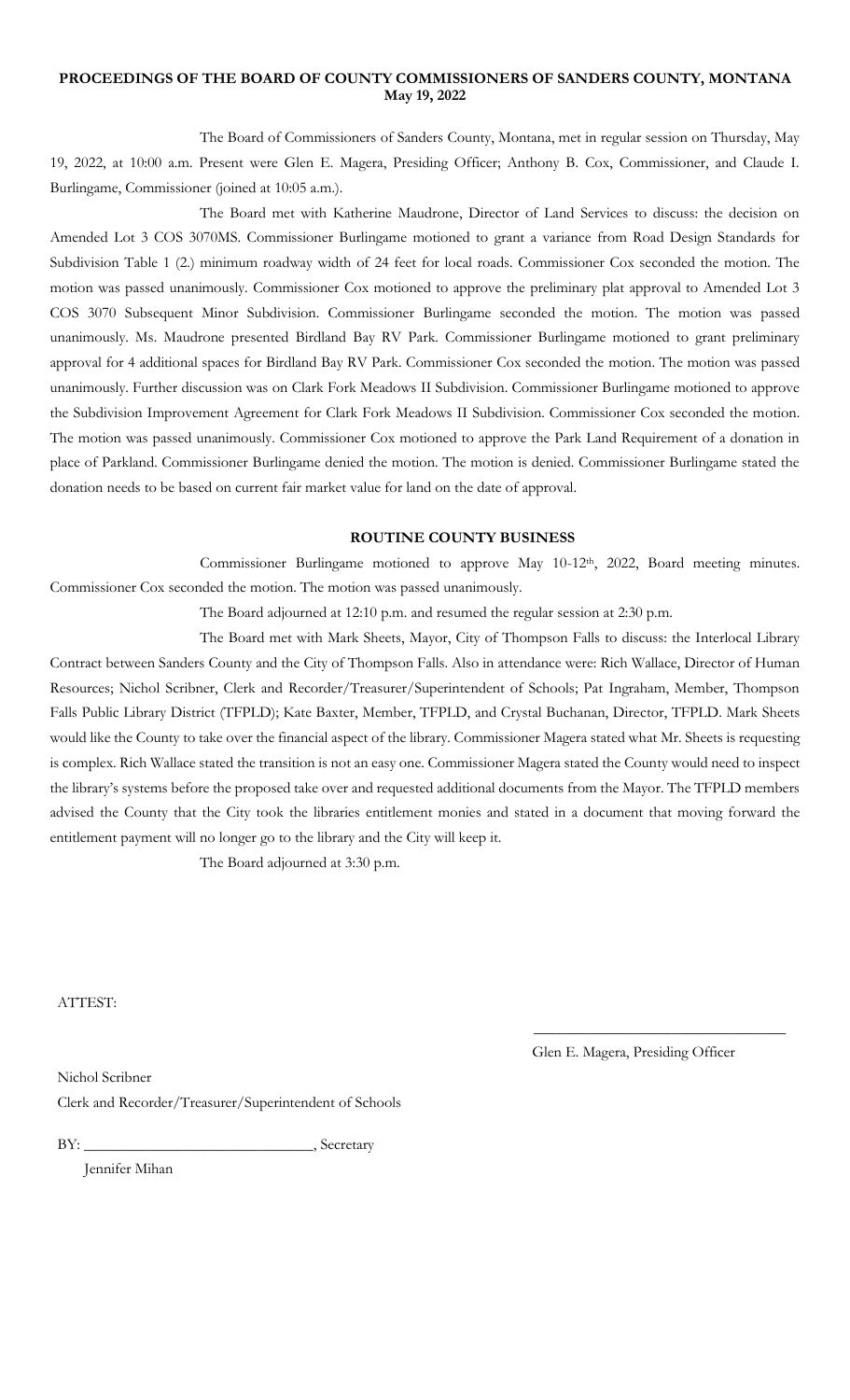#### **PROCEEDINGS OF THE BOARD OF COUNTY COMMISSIONERS OF SANDERS COUNTY, MONTANA May 26, 2022**

The Board of Commissioners of Sanders County, Montana, met in regular session on Thursday, May 26, 2022, at 10:00 a.m. Present were Glen E. Magera, Presiding Officer; Anthony B. Cox, Commissioner, and Claude I. Burlingame, Commissioner.

The Board met with Katherine Maudrone, Director of Land Services to discuss: the Clark Fork Meadows II Subdivision. Ms. Maudrone presented Salish Shores IV Phase 9 Subdivision. Commissioner Burlingame motioned to approve the final plat approval of Salish Shores IV Phase 9 Subdivision. Commissioner Cox seconded the motion. The motion was passed unanimously. Ms. Maudrone presented Baldy View Estates III Subdivision. Commissioner Cox motioned to approve the Noxious Weed Management Plan for Baldy View Estates III Subdivision. Commissioner Burlingame seconded the motion. The motion was passed unanimously. Ms. Maudrone presented Cabinet View Ranches Subdivision. Commissioner Cox motioned to approve the Noxious Weed Management Plan for Cabinet View Ranches Subdivision. Commissioner Burlingame seconded the motion. The motion was passed unanimously.

As it was 11:00 a.m. and the time and place as advertised, Presiding Officer Glen E. Magera opened the meeting for a decision on the Sanders County Board of Health Officer. In attendance were: Miriah Kardelis, Sanders County Ledger; Dawn Gandalf; Rusti Leivestad, Citizen; Steve Oswald, Citizen; Kate Hardman, Citizen; Kelli Smith, Citizen; Peggy Bates, Citizen; Karen Morey, Director of Public Health; Lisa Richmond, Public Health; Karen Dwyer, Public Health; Rich Wallace, Director of Human Resources, and Kristan Wing, Citizen. Commissioner Magera turned the meeting over for the Board of Health Members to decide. Commissioner Burlingame nominated Ron Petrie. Dr. Robert Gregg stated that Ron Petrie might be overqualified and this might be a concern. Commissioner Magera stated that he liked Ron Petrie. Mr. Petrie has a lot of experience with situations that deal with a lot of pressure. He did let his Nurse Practioner License lapse. Questions were brought before the Montana Department of Health and Human Services along with their attorney raising the question if this would be an issue. DPHHS and their attorney stated that it would not. The County already has a licensed doctor that signs off on orders. Peggy Bates stated that Mr. Petrie being overqualified is advantageous to the County. Kate Hardman agrees that Mr. Petrie would be the best candidate. Steve Oswald would like the Health Officer to make recommendations based on the best medical practice standards. Commissioner Cox seconded the motion. The motion was passed unanimously.

#### **ROUTINE COUNTY BUSINESS**

Commissioner Burlingame motioned to approve the May 18-19<sup>th</sup>, 2022, Board meeting minutes. Commissioner Cox seconded the motion. The motion was passed unanimously.

Katherine Maudrone, Director of Land Services met with the Board to further discuss the Clark Fork Meadows II Subdivision. Commissioner Cox motioned to deny the proposal with a counter-proposal of \$1,804.00 due. This is based upon the 2019/2020 fair market value. It is also noted in the future, donations will not be accepted and the County will accept cash in lieu of land per regulations. Commissioner Burlingame seconded the motion. The motion was passed unanimously.

The Board adjourned at 12:10 p.m. and resumed the regular session at 1:30 p.m.

The Board met with Nichol Scribner, Clerk and Recorder/Treasurer/Superintendent of Schools to discuss: County journal vouchers and a review of the budget for April 2022. Presiding Officer Glen E. Magera examined and approved the Journal Voucher Detail Report for the accounting period of April 2022. Further discussion was on back taxes on Mobile Homes from 2017 to the present.

The Board met with Rich Wallace, Director of Human Resources to discuss: Safety Report/Incident Update- 28 days without incident. Open County Positions: Elections Administrator, seven internal candidates are proposed to be interviewed on June 2, 2022. Receptionist/Office Assistant, three internal candidates are being interviewed on May 31, 2022, and June 1, 2022. Fairgrounds Facility Worker, no applicants to date. Detention Officer, interviews were held last week. Waiting for a decision from the supervisor. Public Health Director, a change was made in the starting rate from \$20.00 an hour to \$30.00 an hour. Mechanic/Operator (Road District No. 3), two applicants have applied so far. District Court Deputy Clerk, three external applicants have applied. Mr. Wallace is waiting for direction from the Clerk of Court. 911 Dispatcher (24 hours), one external application so far.

The Board met with Bill Naegeli, Office of Emergency Management to discuss: an update in Mr. Naegeli's department. Mr. Naegeli advised that the Emergency Preparedness Grant is on target. Last night Mr. Naegeli attended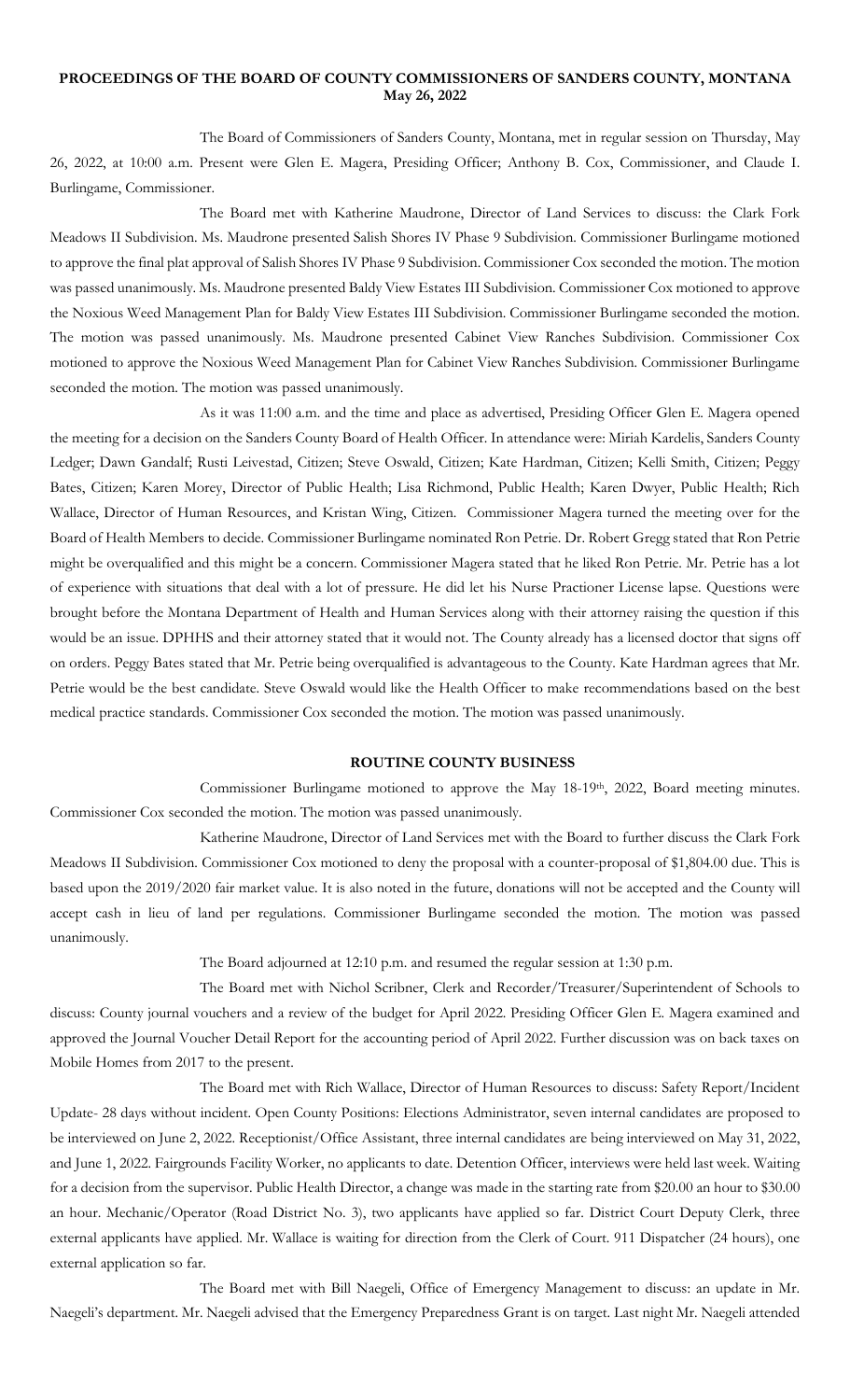the Livestock Evacuation Planning During Fire Season and provided information to the Board on Montana State University Extension facilitating the construction of a County Animal Response Team.

As it was 3:30 p.m. and the time and place as advertised, the Board proceeded to open the sealed bids for the Graves Creek Temporary Bridge project. Also in attendance was Jared Koskela, Engineer, Lolo National Forest. Bids were received from Stone Ridge Construction Inc., for \$69,100.00 and Schlegel Enterprises Inc., for \$40,005.00. The Board has a consensus to take the matter under advisement until Wednesday, June 1, 2022, at 10:30 a.m.

The Board adjourned at 3:40 p.m.

ATTEST:

Glen E. Magera, Presiding Officer

\_\_\_\_\_\_\_\_\_\_\_\_\_\_\_\_\_\_\_\_\_\_\_\_\_\_\_\_\_\_\_\_\_

Nichol Scribner

Clerk and Recorder/Treasurer/Superintendent of Schools

BY: \_\_\_\_\_\_\_\_\_\_\_\_\_\_\_\_\_\_\_\_\_\_\_\_\_\_\_\_\_\_, Secretary

Jennifer Mihan

## **PROCEEDINGS OF THE BOARD OF COUNTY COMMISSIONERS OF SANDERS COUNTY, MONTANA June 1, 2022**

The Board of Commissioners of Sanders County, Montana, met in regular session on Wednesday, June 1, 2022, at 9:00 a.m. Present were Glen E. Magera, Presiding Officer; Anthony B. Cox, Commissioner, and Claude I. Burlingame, Commissioner.

The Board met with Rich Wallace, Director of HR to discuss: Safety Report/Incident Update- 34 days without incident. Also in attendance was Nichol Scribner, Clerk and Recorder/Treasurer/Superintendent of Schools. Open County Positions: Elections Administrator, a discussion was held on the candidates interviewed on May 31, 2022. Receptionist/Office Assistant, a discussion was held on the candidates interviewed on May 31, 2022. Fairgrounds Facility Worker, still no applicants to date. Detention Officer, interviews were held last week. Waiting for a decision from the supervisor. Public Health Director, the open position is posted on Indeed. Heavy Equipment Operator, the Board executed an HR Personnel Action Form for Michael McKinley as a seasonal employee starting June 6, 2022. Mechanic/Operator (Road District No. 3), two applicants have applied. Applications will be accepted until June 3, 2022. District Court Deputy Clerk, three external applicants have applied. Mr. Wallace is waiting for direction from the Clerk of Court. 911 Dispatcher (24 hours), one external application so far. Mr. Wallace sent out a reminder that tomorrow is Open Enrollment with the County's insurance provider.

As it was 10:30 a.m. and the time and place as advertised, Presiding Officer Glen E. Magera opened the meeting for a bid decision on the Graves Creek Temporary Bridge project. Commissioner Cox motioned to award the bid to Schlegel Enterprises, Inc., per the Lolo National Forest's recommendation. Commissioner Burlingame seconded the motion. The motion was passed unanimously.

Commissioner Cox left the meeting at 10:40 a.m.

### **ROUTINE COUNTY BUSINESS**

Commissioner Burlingame motioned to execute the Landowner Fuels Reduction Cost-Share Agreement No. 211 between Sanders County and Ernest Scherzer. Commissioner Magera seconded the motion. The motion was passed unanimously.

Commissioner Burlingame motioned to execute the Landowner Fuels Reduction Cost-Share Agreement No. 215 between Sanders County and Larry Hoffland. Commissioner Magera seconded the motion. The motion was passed unanimously.

Commissioner Burlingame motioned to appoint Kent Compton to the Heron/Noxon Cemetery Board for a three-year term. Commissioner Magera seconded the motion. The motion was passed unanimously.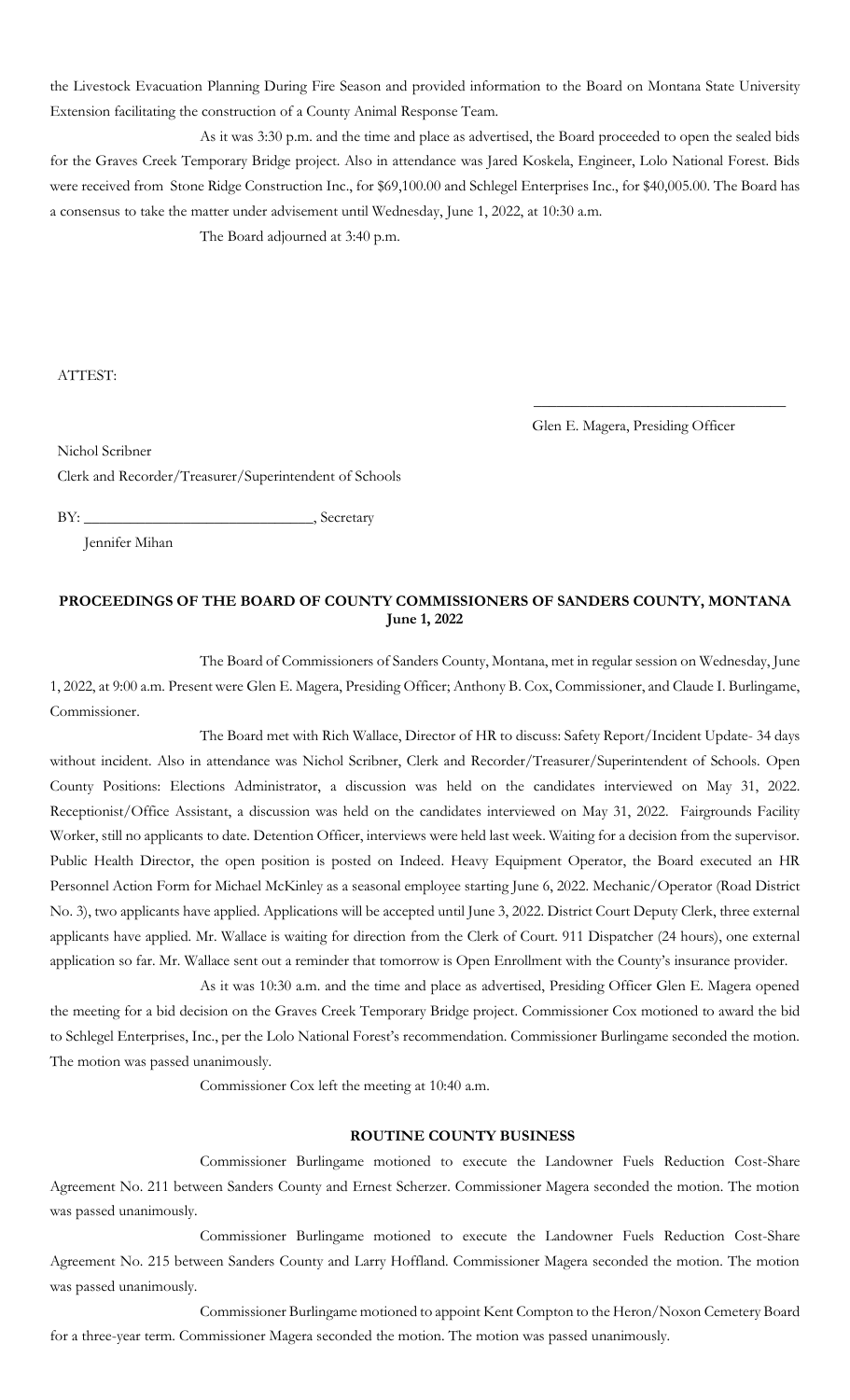The Board met with Ben Bache, Foreman, Road District No. 1 & 2; Lee Smith, Foreman, Road District No. 3, and Nichol Scribner, Clerk and Recorder/Treasurer/Superintendent of Schools to discuss: the preliminary 2022-2023 Road Department budget.

Commissioner Cox joined the Board at 11:00 a.m.

The Board adjourned at 12:15 p.m. and resumed the regular session at 1:30 p.m.

The Board met with Shawn Sorenson, Sanitarian to discuss: the Kennedy Creek Campylobacter outbreak. Of the 19 cases reported, 12 had positive lab results from the Clark Fork Valley Hospital and two of the positive samples were sent to the Montana Department of Health and Human Services (DPHHS) Environmental Lab and were confirmed. A water sample was taken from the Kennedy Creek discharge point and the DPHHS Environmental Lab cultured and isolated the Campylobacter. Sanders County staff visited the site and confirmed the creek source and multiple points of contamination. Staff has posted signage warning users that this is not a potable water source and the current outbreak has been linked to the water. The Montana Department of Transportation was notified and stated that MDT does not own the land where the discharge box is located. MDT has an easement on Railroad property. All parties are looking into the matter further in regards to public health liability. Statistics are as follows: 194 licenses, 10% inspected, Temporary Events- 22 so far in fiscal year 2022, Soil/Site analyses- 25 in calendar year 2022, Wastewater Permits- 147 permits so far in fiscal year 2022, Water/Well Permits- 102 permits so far in fiscal year 2022, Local Subdivision Reviews- 48 so far in fiscal year 2022, Junk Vehicles- 4 cars currently in the yard, and Food Training- the next class will be in the Fall of 2022.

The Board adjourned at 2:00 p.m. and resumed the regular session at 3:00 p.m.

The Board met with Tom Rummel, Sheriff; Lanny Hensley, Undersheriff, and Nichol Scribner, Clerk and Recorder/Treasurer/Superintendent of Schools to discuss: the preliminary 2022-2023 budget for the Sheriff's Department. Also in attendance were: Rich Wallace, Director of HR Shawna Chenoweth, Supervisor, Detention/Dispatch and Theresa Milner, Office Administrator, Sheriff.

The Board adjourned at 4:30 p.m.

#### ATTEST:

Glen E. Magera, Presiding Officer

\_\_\_\_\_\_\_\_\_\_\_\_\_\_\_\_\_\_\_\_\_\_\_\_\_\_\_\_\_\_\_\_\_

Nichol Scribner Clerk and Recorder/Treasurer/Superintendent of Schools

BY: \_\_\_\_\_\_\_\_\_\_\_\_\_\_\_\_\_\_\_\_\_\_\_\_\_\_\_\_\_\_, Secretary

Jennifer Mihan

# **PROCEEDINGS OF THE BOARD OF COUNTY COMMISSIONERS OF SANDERS COUNTY, MONTANA June 2, 2022**

The Board of Commissioners of Sanders County, Montana, met in regular session on Thursday, June 2, 2022, at 10:00 a.m. Present were Glen E. Magera, Presiding Officer (joined at 10:06 a.m.); Anthony B. Cox, Commissioner, and Claude I. Burlingame, Commissioner.

The Board met with Katherine Maudrone, Director of Land Services to discuss: the Clark Fork Meadows II Subdivision. Commissioner Burlingame motioned to accept the cash in lieu of Parkland as well as the trees in kind for Clark Fork Meadows II Subdivision. Commissioner Cox seconded the motion. The motion was passed unanimously. Commissioner Cox motioned to grant the final plat approval of Clark Fork Meadows II Subdivision. Commissioner Burlingame seconded the motion. The motion was passed unanimously. Ms. Maudrone presented Weaver Minor Subdivision. Commissioner Cox motioned to approve the preliminary plat approval of Weaver Minor Subdivision with the following conditions 1) that a AAA Change in Use Permit be obtained as the property is changing from agricultural to residential use. 2) that a permit for private road construction be obtained and the private road is built to Sanders County Subdivision Road Standards and inspected by the District Road Foreman prior to final plat approval. 3) That the private road name be approved by Sanders County Rural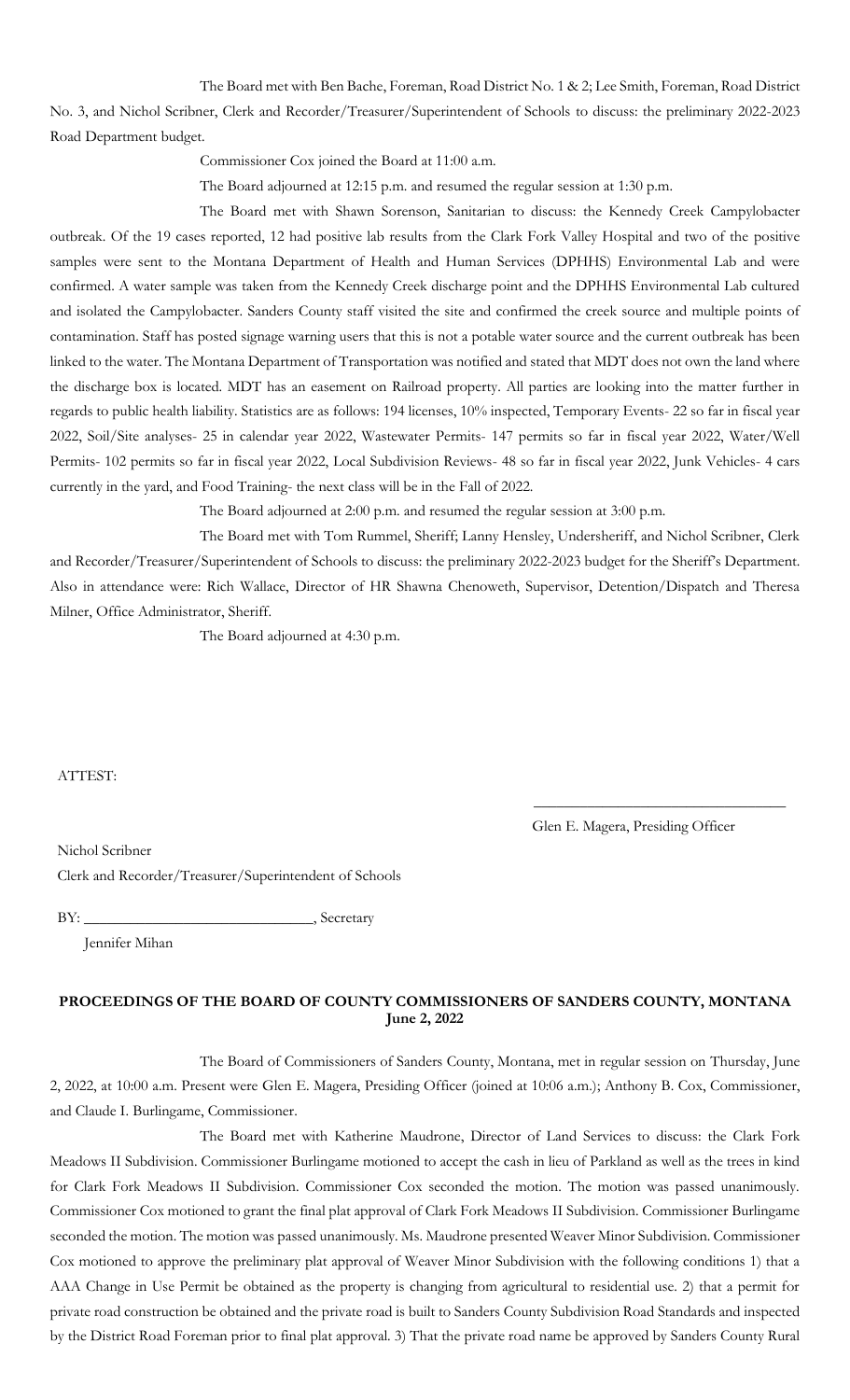Addressing and a nonflammable street sign be installed prior to final plat approval. 4) That it is noted on the face of the plat that this subdivision must participate in the maintenance and upkeep of Mayflower Lane, including the area where mailboxes are located. 5) That a road maintenance agreement for the new private road, including dust mitigation, be filed with the final plat. 6) That all road cut and fill areas and other sites disturbed by road construction are reseeded and treated for noxious weeds prior to final plat approval. 7) That the subdivider contacts the Sanders County Land Services Department for a Noxious Weed and Revegetation Plan and complete initial treatment prior to final plat approval. 8) that the subdivision complies with the Sanders County Subdivision Regulations for Fire Protection. The exact method of compliance must be determined in conjunction with the Thompson Falls Rural Fire Department and met prior to final plat approval. 9) that the following be noted on the face of the final plat: 1. This subdivision is in the vicinity of the Thompson Fall Airport. Normal operations of the airport create conditions that some persons may find offensive or objectionable. 2. Lot owners must contact the Sanders County Land Services Department prior to installing solar panels or any reflective objection for compliance with the adopted Sanders County Airports Affected Area Regulations. 10) that new lot owners be provided with information on living with wildlife, encouraging measures to prevent attracting wildlife and incorporating in the CC&R's or noted on the face of the plat. 11) that all lots less than 20 acres receive DEQ approval, complying with the design standards adopted by the Montana Department of Environmental Quality and Sanders County Wastewater Regulations for water, wastewater, and stormwater. 12) that the final subdivision shall comply with all requirements of the Sanders County Subdivision Regulations, Sanders County Wastewater Regulations, and the laws and administrative rules of the state of Montana. Commissioner Burlingame seconded the motion. The motion was passed unanimously.

Tim Weaver, Thompson Falls Elks Lodge requested to meet with the Board as he was not scheduled, to discuss: an RV dump station in Thompson Falls.

The Board met with Naomi Leisz, County Attorney to discuss: hiring a Misdemeanor Probation Officer/Pre-Trial Services employee for Sanders County. Also in attendance was Doug Dryden, Justice of the Peace and Cheryl Copperstone, Deputy County Attorney. The Board requests further documentation from Mr. Dryden and Ms. Leisz including a job description, pay, and information from like counties with these services.

The Board adjourned at 12:10 p.m.

ATTEST:

Glen E. Magera, Presiding Officer

\_\_\_\_\_\_\_\_\_\_\_\_\_\_\_\_\_\_\_\_\_\_\_\_\_\_\_\_\_\_\_\_\_

Nichol Scribner Clerk and Recorder/Treasurer/Superintendent of Schools

BY: Secretary

Jennifer Mihan

## **PROCEEDINGS OF THE BOARD OF COUNTY COMMISSIONERS OF SANDERS COUNTY, MONTANA June 7, 2022**

The Board of Commissioners of Sanders County, Montana, met in regular session on Tuesday, June 7, 2022, at 10:00 a.m. Present were Glen E. Magera, Presiding Officer; Anthony B. Cox, Commissioner, and Claude I. Burlingame, Commissioner.

The Board met with Mike Feiger, District Ranger, Cabinet Ranger District and Dave Wrobleski, District Ranger, Lolo National Forest to discuss: district updates.

As it was 11:00 a.m. and the time and place as advertised, Presiding Officer Glen E. Magera opened the public hearing on the Sanders County Operations Plan update. Also in attendance were: Bill Naegeli, Officer of Emergency Management; James Fey, Clark Fork Valley Amateur Radio Club; Kristin Wing, Citizen, and Kevin Kerr, State Emergency Corp. Commissioner Magera turned the hearing over to Mr. Naegeli. Mr. Naegeli advised that the plan is reviewed every 5 years and that there are no significant changes since the plan was updated in 2016. The plan works well during fires and emergency